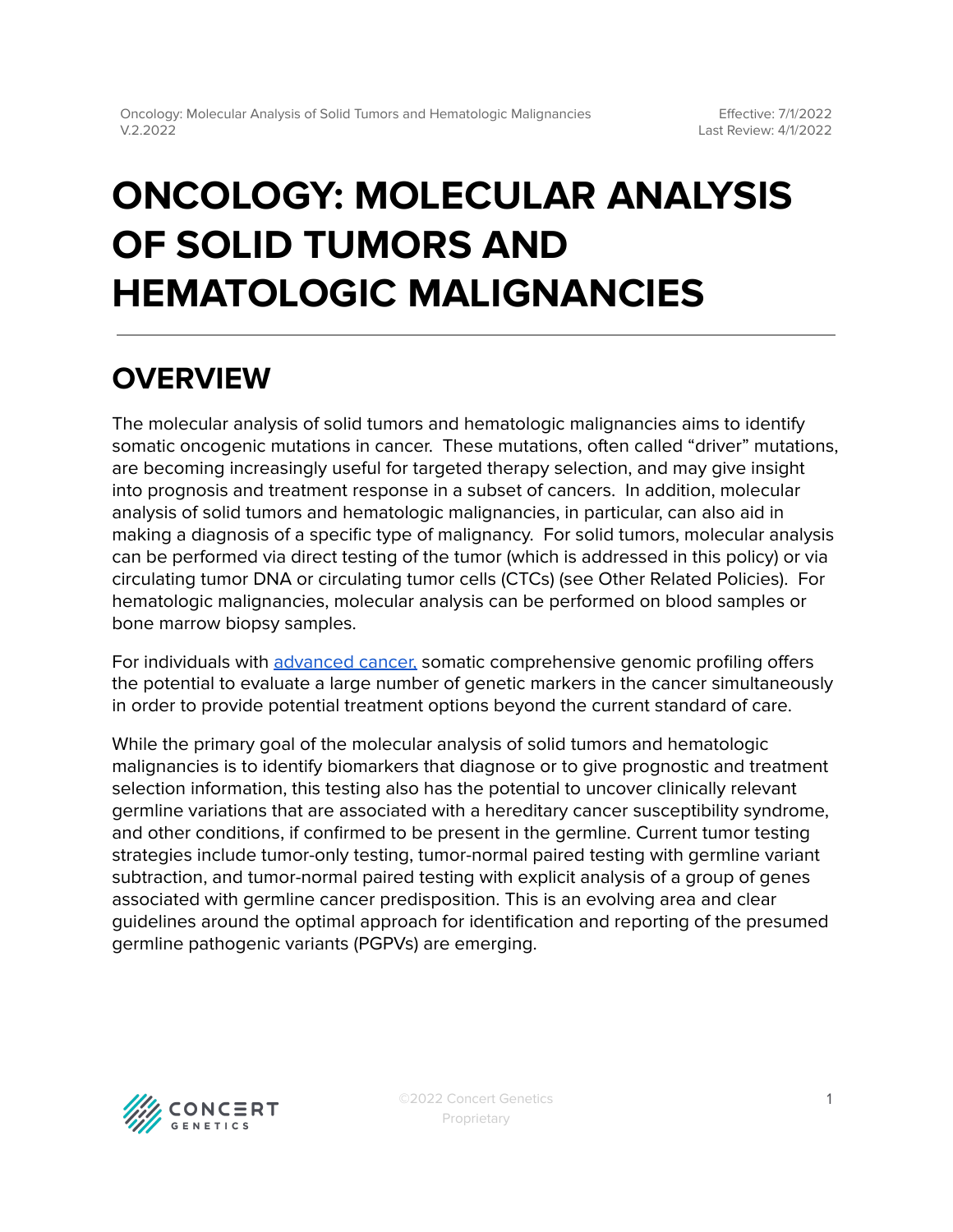Effective: 7/1/2022 Last Review: 4/1/2022

## <span id="page-1-0"></span>**POLICY REFERENCE TABLE**

Below is a list of higher volume tests and the associated laboratories for each coverage criteria section. This list is not all inclusive.

| <b>Coverage Criteria</b><br><b>Sections</b>                                                                                                | <b>Example Tests (Labs)</b>                                                                                | <b>Common CPT</b><br><b>Codes</b> | Common<br><b>ICD Codes</b> | <b>Ref</b>                  |
|--------------------------------------------------------------------------------------------------------------------------------------------|------------------------------------------------------------------------------------------------------------|-----------------------------------|----------------------------|-----------------------------|
| <b>Molecular Profiling Panel Testing of Solid Tumors and Hematologic Malignancies</b>                                                      |                                                                                                            |                                   |                            |                             |
| Comprehensive<br><b>Molecular Profiling</b><br><b>Panels for Solid</b><br><b>Tumors</b>                                                    | FoundationOne CDx (Foundation<br>Medicine)                                                                 | 0037U                             | C00-D49,<br>Z85            | 1, 2,<br>35                 |
|                                                                                                                                            | <b>MSK-IMPACT (Memorial Sloan</b><br>Kettering Medical Center)                                             | 0048U                             |                            |                             |
|                                                                                                                                            | MI Cancer Seek - NGS Analysis (Caris<br>Life Sciences                                                      | 0211U                             |                            |                             |
|                                                                                                                                            | Oncotype MAP <sup>™</sup> PanCancer Tissue<br><b>Test</b>                                                  | 0244U                             |                            |                             |
|                                                                                                                                            | MI Profile (Caris Life Sciences)                                                                           | 81445, 81455                      |                            |                             |
|                                                                                                                                            | <b>OmniSeq (Integrated Oncology)</b>                                                                       |                                   |                            |                             |
|                                                                                                                                            | OnkoSight (GenPath)                                                                                        |                                   |                            |                             |
|                                                                                                                                            | Tempusl xT (Tempus)                                                                                        |                                   |                            |                             |
|                                                                                                                                            | <b>SmartGenomics</b>                                                                                       |                                   |                            |                             |
| Comprehensive<br><b>Molecular Profiling</b><br>Panels for<br>Hematologic<br><b>Malignancies and</b><br><b>Myeloid Malignancy</b><br>Panels | FoundationOne Heme (Foundation<br>Medicine)                                                                | 81455                             | C91, C92                   | 9, 13,<br>15, 16,<br>19, 34 |
|                                                                                                                                            | NeoTYPE Myeloid Disorders Profile<br>(NeoGenomics Laboratories)                                            | 81450                             |                            |                             |
|                                                                                                                                            | <b>OncoHeme Next-Generation</b><br>Sequencing for Myeloid Neoplasms,<br>Varies (Mayo Medical Laboratories) |                                   |                            |                             |
|                                                                                                                                            | Onkosight Myeloid Disorder Panel<br>(BioReferences Laboratories)                                           |                                   |                            |                             |
| <b>Tumor Agnostic</b><br><b>Molecular Profiling</b>                                                                                        | MI Cancer Seek - NGS Analysis (Caris<br>Life Sciences                                                      | 0211U                             | C00-D49,<br>Z85            | 1, 2,<br>35                 |
| <b>Panel Tests with IHC</b><br>and Cytogenetic                                                                                             | MI Profile (Caris Life Sciences)                                                                           | 81445, 81455                      |                            |                             |

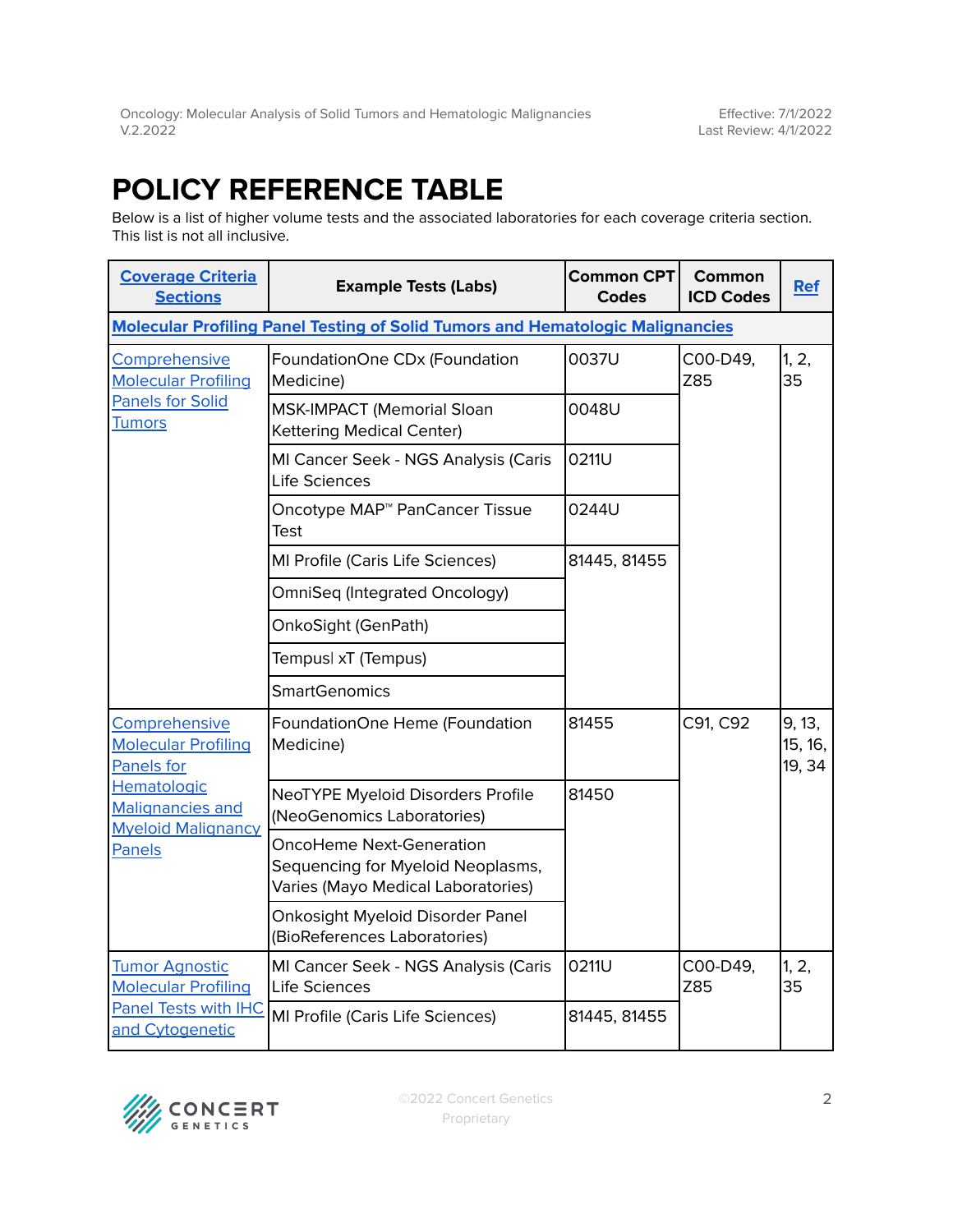| <b>Analyses</b>                                                                                     | <b>OmniSeq (Integrated Oncology)</b>                                                                          |                                                          |                       |             |
|-----------------------------------------------------------------------------------------------------|---------------------------------------------------------------------------------------------------------------|----------------------------------------------------------|-----------------------|-------------|
|                                                                                                     | OnkoSight (GenPath)                                                                                           |                                                          |                       |             |
|                                                                                                     | Tempus xT (Tempus)                                                                                            |                                                          |                       |             |
|                                                                                                     | <b>SmartGenomics</b>                                                                                          |                                                          |                       |             |
| <b>Colorectal Cancer</b><br><b>Focused Molecular</b>                                                | PraxisTM Extended RAS Panel<br>(Illumina)                                                                     | 0111U                                                    | C18-C20               | 3, 4,<br>29 |
| <b>Profiling Panels</b>                                                                             | <b>SmartGenomics NGS Colon</b><br>(PathGroup)                                                                 | 81301, 81445                                             |                       |             |
|                                                                                                     | Colon Cancer Mutation Panel (Ohio<br><b>State University Molecular Pathology</b><br>Lab)                      |                                                          |                       |             |
| <b>Lung Cancer</b><br><b>Focused Molecular</b><br><b>Profiling Panels</b>                           | Oncomine Dx Target Test (Thermo<br>Fisher)                                                                    | 0022U                                                    | C <sub>34</sub>       | 1, 7        |
|                                                                                                     | Lung Cancer Panel (ARUP<br>Laboratories)                                                                      | 81445                                                    |                       |             |
|                                                                                                     | OnkoSight Lung Comprehensive<br>(Bioreference Laboratories)                                                   |                                                          |                       |             |
| Cutaneous<br><b>Melanoma Focused</b><br><b>Molecular Profiling</b><br>Panels                        | Melanoma Panel (Knight Diagnostics)                                                                           | 81210, 81273,<br>81311, 81403,<br>81404, 81445,<br>88363 | C43, D03              | 12          |
|                                                                                                     | OnkoSight Melanoma Panel<br>(Bioreference Laboratories)                                                       |                                                          |                       |             |
|                                                                                                     | Symgene Focus - NGS Melanoma<br>(CellNetix Pathology and Laboratory)                                          |                                                          |                       |             |
| <b>Acute Myeloid</b><br>Leukemia (AML)                                                              | MyAML NGS Panel (LabPMM,<br>Invivoscribe Technologies)                                                        | 0050U                                                    | C92, D47              | 13, 34      |
| <b>Focused Molecular</b><br><b>Profiling Panels</b>                                                 | Legacy AML Molecular Profile<br>(NeoGenomics)                                                                 | 81450                                                    |                       |             |
|                                                                                                     | LeukoVantage, Acute Myeloid<br>Leukemia (AML) (Quest Diagnostics)                                             |                                                          |                       |             |
| Myeloproliferative<br><b>Neoplasms (MPNs)</b><br><b>Focused Molecular</b><br><b>Profiling Panel</b> | Myeloproliferative Neoplasm, JAK2<br>V617F with Reflex to CALR and MPL,<br>Varies (Mayo Medical Laboratories) | 81206, 81207,<br>81208, 81270,<br>81219, 81402,          | C91, C92,<br>D45, D47 | 9,16        |
|                                                                                                     | MPN, JAK2/MPL/CALR by NGS<br>(BioReferences Laboratories)                                                     | 81403                                                    |                       |             |

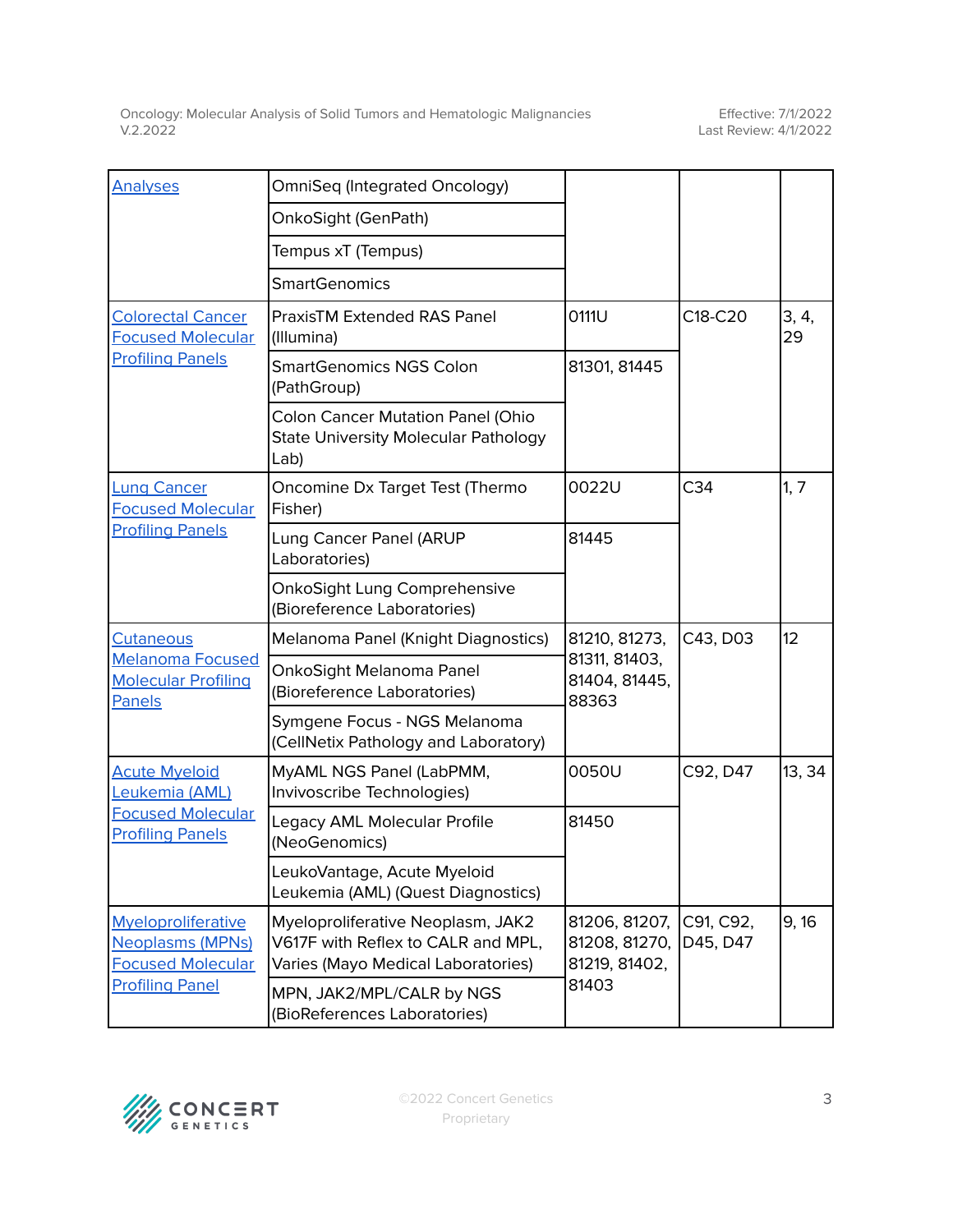Effective: 7/1/2022 Last Review: 4/1/2022

h

| <b>Single Gene Testing of Solid Tumors and Hematologic Malignancies</b> |                                                                                                                                                     |                                                          |                                                   |                                         |
|-------------------------------------------------------------------------|-----------------------------------------------------------------------------------------------------------------------------------------------------|----------------------------------------------------------|---------------------------------------------------|-----------------------------------------|
| <b>ABL1 Kinase</b><br><b>Domain Analysis</b>                            | ABL1 Kinase Domain Mutation Analysis 81170<br>(NeoGenomics)                                                                                         |                                                          | C92.1                                             | 19.<br>20, 21                           |
| <b>BCR/ABL</b><br><b>Breakpoint Analysis</b>                            | <b>BCR/ABL1 Quantitative Analysis,</b><br><b>BCR/ABL1 Qualitative Analysis,</b><br>BCR/ABL1 P190 Quantitation,<br><b>BCR/ABL1 P210 Quantitation</b> | 81206, 81207,<br>81208                                   | C83, C85,<br>C91, C92,<br>D45, D46                | 13, 15,<br>19,<br>20,<br>21,            |
|                                                                         | BCR-ABL1 major and minor breakpoint<br>fusion transcripts (University of lowa)                                                                      | <b>0016U</b>                                             |                                                   | 22,<br>34                               |
|                                                                         | MRDx BCR-ABL Test (MolecularMD)                                                                                                                     | 0040U                                                    |                                                   |                                         |
| <b>BRAF Variant</b><br><b>Analysis</b>                                  | <b>BRAF V600E Targeted Mutation</b><br>Analysis                                                                                                     | 81210                                                    | C18-C20,<br>C24, C43,<br>C71, C73,<br>C91.4       | 1, 3, 7,<br>12, 17,<br>23,<br>24,<br>29 |
| <b>BRCA1/2 Variant</b><br><b>Analysis</b>                               | <b>BRCA1 Mutation Analysis</b><br><b>BRCA2 Mutation Analysis</b><br><b>BRCA1/2 Mutation Analysis</b>                                                | 81162, 81163,<br>81164, 81165,<br>81166, 81167,<br>81216 | C56, C61                                          | 6, 8,<br>26,<br>30                      |
| <b>CALR Variant</b><br><b>Analysis</b>                                  | <b>CALR Sequencing Analysis</b>                                                                                                                     | 81219                                                    | C91, C92,<br>C94, D45,<br>D47.1, D47.3,<br>D75.81 | 15                                      |
| <b>CEBPA Variant</b><br><b>Analysis</b>                                 | <b>CEBPA Targeted Mutation Analysis</b>                                                                                                             | 81218                                                    | C92                                               | 12, 13                                  |
| <b>EGFR Variant</b><br><b>Analysis</b>                                  | <b>EGFR Targeted Mutation Analysis</b>                                                                                                              | 81235                                                    | C <sub>34</sub>                                   | 1, 7                                    |
| <b>FLT3 Variant</b><br><b>Analysis</b>                                  | FLT3 ITD Variant Analysis<br><b>FLT3 TKD Variant Analysis</b>                                                                                       | 81245, 81246                                             | C92                                               | 9, 15,<br>20,                           |
|                                                                         | LeukoStrat CDx FLT3 Mutation Assay<br>(LabPMM, Invivoscribe Technologies)                                                                           | 0023U                                                    |                                                   | 21, 34                                  |
|                                                                         | FLT3 ITD MRD by NGS (LABPMM,<br>Invivoscribe Technologies)                                                                                          | 0046U                                                    |                                                   |                                         |
| <b>IDH1 and IDH2</b><br><b>Variant Analysis</b>                         | <b>IDH1 Variant Analysis</b><br><b>IDH2 Variant Analysis</b>                                                                                        | 81120, 81121                                             | C71, D49.6                                        | 24                                      |

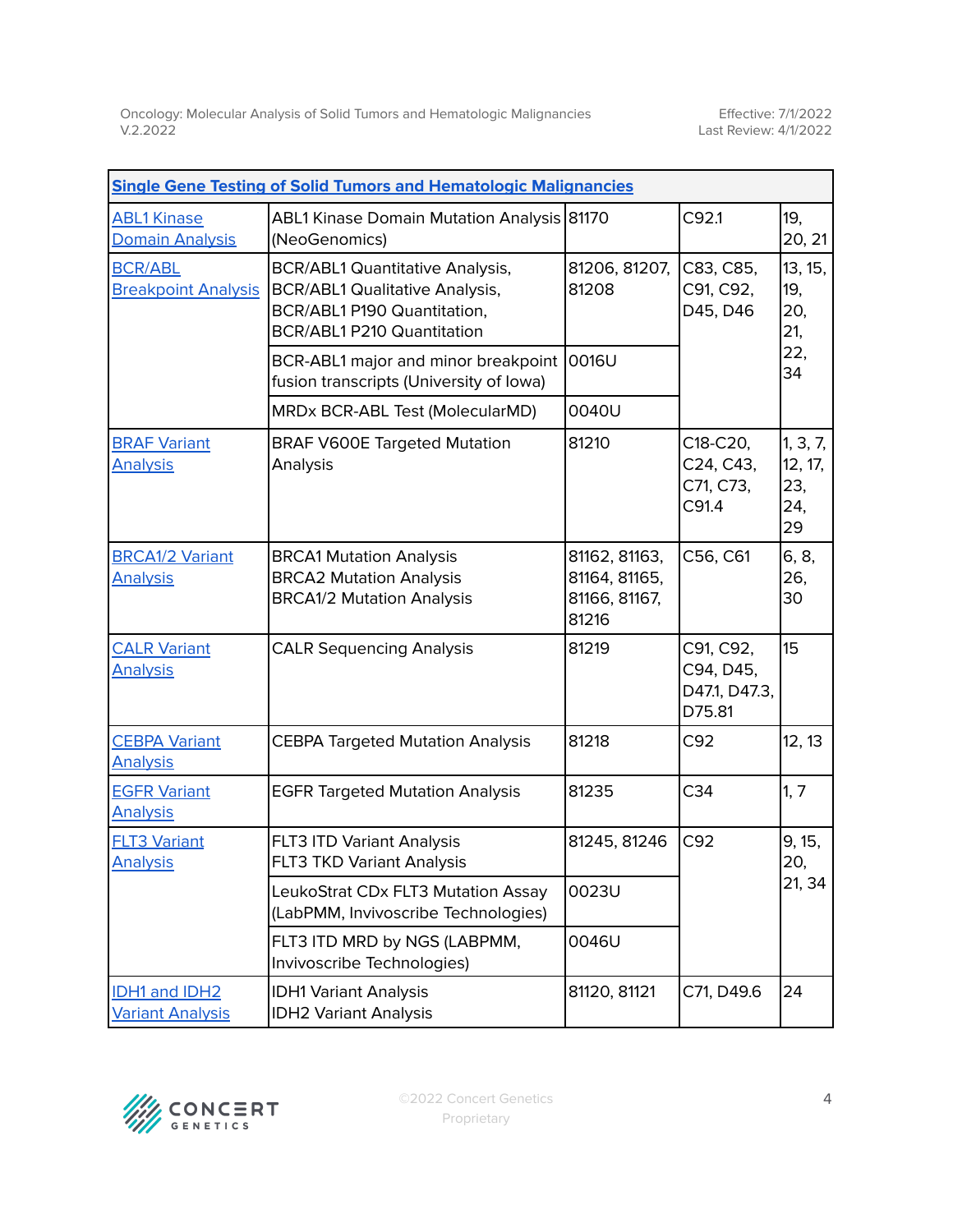| <b>IGHV Variant</b><br><b>Analysis</b>                        | <b>IGHV Variant Analysis</b>                           | 81261, 81262,<br>81263 | C83, C91                                             | 33                                                        |
|---------------------------------------------------------------|--------------------------------------------------------|------------------------|------------------------------------------------------|-----------------------------------------------------------|
| JAK2 Variant<br><b>Analysis</b>                               | JAK2 Exons 12 to 15 Sequencing<br>(Mayo Clinic)        | 0027U                  | C91, C92,<br>C94, D45,                               | 15                                                        |
|                                                               | JAK2 Mutation (University of lowa)                     | 0017U                  | D47.1, D47.3,<br>D75.81                              |                                                           |
|                                                               | <b>JAK2 Targeted Mutation Analysis</b>                 | 81270                  |                                                      |                                                           |
| <b>KIT Variant Analysis</b>                                   | <b>KIT Targeted Mutation Analysis</b>                  | 81272, 81273           | C43, C49,<br>D47.02                                  | 11, 12,<br>13, 14,<br>15, 34                              |
| <b>KRAS Variant</b><br><b>Analysis</b>                        | <b>KRAS Targeted Mutation Analysis</b>                 | 81275, 81276,<br>S3713 | C18-20                                               | 3, 7,<br>18, 29                                           |
| <b>MGMT Promoter</b><br><b>Methylation</b><br><b>Analysis</b> | <b>MGMT Methylation Analysis</b>                       | 81287                  | C <sub>71</sub>                                      | 24                                                        |
| <b>MLH1 Promoter</b><br>Methylation<br><b>Analysis</b>        | <b>MLH1 Methylation Analysis</b>                       | 81288                  | C18-C20,<br>C54.1                                    | 3, 4,<br>28                                               |
| <b>MPL Variant</b><br><b>Analysis</b>                         | <b>MPL Targeted Mutation Analysis</b>                  | 81402, 81403           | C91, C92,<br>C94, D45,<br>D47.1, D47.3,<br>D75.81    | 15                                                        |
| <b>Microsatellite</b><br><b>Instability Analysis</b>          | Microsatellite Instability Analysis                    | 81301                  | C15,<br>C17-C20,<br>C25, C54.1,<br>D44.10-<br>D44.12 | 3, 5,<br>10, 31,<br>32,<br>36,<br>37,<br>38,<br>39,<br>45 |
| <b>NPM1 Variant</b><br><b>Analysis</b>                        | NPM1 MRD by NGS (LabPMM,<br>Invivoscribe Technologies) | 0049U                  | C92.20-<br>C92.22                                    | 13                                                        |
|                                                               | <b>NPM1 Targeted Mutation Analysis</b>                 | 81310                  |                                                      |                                                           |
| <b>NRAS Variant</b><br><u>Analysis</u>                        | <b>NRAS Targeted Mutation Analysis</b>                 | 81311                  | C18-C20                                              | 3, 29                                                     |
| <b>PIK3CA Variant</b><br><b>Analysis</b>                      | PIK3CA Targeted Mutation Analysis                      | 81309                  | C50, C55                                             | 5, 18                                                     |

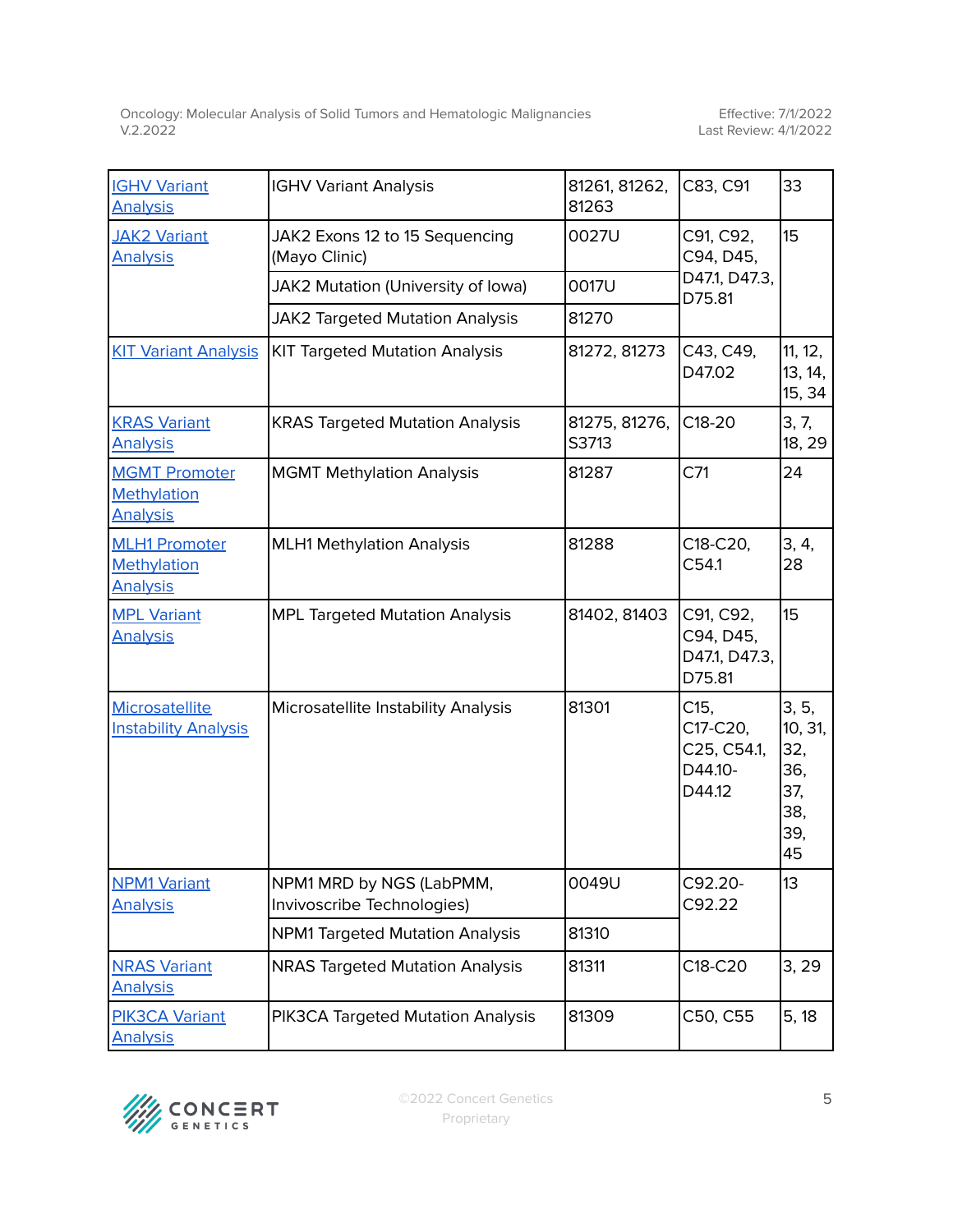|                                                       | therascreen <sup>®</sup> PIK3CA RGQ PCR Kit<br>(QIAGEN)                                                                | 0155U, 0177U           |                  |            |
|-------------------------------------------------------|------------------------------------------------------------------------------------------------------------------------|------------------------|------------------|------------|
|                                                       | <b>RET Variant Analysis RET Targeted Mutation Analysis</b><br><b>RET Sequencing Analysis</b>                           | 81404, 81405,<br>81406 | C34, C73         | 7, 17      |
| <b>TP53 Variant</b><br><b>Analysis</b>                | <b>TP53 Sequencing Analysis</b>                                                                                        | 81405                  | C92, R71,<br>R79 | 22,<br>33  |
|                                                       | <b>Measurable (Minimal) Residual Disease (MRD) Analysis</b>                                                            |                        |                  |            |
| Measurable<br>(Minimal) Residual                      | MyMRD® NGS Panel, Laboratory for<br><b>Personalized Medicine</b>                                                       | 0171U                  | C91, R71,<br>R79 | 20,<br>21, |
| Disease (MRD)<br><b>Analysis</b>                      | ClonoSEQ (Adaptive Biotechnologies)                                                                                    | 81479                  |                  | 33,<br>40  |
|                                                       | <b>Red Blood Cell Genotyping in Multiple Myeloma</b>                                                                   |                        |                  |            |
| <b>Red Blood Cell</b>                                 | PreciseType HEA (Immucor)                                                                                              | 0001U                  | C90.0, R71,      | 46,        |
| Genotyping in<br><b>Multiple Myeloma</b>              | Navigator ABO Sequencing (Grifols<br>Immunohematology Center)                                                          | 0180U                  | R79              | 47,<br>48  |
|                                                       | Navigator ABO Blood Group NGS<br>(Grifols Immunohematology Center)                                                     | 0221U                  |                  |            |
|                                                       | <b>Exome and Genome Sequencing in Solid Tumors and Hematologic Malignancies</b>                                        |                        |                  |            |
| <b>Exome and Genome</b><br><b>Sequencing in Solid</b> | MatePair Targeted Rearrangements,<br><b>Oncology (Mayo Medical Laboratories)</b>                                       | 0013U                  | C00-D49,<br>Z85  | 1,50       |
|                                                       |                                                                                                                        |                        |                  |            |
| Tumors and<br>Hematologic<br><b>Malignancies</b>      | MatePair Targeted Rearrangements,<br>Hematologic (Mayo Medical<br>Laboratories)                                        | 0014U                  |                  |            |
|                                                       | MatePair Acute Myeloid Leukemia<br>Panel (Mayo Medical Laboratories)                                                   | 0056U                  |                  |            |
|                                                       | EXaCT-1 Whole Exome Testing (Weill<br>Cornell Medicine)                                                                | 0036U                  |                  |            |
|                                                       | <b>Cancer Whole Exome Sequencing</b><br>with Transcriptome (Columbia<br>University - Personalized Genomic<br>Medicine) | 81415, 81416           |                  |            |
|                                                       | <b>GPS Cancer (NantHealth)</b>                                                                                         |                        |                  |            |
|                                                       | Tempus xE (Tempus)                                                                                                     |                        |                  |            |

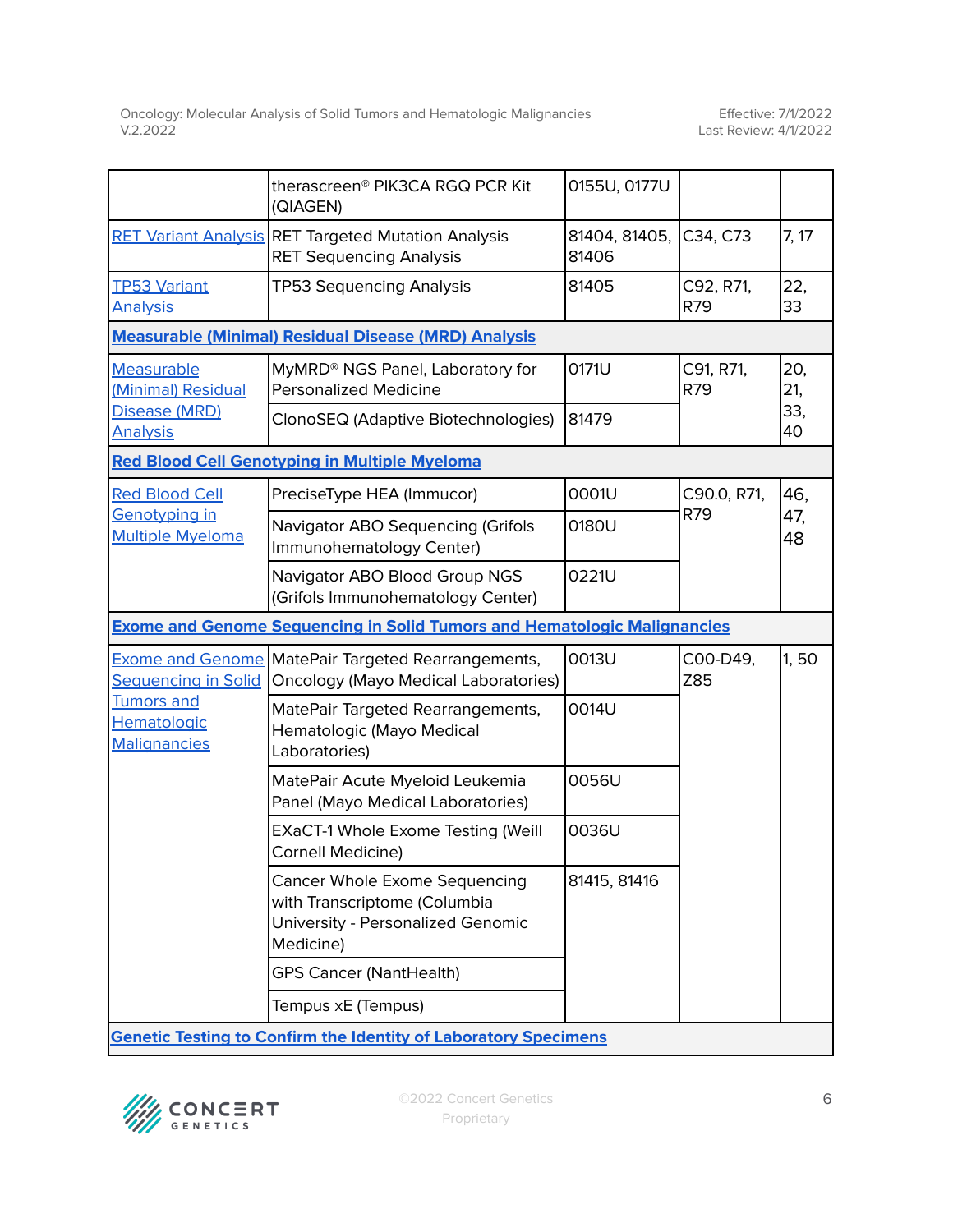| <b>Genetic Testing to</b> | know error <sup>®</sup> DNA Specimen        | $ 81265, 81266,  CO0.0-C80.  41, 42,  $ |        |
|---------------------------|---------------------------------------------|-----------------------------------------|--------|
| Confirm the Identity      | Provenance Assay (DSPA) (Strand             | 81479                                   | 43, 44 |
| of Laboratory             | Diagnostics, LLC)                           |                                         |        |
| <b>Specimens</b>          | ToxProtect (Genotox Laboratories LTD) 0007U |                                         |        |
|                           | ToxLok <sup>™</sup> (InSource Diagnostics)  | 10079U                                  |        |

## **OTHER RELATED POLICIES**

This policy document provides coverage criteria for Oncology: Molecular Analysis of Solid Tumors and Hematologic Malignancies. Please refer to:

- **Oncology: Cytogenetic Testing** for coverage criteria related to tumor testing with IHC, FISH, etc (e.g., ALK, BCR/ABL FISH analysis, ERBB2 [HER2] IHC analysis, NTRK fusion analysis, ROS1 analysis)
- **Genetic Testing: Hereditary Cancer Susceptibility Syndromes** for coverage criteria related to genetic testing for hereditary cancer predisposition syndromes.
- **Oncology: Cancer Screening** for coverage criteria related to the use of non-invasive fecal, urine, or blood tests for screening for cancer.
- **Oncology: Circulating Tumor DNA and Circulating Tumor Cells (Liquid Biopsy)** for criteria related to circulating tumor DNA (ctDNA) or circulating tumor cell testing performed on peripheral blood for cancer diagnosis, management and surveillance.
- **Oncology: Algorithmic Testing** for coverage criteria related to gene expression profiling and tumor biomarker tests with algorithmic analyses.
- **Genetic Testing: Whole Genome and Whole Exome Sequencing for the Diagnosis of Genetic Disorders** for coverage criteria related to whole genome and whole exome sequencing in rare genetic syndromes.
- **Genetic Testing: General Approach to Genetic Testing** for coverage criteria related to tumor and hematologic malignancy testing that is not specifically discussed in this or another non-general policy.

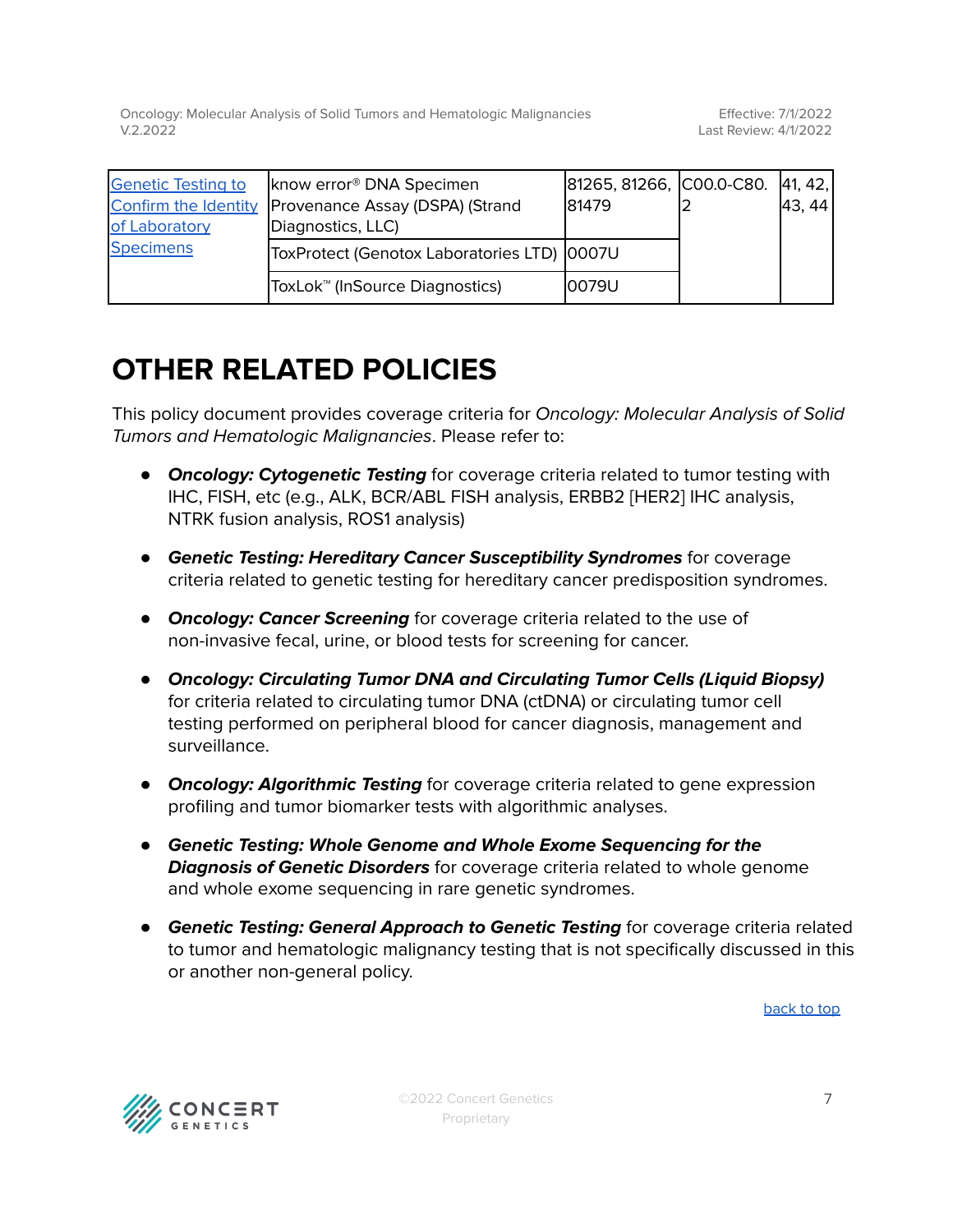## <span id="page-7-0"></span>**COVERAGE CRITERIA**

## <span id="page-7-1"></span>**MOLECULAR PROFILING PANEL TESTING OF SOLID TUMORS AND HEMATOLOGIC MALIGNANCIES**

### <span id="page-7-2"></span>**Comprehensive Molecular Profiling Panels for Solid Tumors**

- I. Comprehensive molecular profiling panels for solid tumors (0037U, 0048U, 0211U, 0244U, 81445, 81455) is considered **medically necessary** when:
	- A. The member has recurrent, relapsed, refractory, metastatic, or [advanced](#page-24-0) stages III or IV cancer, **AND**
	- B. The member is seeking further cancer treatment (e.g., therapeutic chemotherapy), **AND**
	- C. One of the following:
		- 1. The member has not had previous comprehensive solid tumor molecular profiling for the primary cancer diagnosis, **OR**
		- 2. The member HAS had previous comprehensive solid tumor molecular profiling for the primary cancer diagnosis, and has a **new** primary cancer diagnosis for which this testing is being ordered.
- II. Comprehensive molecular profiling panels for solid tumors (0037U, 0048U, 0211U, 81445, 81455) are considered **investigational** for all other indications.

[back](#page-1-0) to top

## <span id="page-7-3"></span>**Comprehensive Molecular Profiling Panels For Hematologic Malignancies and Myeloid Malignancy Panels**

I. Comprehensive molecular profiling panels for hematologic malignancies and myeloid malignancy panels in bone marrow or peripheral blood (81450, 81455) is considered **medically necessary** when:

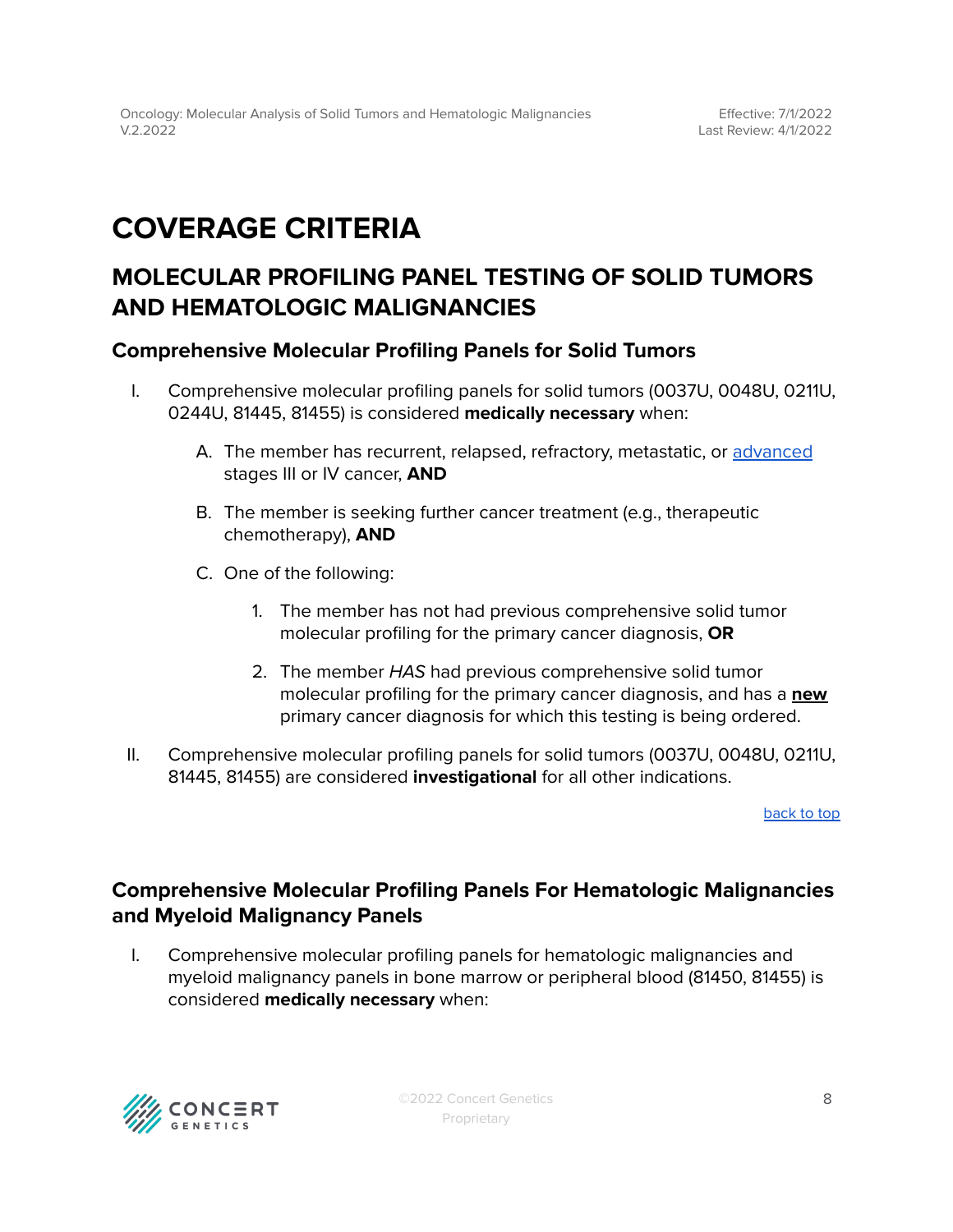- A. The member has a suspected or confirmed diagnosis of acute myeloid leukemia (AML), **OR**
- B. The member has persistent cytopenia(s) (at least 4-6 months) and a myelodysplastic syndrome is suspected or has been newly diagnosed, **AND**
	- 1. Other causes of cytopenia(s) have been ruled out, including:
		- a) Nutritional anemias (e.g., iron deficiency anemia, folate deficiency anemia, vitamin B12 deficiency anemia), **AND**
		- b) Thyroid disease, **AND**
		- c) Drug-induced cytopenia, **AND**
		- d) Viral infection (e.g., HIV), **OR**
- C. The member was suspected to have a [myeloproliferative](#page-24-0) neoplasm, **AND**
	- 1. JAK2, CALR, MPN, and BCR/ABL analysis were previously performed and the results were negative, **AND**
	- 2. Clinical suspicion for a myeloid neoplasm remains high, **OR**
- D. The member has a diagnosis of chronic myelogenous leukemia, **AND**
	- 1. There has been progression to accelerated phase or blast phase, **AND**
	- 2. BCR-ABL1 kinase domain mutation analysis has been performed and the results were negative.
- II. Comprehensive molecular profiling panels for hematologic malignancies and myeloid malignancy panels in bone marrow or peripheral blood (81450, 81455) are considered **investigational** for all other indications.

**Note:** If a multigene panel is performed, appropriate panel codes should be used.

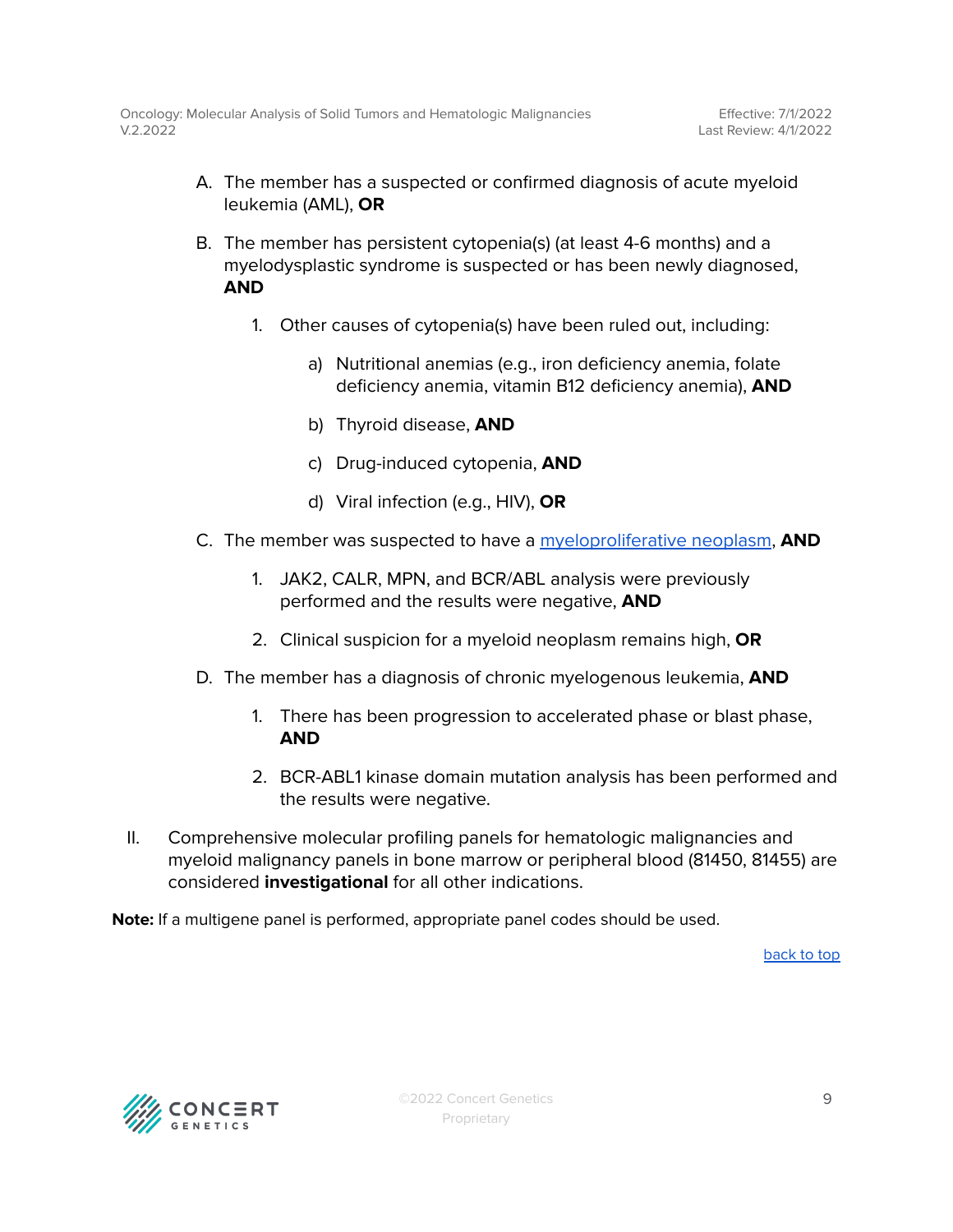## <span id="page-9-0"></span>**Tumor Agnostic Molecular Profiling Panel Tests with IHC and Cytogenetic Analyses**

- I. Tumor Agnostic Molecular Profiling Panel Tests with IHC and Cytogenetic Analyses (0211U, 81445, 81455) are considered **medically necessary** when:
	- A. The member has recurrent, relapsed, refractory, metastatic, or advanced stages III or IV cancer, **AND**
	- B. The member is seeking further cancer treatment (e.g., therapeutic chemotherapy), **AND**
	- C. One of the following:
		- 1. The member has not had previous comprehensive tumor molecular profiling or multi-technology molecular profiling for the primary cancer diagnosis, **OR**
		- 2. The member HAS had previous comprehensive tumor molecular profiling or multi-technology molecular profiling, and has a **new** primary cancer diagnosis for which this testing is being ordered.
- II. Tumor Agnostic Molecular Profiling Panel Tests with IHC and Cytogenetic Analyses (0211U, 81445, 81455) are considered **investigational** for all other indications.

## <span id="page-9-1"></span>**Colorectal Cancer Focused Molecular Profiling Panels**

- I. Colorectal cancer focused molecular profiling panels (0111U, 81301, 81445) in solid tumors is considered **medically necessary** when:
	- A. The member has suspected or proven metastatic, synchronous or metachronous colorectal cancer, **AND**
	- B. The member is seeking further cancer treatment (e.g., therapeutic chemotherapy, **AND**
	- C. One of the following:

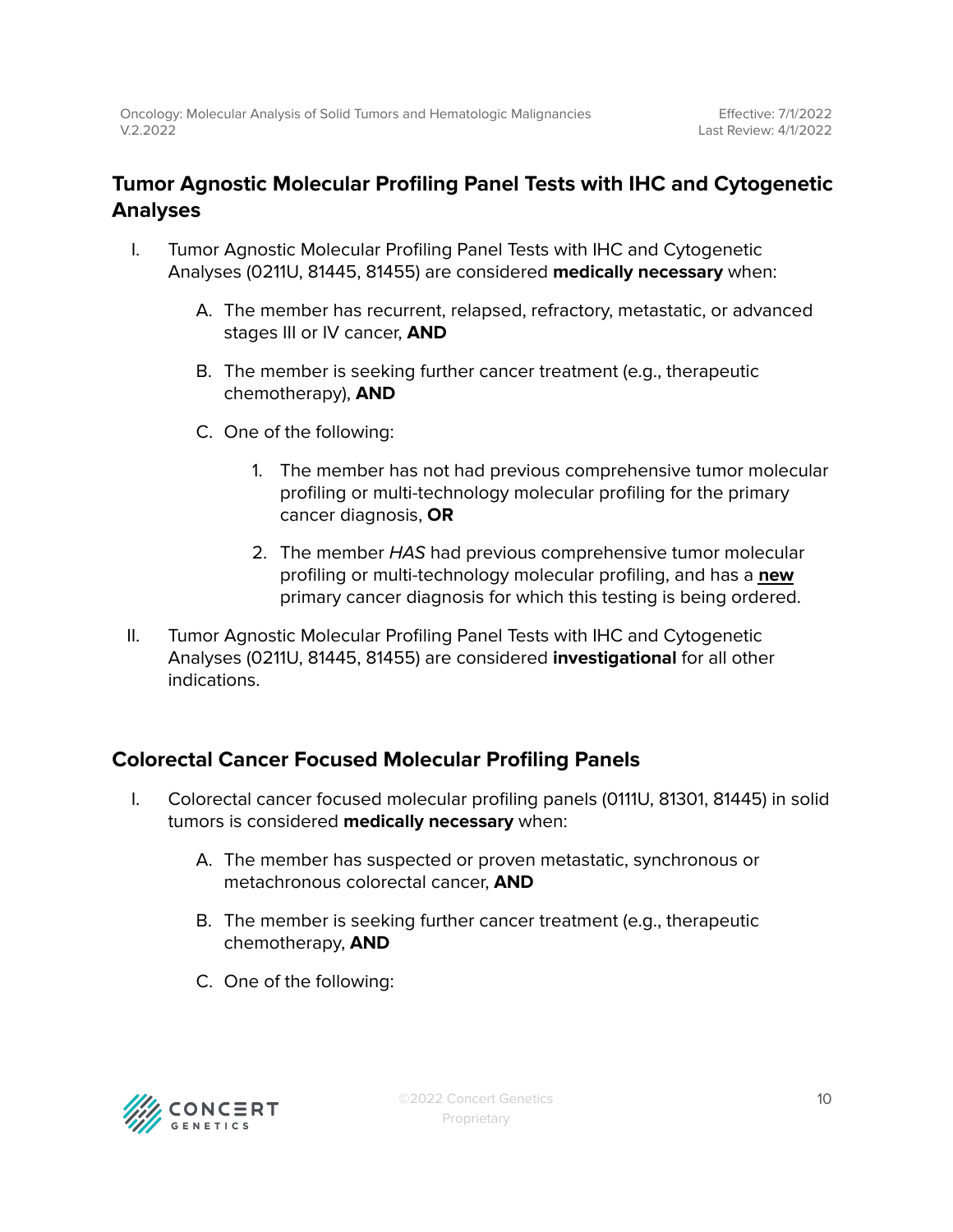- 1. The member has not had previous somatic testing via a multigene cancer panel for the same primary diagnosis of colorectal cancer, **OR**
- 2. The member HAS had previous somatic testing via a multigene cancer panel for a primary colorectal cancer diagnosis, and has a **new** primary colorectal cancer diagnosis for which this testing is being ordered.
- II. Colorectal cancer-focused molecular profiling panels (0111U, 81301, 81445) is considered **investigational** for all other indications.

**Note:** If a panel is performed, appropriate panel codes should be used.

[back](#page-1-0) to top

## <span id="page-10-0"></span>**Lung Cancer Focused Molecular Profiling Panels**

- I. Lung cancer focused molecular profiling panels (0022U, 81445) is considered **medically necessary** when:
	- A. The member has a diagnosis of any of the following:
		- 1. [Advanced](#page-24-0) (stage IIIb or higher) or metastatic lung adenocarcinoma, **OR**
		- 2. [Advanced](#page-24-0) (stage IIIb or higher) or metastatic large cell lung carcinoma, **OR**
		- 3. [Advanced](#page-24-0) (stage IIIb or higher) or metastatic squamous cell lung carcinoma, **OR**
		- 4. [Advanced](#page-24-0) (stage IIIb or higher) or metastatic non-small cell lung cancer (NSCLC) not otherwise specified (NOS), **AND**
	- B. The member is seeking further cancer treatment (e.g., therapeutic chemotherapy), **AND**
	- C. One of the following:

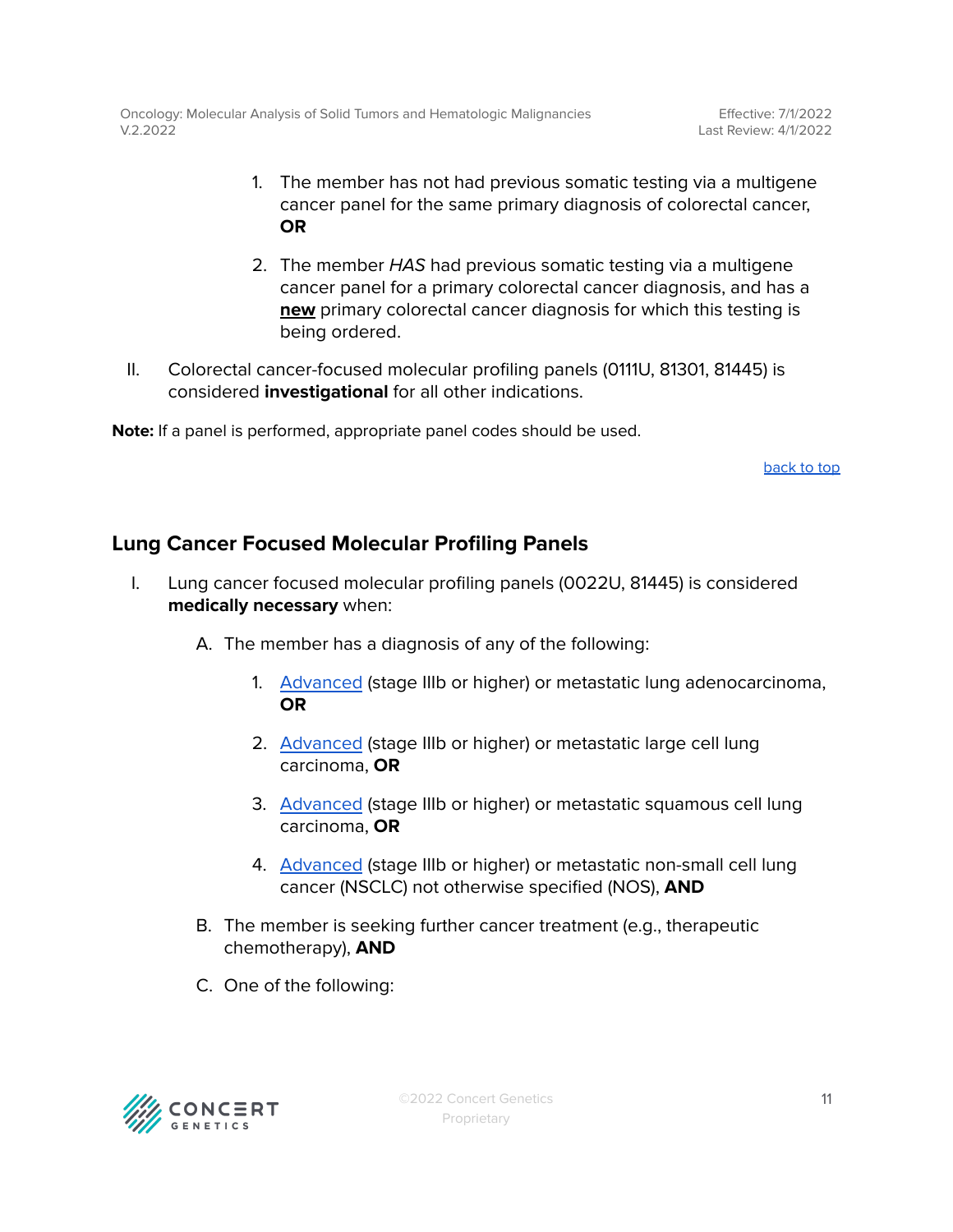- 1. The member has not had previous somatic testing via a multigene cancer panel for the same primary lung cancer diagnosis, **OR**
- 2. The member HAS had previous somatic testing via a multigene cancer panel for a primary lung cancer diagnosis, and has a **new** primary lung cancer diagnosis for which this testing is being ordered.
- II. Lung cancer-focused molecular profiling panels (81445, 0022U) is considered **investigational** for all other indications.

**Note:** If a panel is performed, appropriate panel codes should be used.

[back](#page-1-0) to top

## <span id="page-11-0"></span>**Cutaneous Melanoma Focused Molecular Profiling Panels**

- I. Cutaneous melanoma focused molecular profiling panels (81210, 81273, 81311, 81403, 81404, 81445) is considered **medically necessary** when:
	- A. The member has a new diagnosis of stage IV melanoma or has recurrent melanoma, **AND**
	- B. The member is seeking further cancer treatment (e.g. therapeutic chemotherapy), **AND**
	- C. One of the following:
		- 1. The member has not had previous somatic testing via a multigene cancer panel for the same primary melanoma diagnosis, **OR**
		- 2. The member HAS had previous somatic testing via a multigene cancer panel for a primary melanoma diagnosis, and has a **new** primary melanoma diagnosis for which this testing is being ordered.
- II. Cutaneous melanoma focused molecular profiling panels (81210, 81273, 81311, 81403, 81404, 81445) is considered **investigational** for all other indications.

**Note:** If a panel is performed, appropriate panel codes should be used.

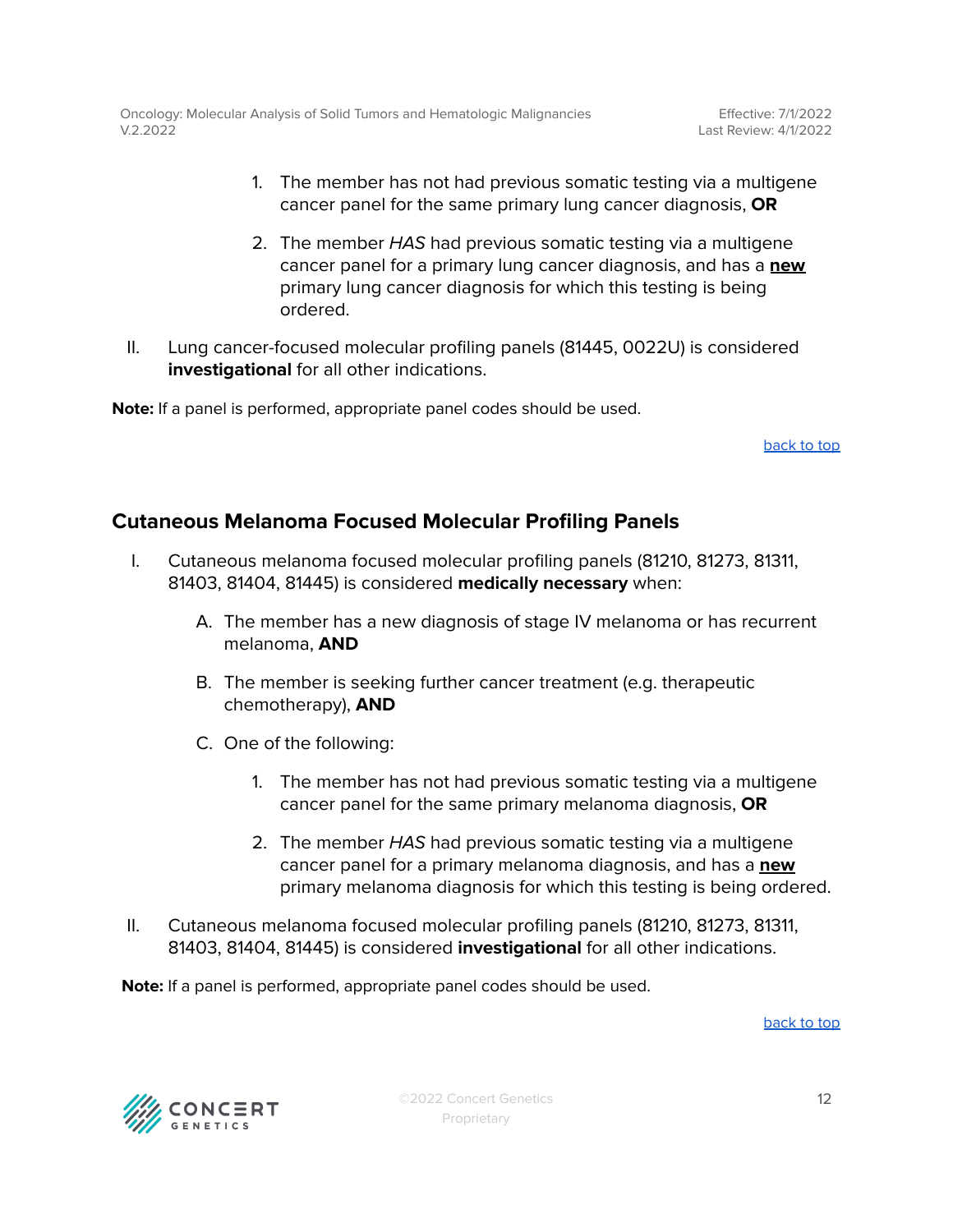## <span id="page-12-0"></span>**Acute Myeloid Leukemia (AML) Focused Molecular Profiling Panels**

- I. Acute myeloid leukemia focused molecular profiling panels (81450) for the diagnosis or evaluation of acute myeloid leukemia (AML) is considered **medically** necessary when:
	- A. The member has a suspected or confirmed diagnosis of acute myeloid leukemia (AML).
- II. Acute myeloid leukemia focused molecular profiling panels (81450) for the diagnosis or evaluation of acute myeloid leukemia (AML) is considered **investigational** for all other indications.

**Note:** If a multigene panel is performed, appropriate panel codes should be used.

[back](#page-1-0) to top

## <span id="page-12-1"></span>**Myeloproliferative Neoplasms (MPNs) Molecular Profiling Panel**

- I. [Myeloproliferative](#page-24-0) neoplasm (MPN) molecular profiling panel (81206, 81207, 81208, 81270, 81219, 81402, 81403) is considered **medically necessary** when:
	- A. The member is suspected to have a [myeloproliferative](#page-24-0) neoplasm (i.e., polycythemia vera, essential thrombocythemia, primary myelofibrosis, and chronic myeloid leukemia), **AND**
	- B. The panel does not include genes other than JAK2, CALR, MPL, and BCR/ABL1.
- II. [Myeloproliferative](#page-24-0) neoplasm (MPN) molecular profiling panel (81206, 81207, 81208, 81270, 81219, 81402, 81403) analysis is considered **investigational** for all other indications.

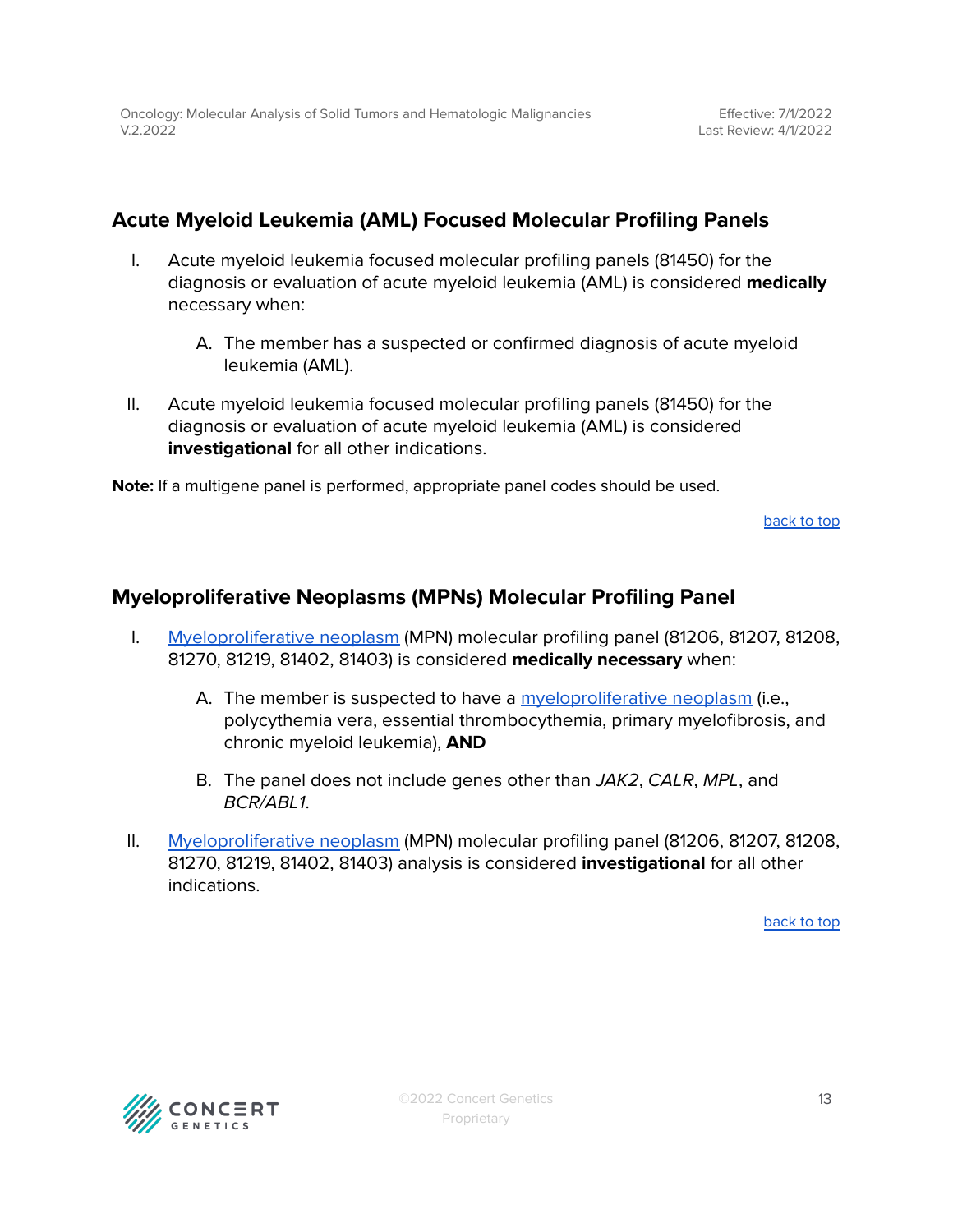## <span id="page-13-0"></span>**SINGLE-GENE TESTING OF SOLID TUMORS AND HEMATOLOGIC MALIGNANCIES**

## <span id="page-13-1"></span>**ABL1 Kinase Domain Analysis**

- I. Somatic ABL1 kinase domain analysis (81170) in hematologic malignancies is considered **medically necessary** when:
	- A. The member has a diagnosis of chronic myeloid leukemia (CML) or Ph-like acute lymphocytic leukemia (ALL), **AND**
	- B. Any of the following:
		- 1. Initial response to TKI therapy is inadequate, **OR**
		- 2. Loss of response to TKI therapy, **OR**
		- 3. Disease progression to the accelerated or blast phase, **OR**
		- 4. Relapsed/refractory disease.

[back](#page-1-0) to top

## <span id="page-13-2"></span>**BCR/ABL1 Breakpoint Analysis**

- I. Somatic BCR/ABL1 breakpoint analysis (0016U, 0040U, 81206, 81207, 81208) in hematologic malignancies is considered **medically necessary** when:
	- A. The member is suspected to have a [myeloproliferative](#page-24-0) neoplasm (i.e., polycythemia vera, essential thrombocythemia, primary myelofibrosis, and chronic myeloid leukemia), **OR**
	- B. The member is undergoing workup for or to monitor disease progression of:
		- 1. Acute lymphocytic leukemia (ALL), **OR**
		- 2. Acute myeloid leukemia (AML), **OR**

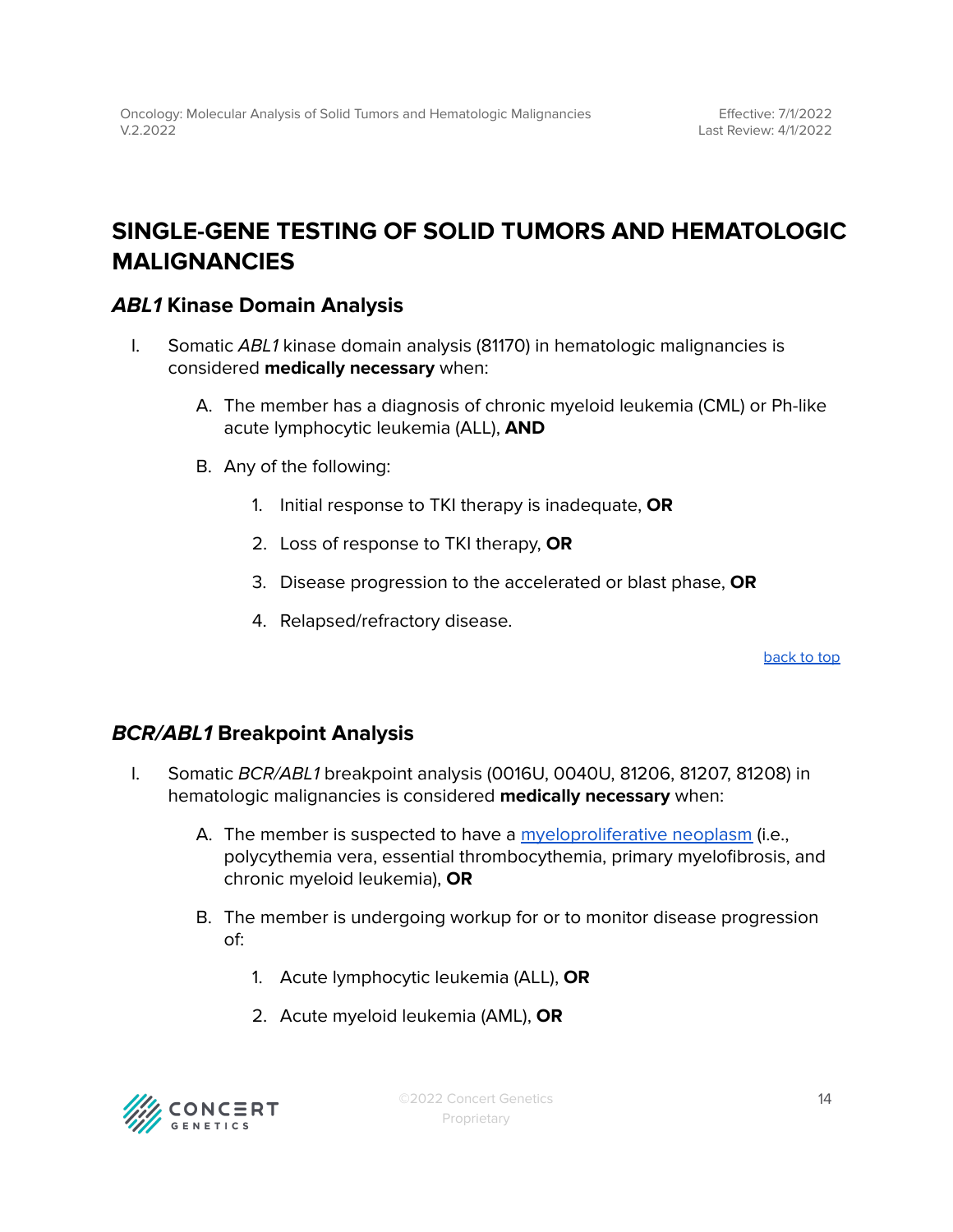Effective: 7/1/2022 Last Review: 4/1/2022

- 3. Chronic myelogenous leukemia (CML), **OR**
- 4. Lymphocytic leukemia.

[back](#page-1-0) to top

### <span id="page-14-0"></span>**BRAF Variant Analysis**

- I. Somatic BRAF variant analysis (81210) in solid tumors and hematologic malignancies is considered **medically necessary** when:
	- A. The member has a diagnosis of:
		- 1. Suspected or proven metastatic, synchronous or metachronous colorectal cancer, **OR**
		- 2. [Advanced](#page-24-0) or metastatic non-small-cell lung cancer (NSCLC), **OR**
		- 3. Stage III or stage IV cutaneous melanoma, **OR**
		- 4. Anaplastic thyroid carcinoma or locally recurrent, [advanced](#page-24-0) and/or metastatic papillary, follicular or Hurthle cell thyroid carcinoma, **OR**
		- 5. Low-grade glioma or pilocytic astrocytoma, **OR**
	- B. The member is being evaluated for:
		- 1. Hairy cell leukemia (for individuals without cHCL immunophenotype).

[back](#page-1-0) to top

### <span id="page-14-1"></span>**BRCA1/2 Variant Analysis**

- I. Somatic BRCA1/2 variant analysis (81162, 81163, 81164, 81165, 81166, 81167, 81216) in solid tumors is considered **medically necessary** when:
	- A. The member has a diagnosis of:
		- 1. Ovarian, fallopian tube and/or primary peritoneal cancer, **OR**

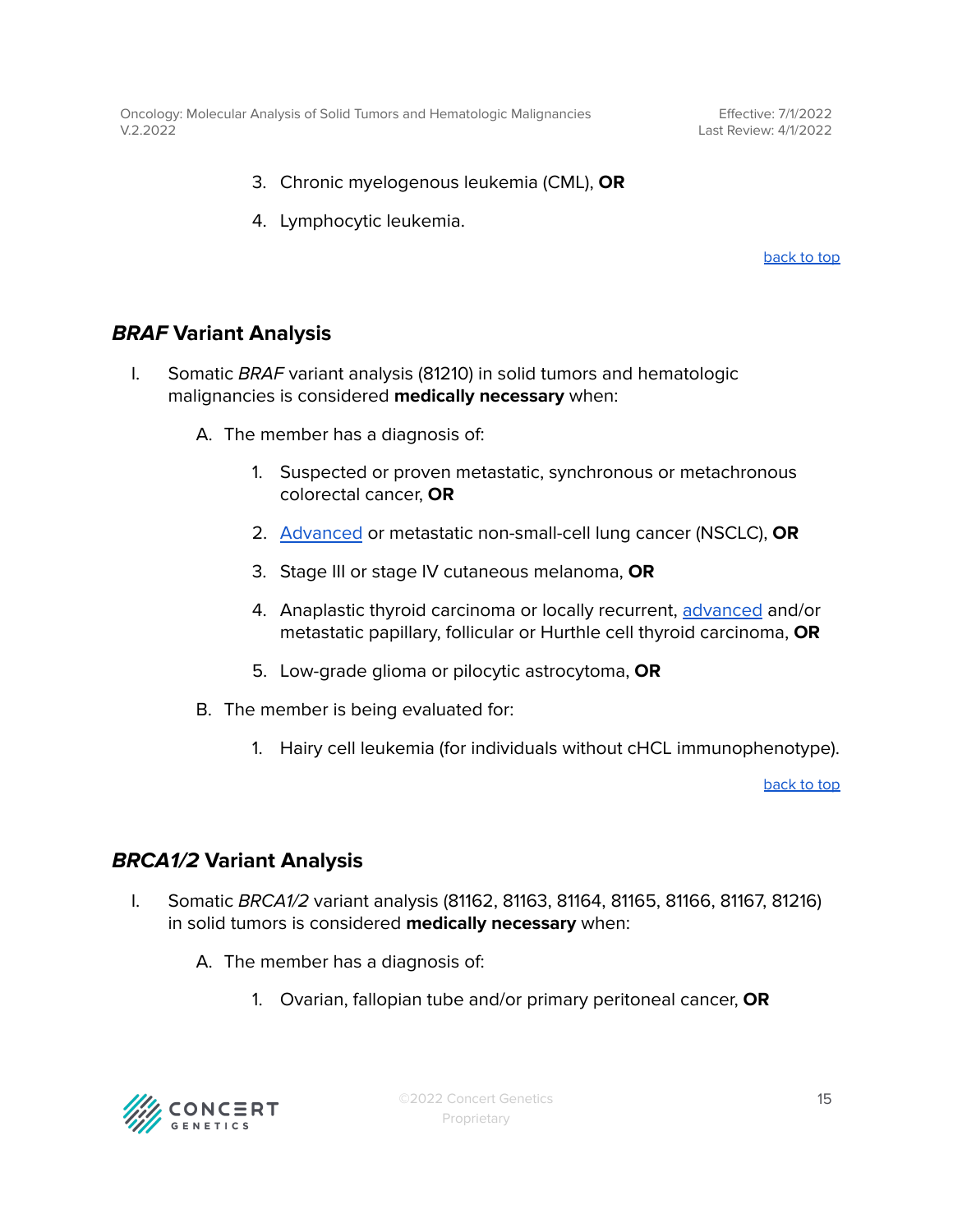Effective: 7/1/2022 Last Review: 4/1/2022

2. Metastatic prostate cancer.

[back](#page-1-0) to top

## <span id="page-15-0"></span>**CALR Variant Analysis**

- I. Somatic CALR variant analysis (81219) in solid tumors or hematologic malignancies is considered **medically necessary** when:
	- A. The member is suspected to have a [myeloproliferative](#page-24-0) neoplasm (i.e., polycythemia vera, essential thrombocythemia, primary myelofibrosis, and chronic myeloid leukemia).

[back](#page-1-0) to top

### <span id="page-15-1"></span>**CEBPA Variant Analysis**

- I. Somatic CEBPA variant analysis (81218) in solid tumors or hematologic malignancies is considered **medically necessary** when:
	- A. The member has cytogenetically normal acute myeloid leukemia (AML).

[back](#page-1-0) to top

### <span id="page-15-2"></span>**EGFR Variant Analysis**

- I. Somatic EGFR variant analysis (81235) in solid tumors is considered **medically necessary** when:
	- A. The member has a diagnosis of any of the following:
		- 1. [Advanced](#page-24-0) or metastatic lung adenocarcinoma, **OR**
		- 2. [Advanced](#page-24-0) or metastatic large cell lung carcinoma, **OR**
		- 3. [Advanced](#page-24-0) or metastatic squamous cell lung carcinoma, **OR**

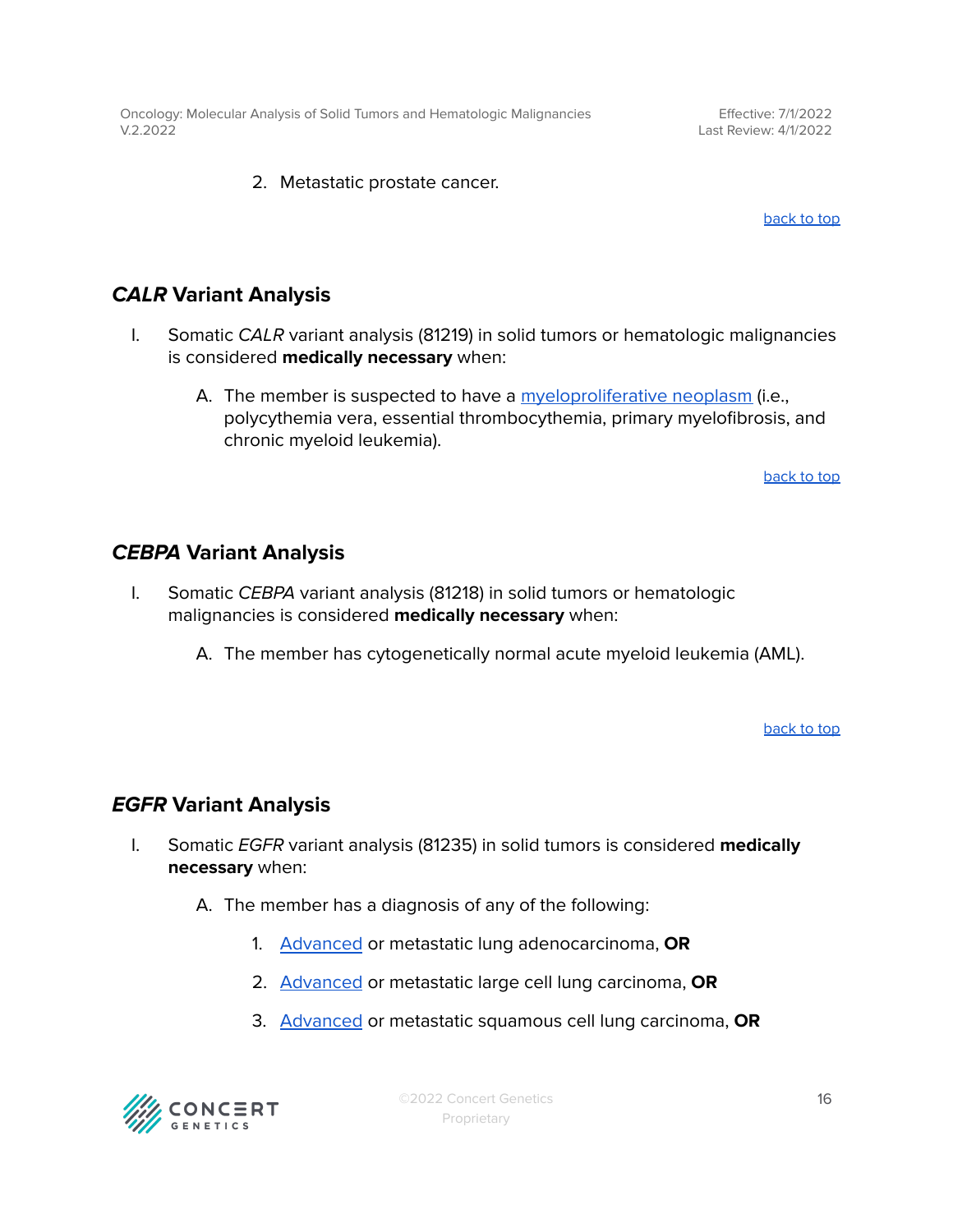Effective: 7/1/2022 Last Review: 4/1/2022

4. [Advanced](#page-24-0) or metastatic non-small cell lung cancer (NSCLC) not otherwise specified (NOS).

[back](#page-1-0) to top

## <span id="page-16-0"></span>**FLT3 Variant Analysis**

- I. Somatic FLT3 variant analysis (81245, 81246, 0023U, 0046U) in solid tumors or hematologic malignancies is considered **medically necessary** when:
	- A. The member has suspected or confirmed acute myeloid leukemia (AML), **OR**
	- B. The member has a diagnosis of acute lymphocytic leukemia (ALL), **AND**
		- 1. Previous testing for BCR-ABL1 was negative.

[back](#page-1-0) to top

### <span id="page-16-1"></span>**IDH1 and IDH2 Variant Analysis**

- I. Somatic IDH1 and IDH2 variant analysis (81120, 81121) in solid tumors is considered **medically necessary** when:
	- A. The member has a diagnosis of a glioma.

[back](#page-1-0) to top

### **IGHV Variant Analysis**

- I. Somatic IGHV variant analysis (81261, 81262, 81263) in hematologic malignancies is considered **medically necessary** when:
	- A. The member has a diagnosis of:
		- 1. Chronic lymphocytic leukemia (CLL) or small lymphocytic leukemia (SLL), **OR**

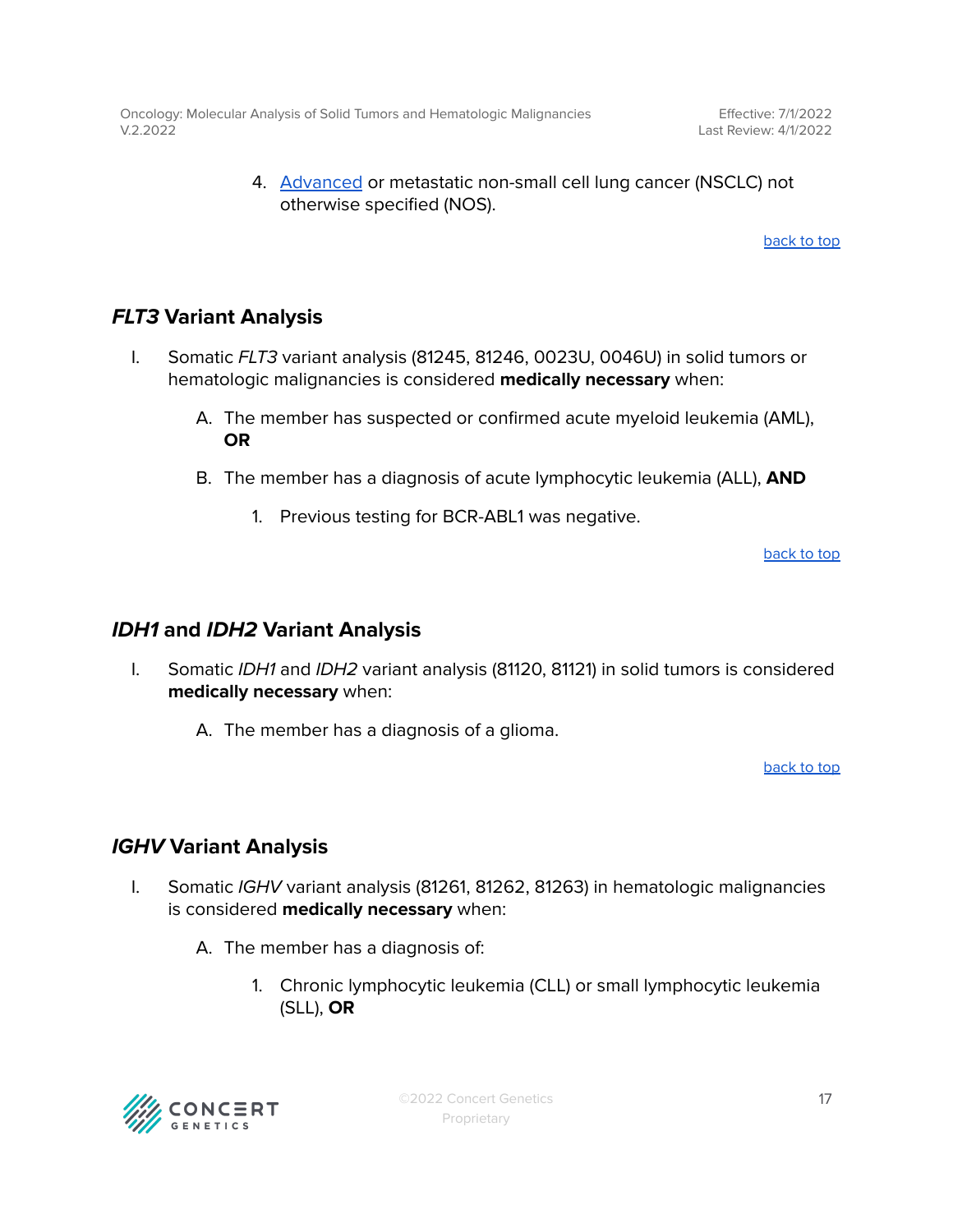Effective: 7/1/2022 Last Review: 4/1/2022

- 2. Primary cutaneous B-cell lymphoma, **OR**
- 3. Mantle cell lymphoma, **OR**
- 4. Post-transplant lymphoproliferative disorder.

[back](#page-1-0) to top

### <span id="page-17-0"></span>**JAK2 Variant Analysis**

- I. Somatic JAK2 variant analysis (81270, 0017U, 0027U) in solid tumors or hematologic malignancies is considered **medically necessary** when:
	- A. The member is suspected to have a[myeloproliferative](#page-24-0) neoplasm (i.e., polycythemia vera, essential thrombocythemia, primary myelofibrosis, and chronic myeloid leukemia).

[back](#page-1-0) to top

### <span id="page-17-1"></span>**KIT Variant Analysis**

- I. Somatic KIT variant analysis (81272, 81273) in solid tumors or hematologic malignancies is considered **medically necessary** when:
	- A. The member is suspected to have, or is being worked up for, systemic mastocytosis, **OR**
	- B. The member has a diagnosis of acute leukemia, **OR**
	- C. The member has stage IV cutaneous melanoma, **OR**
	- D. The member has a suspected or confirmed gastrointestinal stromal tumor (GIST).

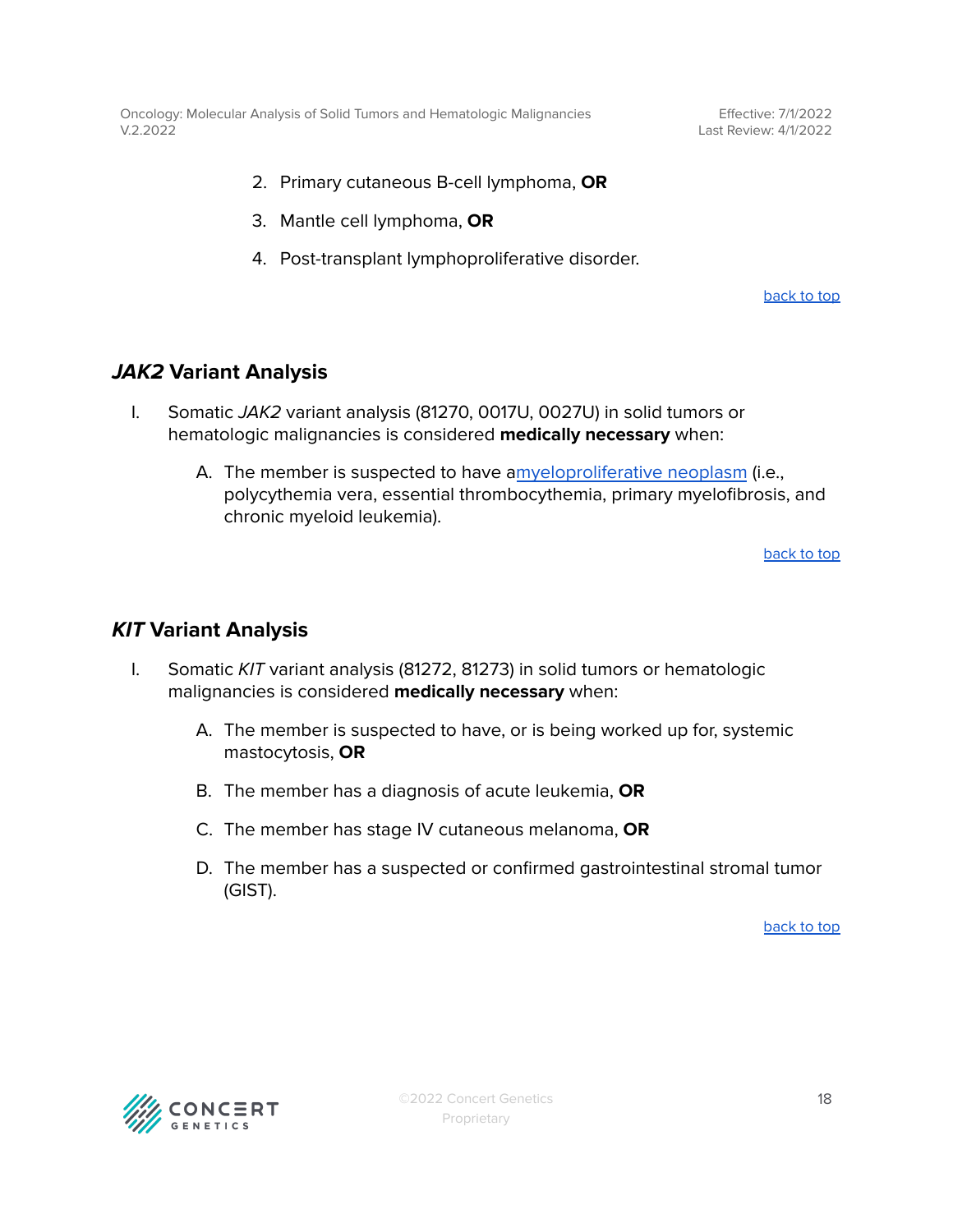## <span id="page-18-0"></span>**KRAS Variant Analysis**

- I. Somatic KRAS variant analysis (81275, 81276, S3713) in solid tumors is considered **medically necessary** when:
	- A. The member has suspected or proven metastatic, synchronous or metachronous colorectal cancer, **OR**
	- B. The member is undergoing workup for metastasis non-small cell lung cancer**.**
- II. Somatic KRAS variant analysis (81275, 81276, S3713) in solid tumors, as a stand alone test, in an individual with non-small cell lung cancer (NSCLC) is considered **investigational**.

[back](#page-1-0) to top

### <span id="page-18-1"></span>**MGMT Promoter Methylation Analysis**

- I. Somatic MGMT promoter methylation analysis (81287) in solid tumors is considered **medically necessary** when:
	- A. The member has a high grade glioma (stage III or IV), including one of the following:
		- 1. Anaplastic oligodendroglioma, **OR**
		- 2. Anaplastic oligoastrocytoma, **OR**
		- 3. Anaplastic astrocytoma, **OR**
		- 4. Anaplastic glioma, **OR**
		- 5. Glioblastoma.

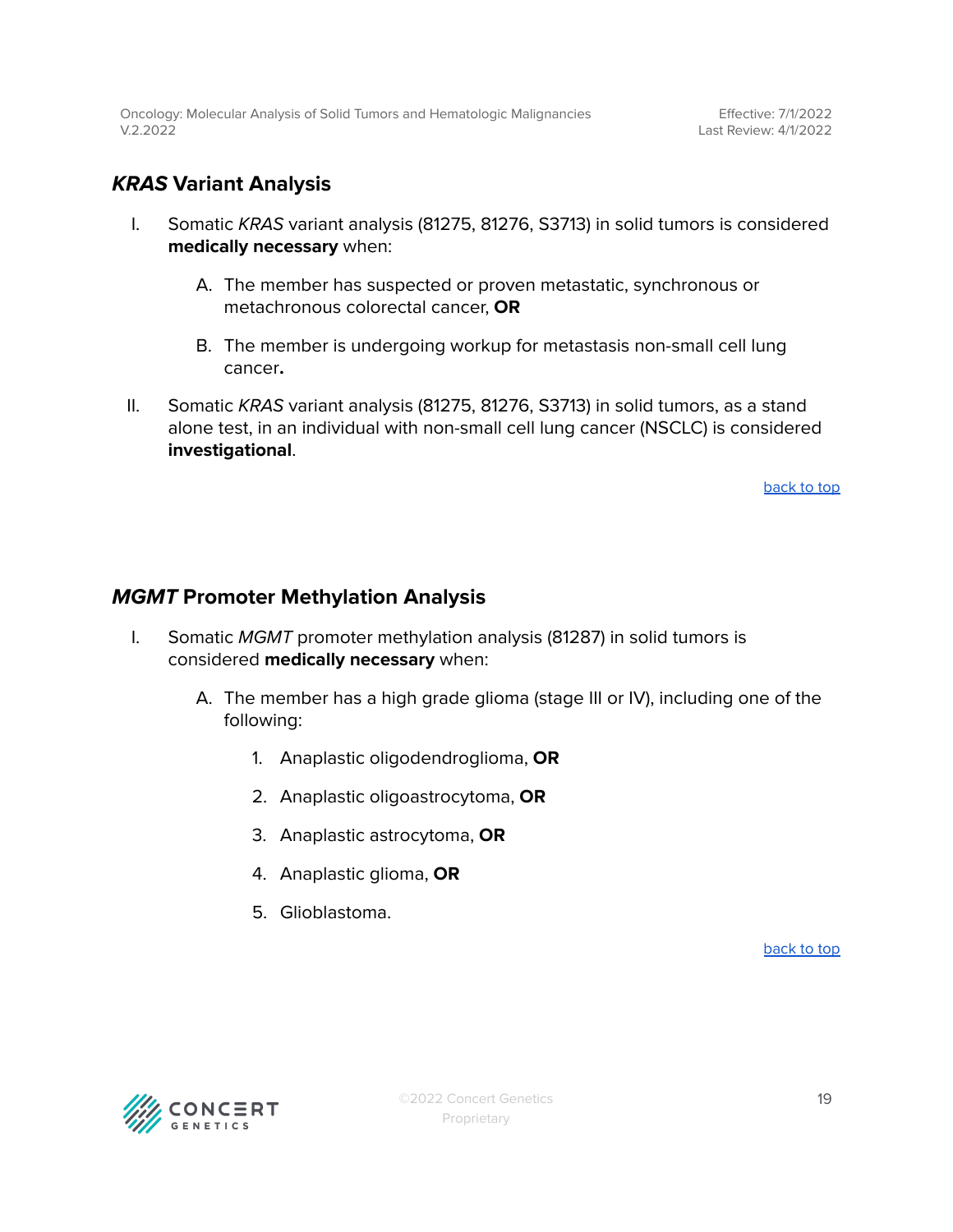## <span id="page-19-0"></span>**MLH1 Promoter Methylation Analysis**

- I. Somatic MLH1 promoter methylation analysis (81288) in solid tumors is considered **medically necessary** when:
	- A. The member has a diagnosis of colorectal cancer or endometrial (uterine) cancer, **AND**
		- 1. Previous tumor testing showed loss of MLH1 on immunohistochemistry analysis.

[back](#page-1-0) to top

## <span id="page-19-1"></span>**MPL Variant Analysis**

- I. Somatic MPL variant analysis (81402, 81403) in or hematologic malignancies is considered **medically necessary** when:
	- A. The member displays clinical symptoms of a [myeloproliferative](#page-24-0) neoplasm (i.e., polycythemia vera, essential thrombocythemia, primary myelofibrosis, and chronic myeloid leukemia), such as chronically elevated red blood cell counts.

[back](#page-1-0) to top

## <span id="page-19-2"></span>**Microsatellite Instability Analysis (MSI)**

- I. Somatic microsatellite instability (MSI) analysis (81301) in solid tumors is considered **medically necessary** when:
	- A. The member has a diagnosis of:
		- 1. Colorectal cancer, **OR**
		- 2. Endometrial cancer, **OR**
		- 3. Locally [advanced](#page-24-0) or metastatic pancreatic adenocarcinoma, **OR**
		- 4. Gastric cancer, **OR**

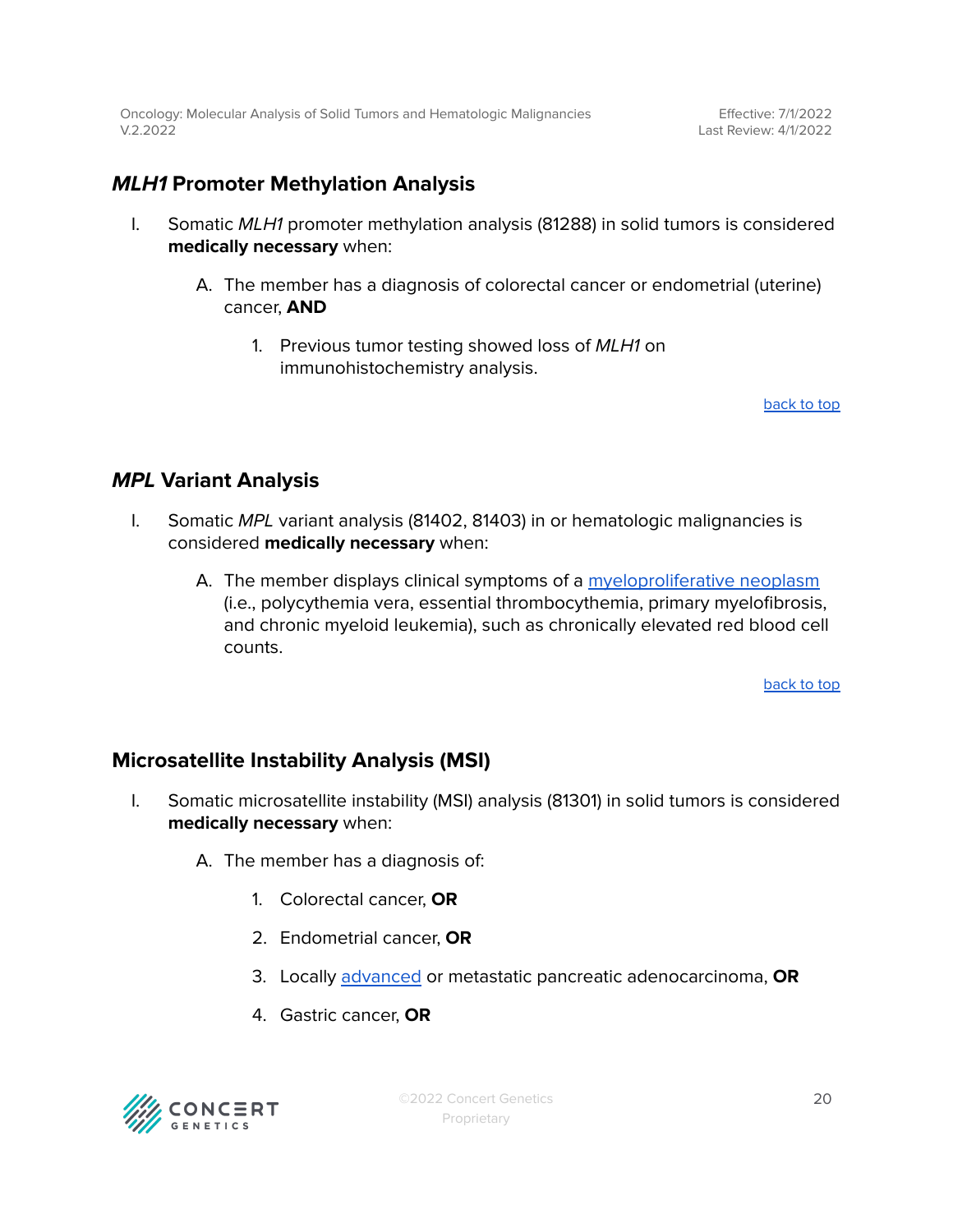- 5. Locally [advanced](#page-24-0), recurrent or metastatic esophageal and esophagogastric junction cancer, **OR**
- 6. Recurrent, progressive or metastatic cervical cancer, **OR**
- 7. Testicular cancer and has had progression after high dose chemotherapy or third-line therapy, **OR**
- 8. Unresectable or metastatic Ewing's sarcoma, **OR**
- 9. Unresectable or metastatic gallbladder cancer, **OR**
- 10. Unresectable or metastatic intrahepatic or extrahepatic cholangiocarcinoma, **OR**
- 11. Unresectable or metastatic breast cancer, **OR**
- 12. Metastatic and/or recurrent small bowel adenocarcinoma, **OR**
- 13. Metastatic occult primary.

[back](#page-1-0) to top

## <span id="page-20-0"></span>**NPM1 Variant Analysis**

- I. Somatic NPM1 variant analysis (81310, 0049U) in hematological malignancies is considered **medically necessary** when:
	- A. The member has cytogenetically normal acute myeloid leukemia (AML).

[back](#page-1-0) to top

## <span id="page-20-1"></span>**NRAS Variant Analysis**

- I. Somatic NRAS variant analysis (81311) in solid tumors is considered **medically necessary** when:
	- A. The member has suspected or proven metastatic, synchronous or metachronous colorectal cancer.

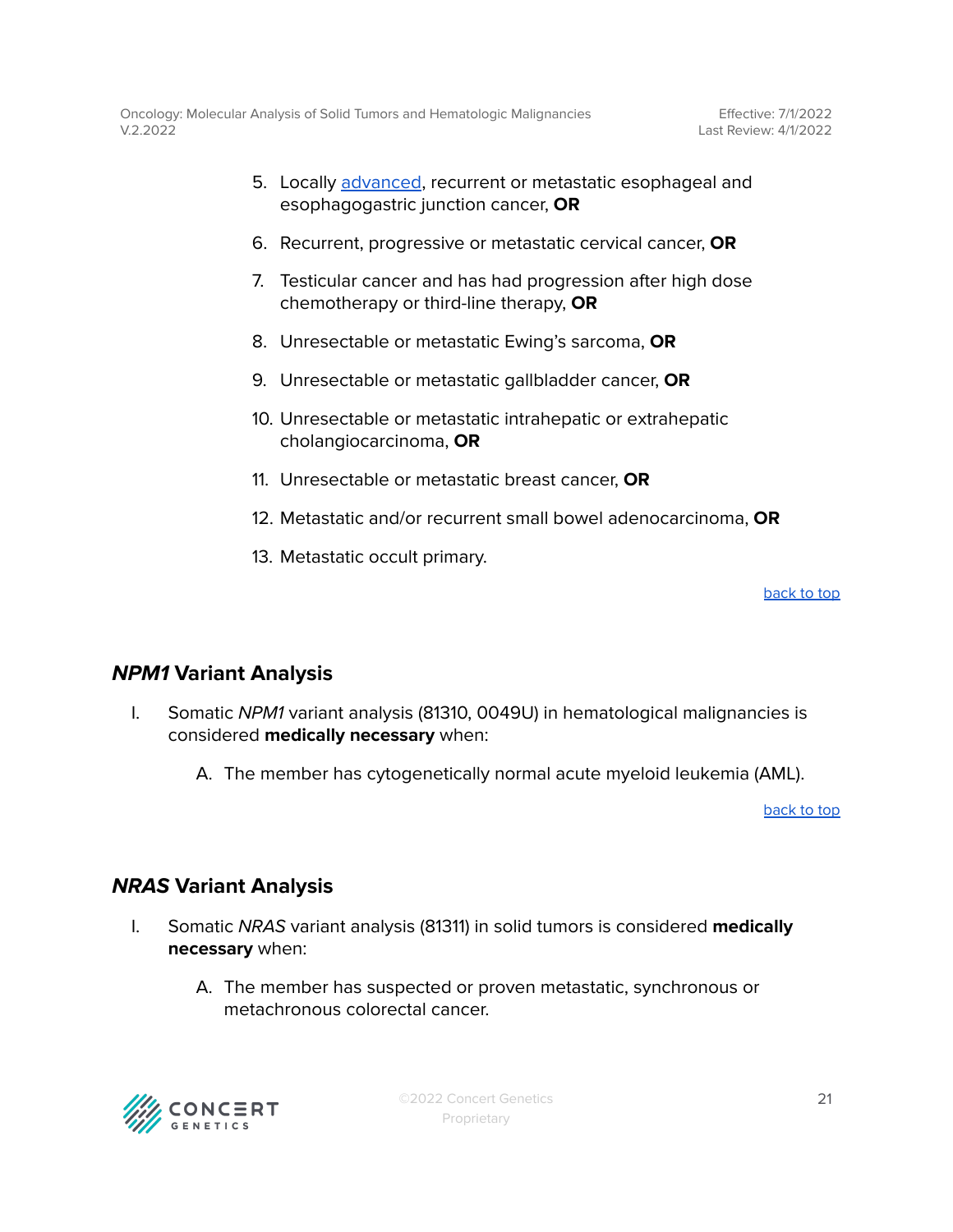#### [back](#page-1-0) to top

## <span id="page-21-0"></span>**PIK3CA Variant Analysis**

- I. Somatic PIK3CA variant analysis (81309, 0155U, 0177U) in solid tumors is considered **medically necessary** when:
	- A. The member has recurrent or stage IV, HR positive, HER2 negative invasive breast cancer, **OR**
	- B. The member has a diagnosis of uterine carcinosarcoma or uterine rhabdomyosarcoma.

[back](#page-1-0) to top

### <span id="page-21-1"></span>**RET Variant Analysis**

- I. Somatic RET variant analysis (81404, 81405, 81406) in solid tumors is considered **medically necessary** when:
	- A. The member has a diagnosis of medullary thyroid cancer, **OR**
	- B. Anaplastic thyroid carcinoma or locally recurrent, [advanced](#page-24-0) and/or metastatic papillary, follicular or Hurthle cell thyroid carcinoma.

[back](#page-1-0) to top

## <span id="page-21-2"></span>**TP53 Variant Analysis**

- I. Somatic **TP53** variant analysis (81405) in bone marrow or peripheral blood is considered **medically necessary** when:
	- A. The member has a diagnosis of chronic lymphocytic leukemia (CLL) or small lymphocytic leukemia (SLL), **OR**
	- B. The member is undergoing diagnostic workup for mantle cell lymphoma (MCL).

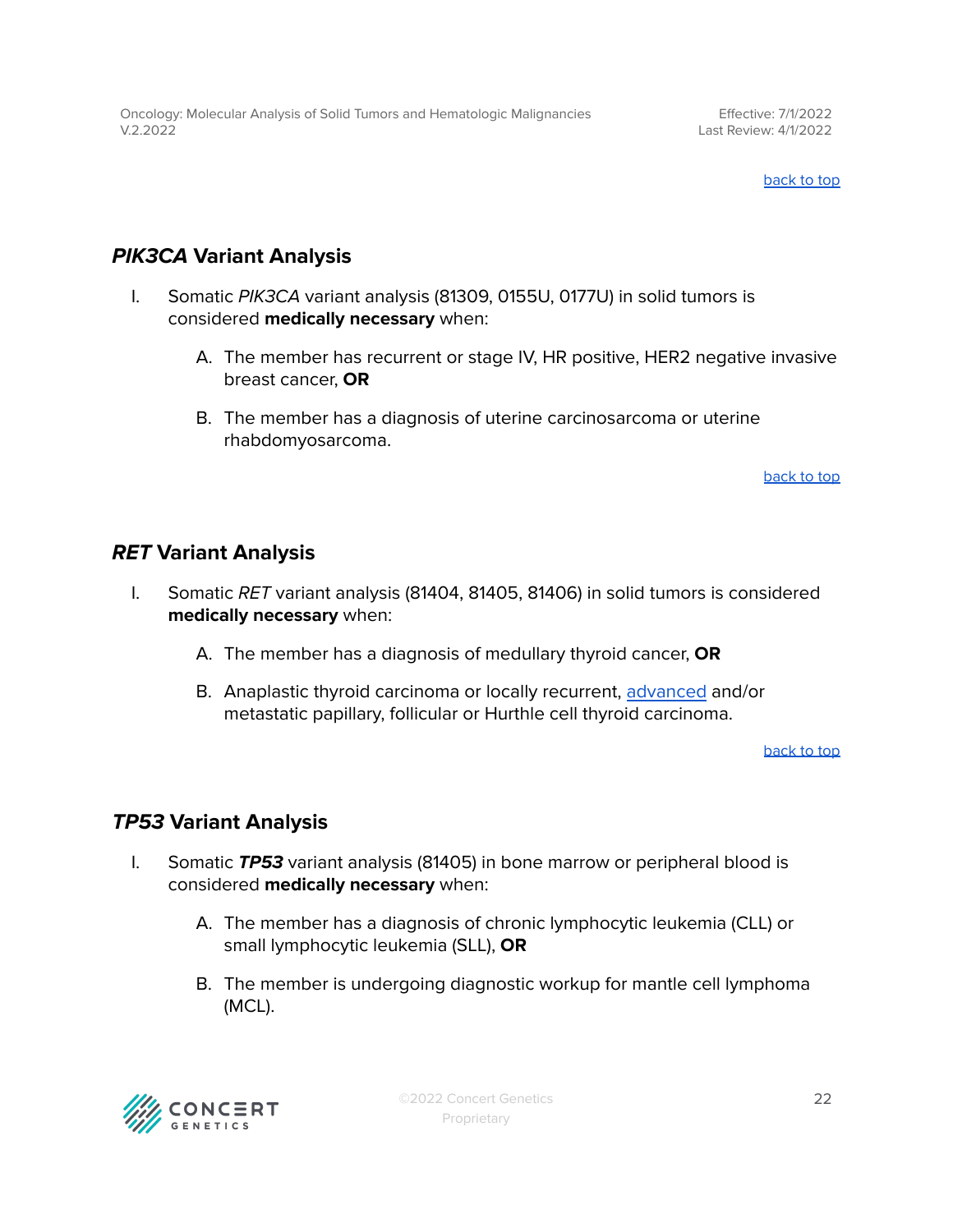Effective: 7/1/2022 Last Review: 4/1/2022

[back](#page-1-0) to top

## <span id="page-22-0"></span>**MEASURABLE (MINIMAL) RESIDUAL DISEASE (MRD) ANALYSIS**

- I. Measurable (minimal) residual disease analysis (0171U, 81479) in bone marrow or peripheral blood is **medically necessary** when:
	- A. The member has a diagnosis of:
		- 1. Acute Lymphocytic Leukemia (ALL), **OR**
		- 2. Multiple Myeloma, **OR**
		- 3. Chronic Lymphocytic Leukemia

[back](#page-1-0) to top

## <span id="page-22-1"></span>**RED BLOOD CELL GENOTYPING IN MULTIPLE MYELOMA**

- I. Red blood cell genotyping (81479, 0001U, 0180U, 0221U) in individuals with multiple myeloma is considered **medically necessary** when:
	- A. The member has a diagnosis of multiple myeloma, **AND**
	- B. The member is currently being treated with Daratumumab (DARA), **AND**
	- C. One of the following:
		- 1. Auto- or allo-antibodies are detected, **OR**
		- 2. RBC phenotyping cannot be performed due to a transfusion within the prior three months.

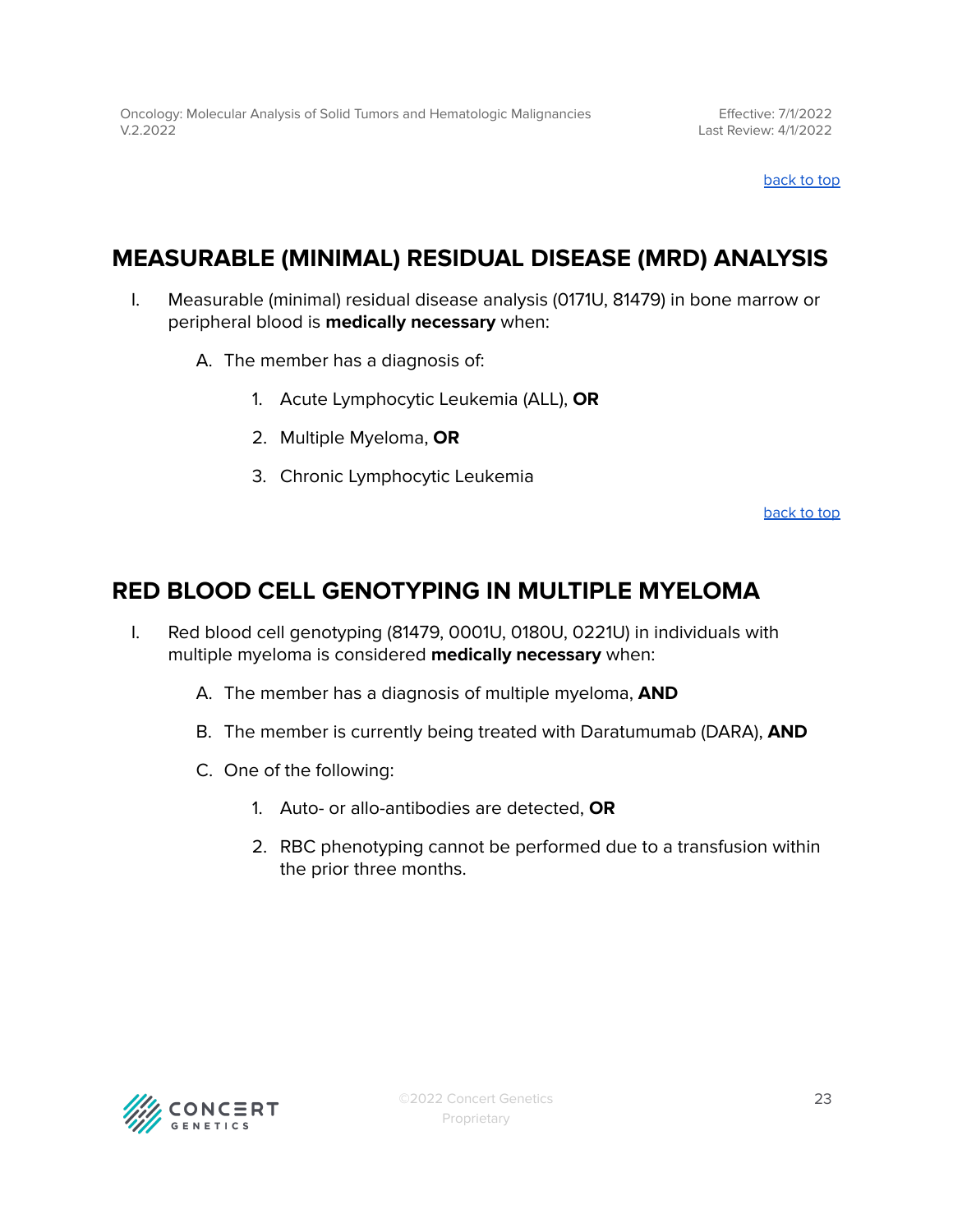## <span id="page-23-0"></span>**WHOLE EXOME AND WHOLE GENOME SEQUENCING IN CANCER**

I. Whole exome sequencing and whole genome sequencing in solid tumors (0013U, 0036U, 81415, 81416) and hematologic malignancies (0014U, 0056U, 81425, 81426) is considered **investigational**.

[back](#page-1-0) to top

## <span id="page-23-1"></span>**GENETIC TESTING TO CONFIRM THE IDENTITY OF LABORATORY SPECIMENS**

I. Genetic testing to confirm the identity of laboratory specimens (e.g., know error, ToxProtect, ToxLok) (0007U, 0079U, 81265, 81266, 81479), when billed separately, is considered **investigational** because it is generally considered to be an existing component of the genetic testing process for quality assurance.

[back](#page-1-0) to top

| <b>Cancer Type</b>                                                                      | Molecular Analysis (see coverage criteria sections above)                                       |
|-----------------------------------------------------------------------------------------|-------------------------------------------------------------------------------------------------|
| Recurrent, relapsed, refractory,<br>metastatic, or advanced stages<br>IIII or IV cancer | Comprehensive molecular profiling panel for solid tumors                                        |
| <b>ALL</b>                                                                              | BCR/ABL1, FLT3, KIT, cytogenetics (link to policy), MRD                                         |
| <b>AML</b>                                                                              | CEBPA, FLT3, KIT, Targeted panel testing, Comprehensive<br>hematologic malignancy panel testing |
| Ewing Sarcoma                                                                           | <b>MSI</b>                                                                                      |
| Breast Cancer                                                                           | PIK3CA, MSI                                                                                     |
| ICNS Cancer                                                                             | <b>MGMT Promoter Methylation, IDH1/IDH2</b>                                                     |
| Cervical Cancer                                                                         | <b>MSI</b>                                                                                      |
| <b>CLL/SLL</b>                                                                          | IGH <sub>v</sub> , TP53                                                                         |
| <b>CML</b>                                                                              | BCR/ABL1, ABL1 Kinase Domain                                                                    |
| <b>Colorectal Cancer</b>                                                                | BRAF, KRAS, NRAS, MSI, Targeted panel testing                                                   |

### **Medically Necessary Tumor Testing By Cancer Type:**

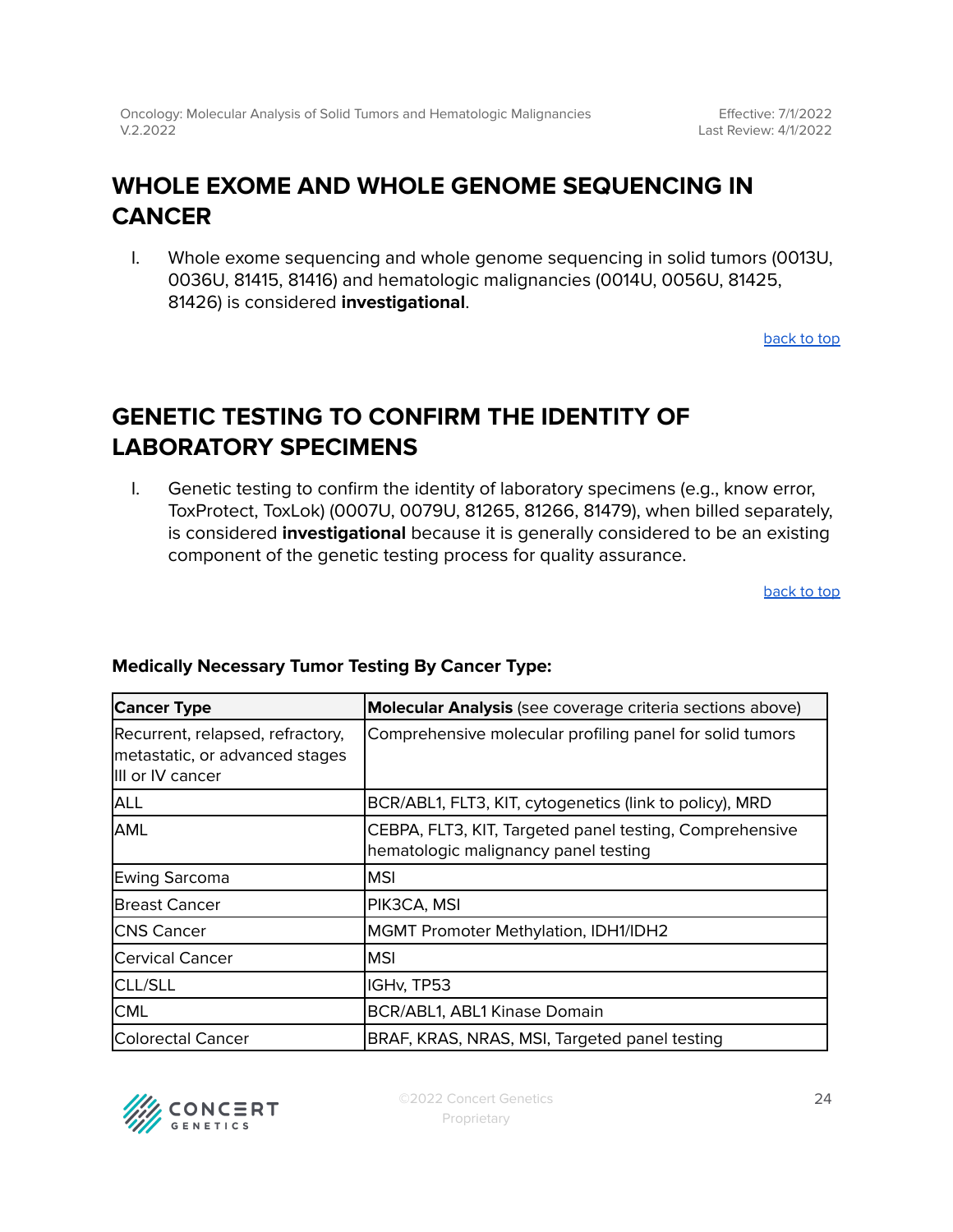| Cutaneous Melanoma                | <b>BRAF, KIT</b>                                                              |
|-----------------------------------|-------------------------------------------------------------------------------|
| <b>Esophageal and EGJ Cancers</b> | <b>MSI</b>                                                                    |
| Gallbladder Cancer                | <b>MSI</b>                                                                    |
| Gastric Cancer                    | <b>MSI</b>                                                                    |
| Hairy Cell Leukemia               | <b>BRAF</b>                                                                   |
| <b>Hepatobiliary Cancers</b>      | <b>MSI</b>                                                                    |
| Mantle Cell Lymphoma              | <b>IGH<sub>v</sub></b>                                                        |
| Multiple Myeloma                  | <b>MRD</b>                                                                    |
| Myelodysplastic Syndrome          | Targeted panel testing, Comprehensive hematologic<br>malignancy panel testing |
| Myeloproliferative Neoplasms      | JAK2, MPL, CALR, Targeted panel testing                                       |
| Non-small Cell Lung Cancer        | EGFR, Targeted panel testing, Comprehensive panel testing                     |
| B-Cell Lymphomas                  | <b>IGH<sub>v</sub></b>                                                        |
| <b>Occult Primary</b>             | <b>MSI</b>                                                                    |
| <b>Ovarian Cancer</b>             | BRCA1/2                                                                       |
| Pancreatic Adenocarcinoma         | <b>MSI</b>                                                                    |
| Prostate Cancer                   | BRCA1/2                                                                       |
| <b>Testicular Cancer</b>          | <b>MSI</b>                                                                    |
| <b>Thyroid Carcinoma</b>          | BRAF, NTRK, ALK, RET                                                          |
| <b>Uterine Neoplasms</b>          | KRAS, MLH1 Promoter Methylation, PIK3CA                                       |

[back](#page-1-0) to top

## <span id="page-24-0"></span>**NOTES AND DEFINITIONS**

- 1. **Tumor mutation burden** testing is a measurement of **mutations** carried by **tumor** cells and is a predictive biomarker that is being studied to evaluate its association with response to immunotherapy.
- 2. **Myeloproliferative Neoplasms** are rare overlapping blood diseases in which the bone marrow makes too many red blood cells, white blood cells, or platelets.

There are seven subcategories of myeloproliferative neoplasms:

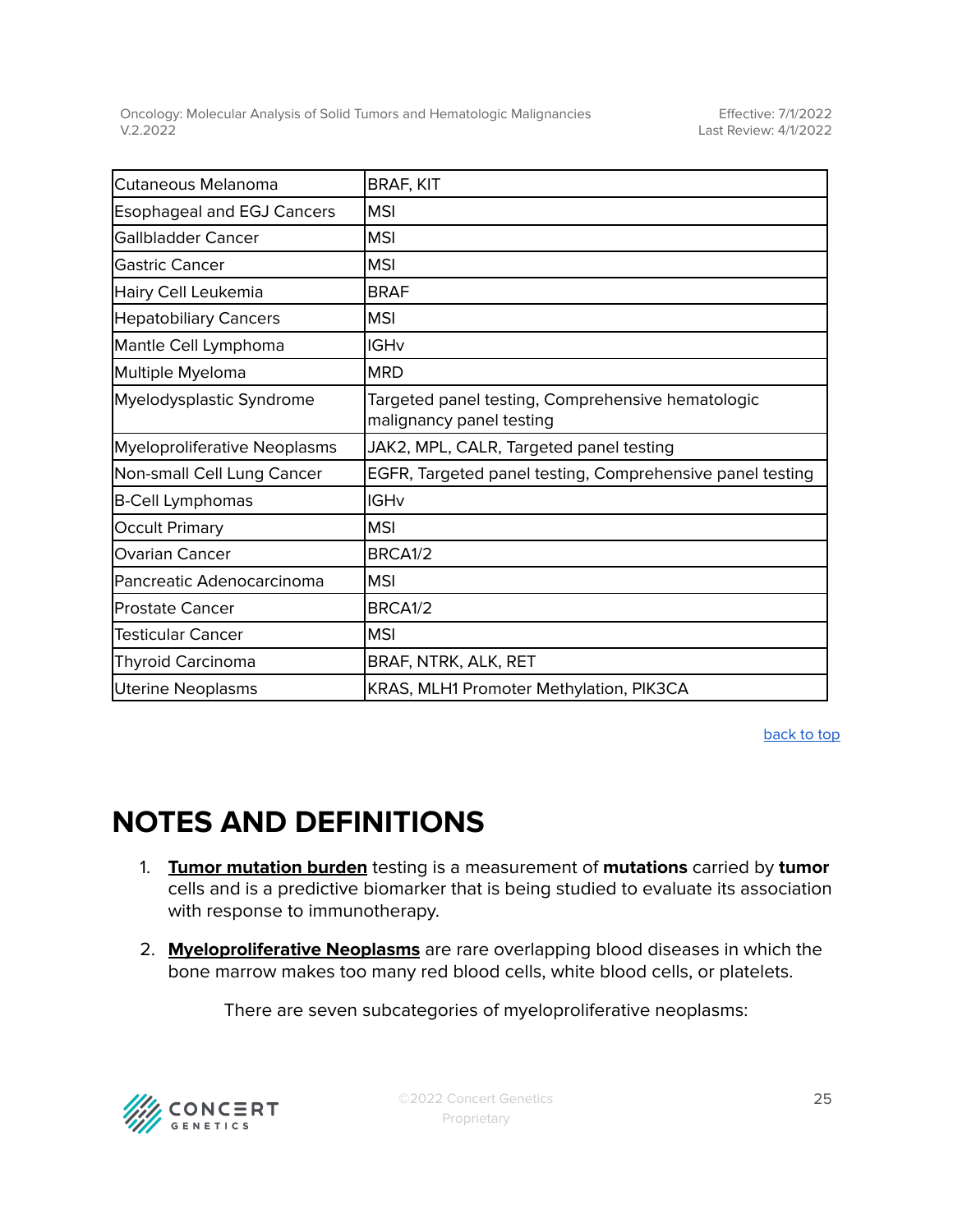Effective: 7/1/2022 Last Review: 4/1/2022

- Chronic myeloid leukemia (CML)
- Polycythemia vera (PV)
- Primary myelofibrosis (PMF)
- Essential thrombocytopenia (ET)
- Chronic neutrophilic leukemia
- Chronic eosinophilic leukemia
- Chronic eosinophilic leukemia-not otherwise specified
- MPN, unclassifiable (MPN-U)

[back](#page-1-0) to top

## **CLINICAL CONSIDERATIONS**

Clinical decision making should not be made based on variants of uncertain significance.

NCCN and ASCO recommend that all individuals diagnosed with ovarian cancer, fallopian tube cancer, or primary peritoneal cancer have germline and somatic tumor testing (if not previously performed) for BRCA1 and BRCA2 mutations.

The genetic testing of tumors and hematologic malignancies (somatic mutation profiling) may reveal incidental germline findings or suspicion of a clinically significant germline mutation. Providers should communicate the potential for these incidental findings with their patients prior to somatic mutation profiling.

ACMG (2020) recognized that tumor testing is an emerging area and that the identification of presumed germline pathogenic variants (PGPVs) have profound health and reproductive implications for the individual with cancer as well as their family members. Thus, individuals undergoing tumor testing should be informed prior to testing that a germline variant may be uncovered. PGPVs should be carefully evaluated, confirmed, and reported when tumor testing is performed. Currently, there is a lack of evidence for best practices to report PGPVs to patients who want them.

[back](#page-1-0) to top

## **NOTES AND DEFINITIONS**

**Advanced cancer** is cancer that is unlikely to be cured or controlled with treatment. The cancer may have spread from where it first started to nearby tissue, lymph nodes, or

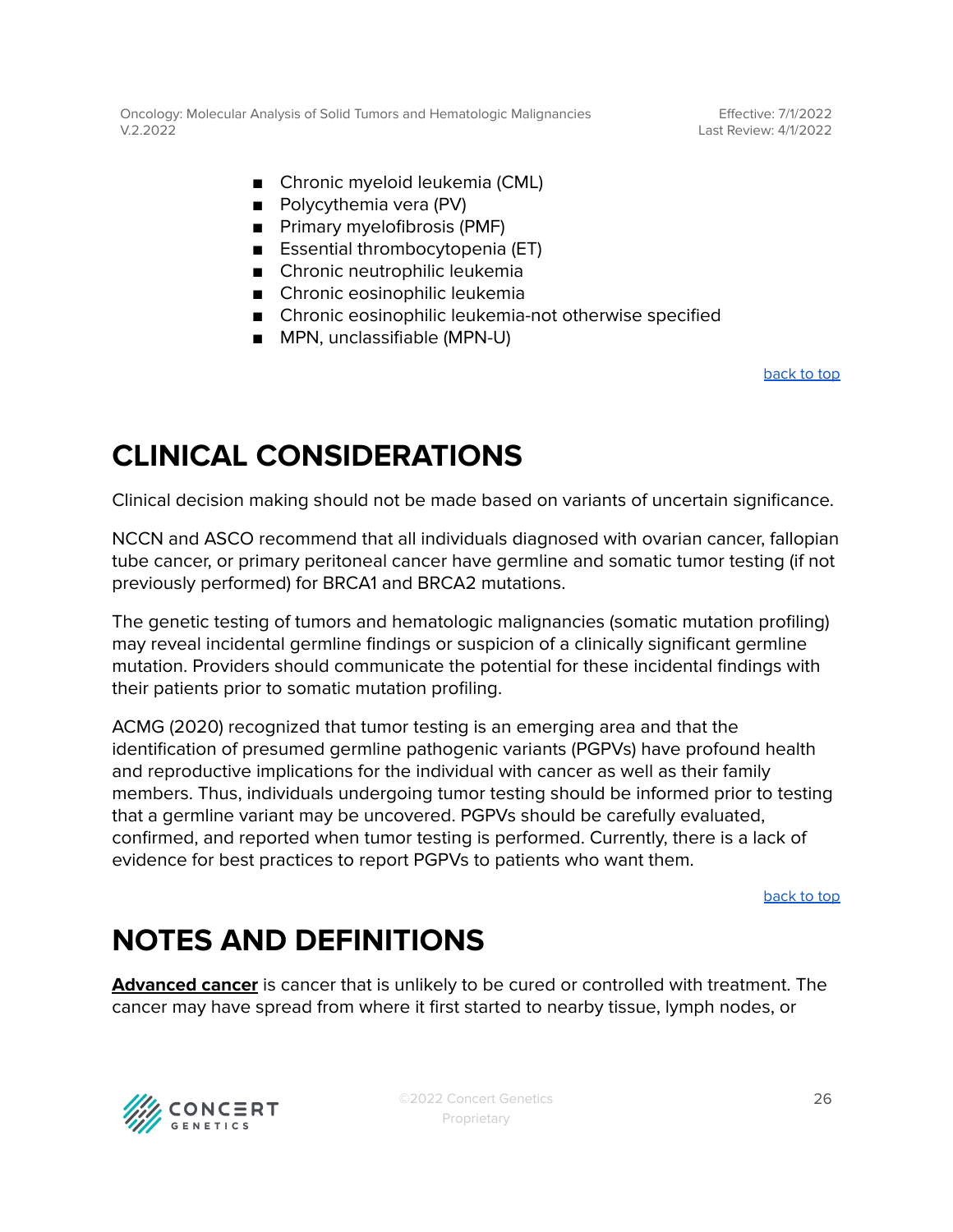distant parts of the body. Treatment may be given to help shrink the tumor, slow the growth of cancer cells, or relieve symptoms.

## **BACKGROUND AND RATIONALE**

### **Practice Guidelines and Position Statements**

### National Comprehensive Cancer Network (NCCN):

### Colon Cancer

The NCCN guidelines on Genetic/Familial High-Risk Assessment: Colorectal Cancer (v1.2021) state that abnormal MLH1 IHC should be followed by either germline genetic testing or tumor testing for MLH1 methylation for colorectal or endometrial cancers.

The NCCN guidelines on Oncology: Colon Cancer (v2.2021) recommend determination of tumor MMR and MSI in all individuals with colorectal cancer. Additionally, they recommend determination of tumor gene status for RAS and BRAF mutations and HER2 amplification individually or as part of an NGS panel in all individuals with suspected or proven metastatic, synchronous or metachronous colorectal cancer.

### Lung Cancer

The NCCN (v3.2021) recommends that at this time when feasible, testing be performed via a broad, panel-based approach for individuals with non-small cell lung cancer. For patients who do not have identifiable driver oncogenes via the broad panel-based approach, RNA-based NGS should be considered in order to detect clinically significant fusion events.

### Breast Cancer

The NCCN guidelines on Oncology: Breast Cancer (v8.2021) recommends that recurrent or stage IV HR-positive/HER2-negative breast cancers be assessed for PIK3CA mutations with tumor or liquid biopsy to identify candidates for Alpelisib + fulvestrant. They also recommend that recurrent or stage IV MSH-H/dMMR breast cancers that have progressed following prior treatment be considered for treatment with Pembrolizumab.

### Thyroid Carcinoma

The NCCN (v2.2021) guidelines on thyroid carcinoma recommend molecular diagnostic testing for evaluating FNA results that are suspicious for follicular cell neoplasms or AUS/FLUS and somatic RET testing in all individuals with newly diagnosed medullary

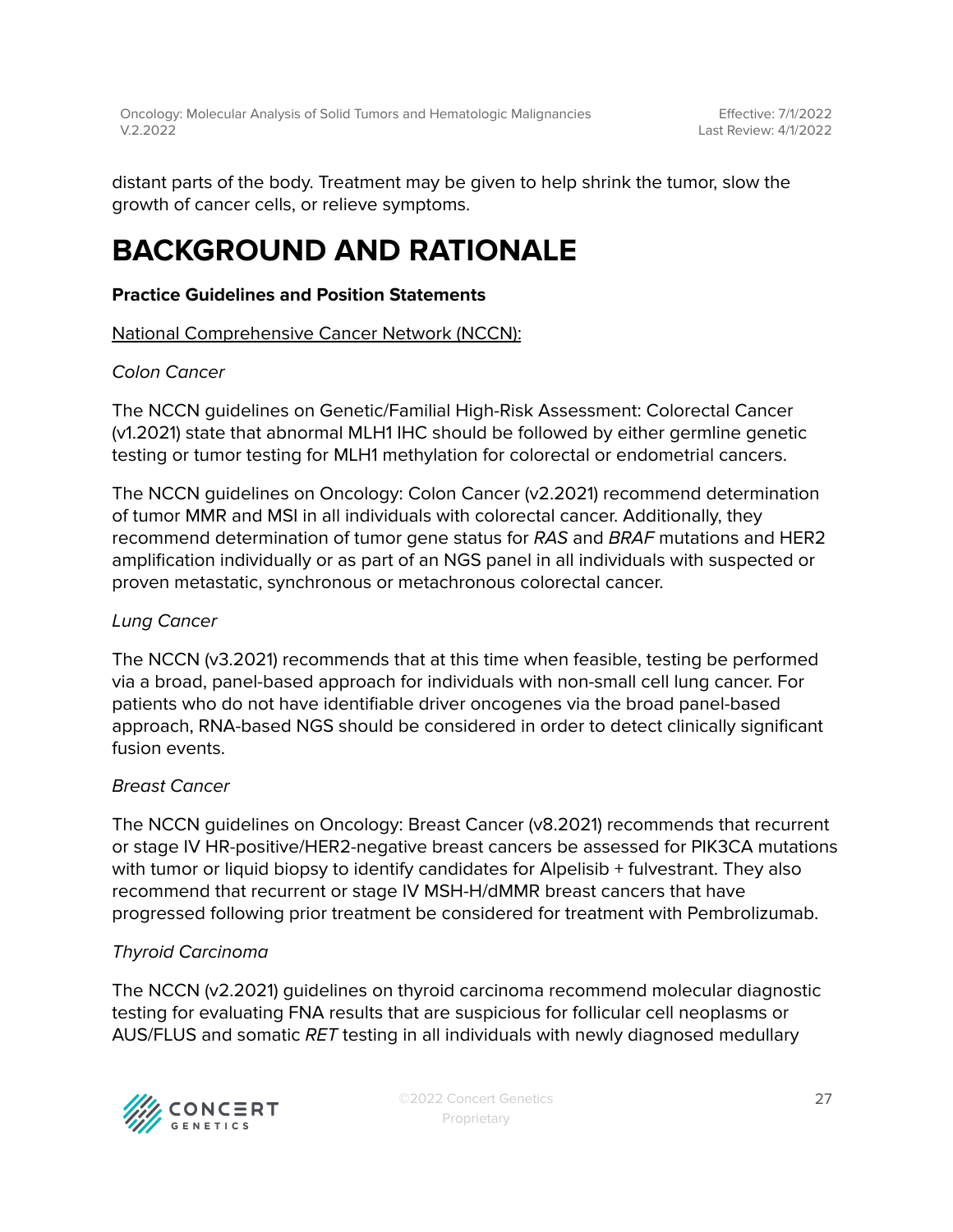thyroid carcinoma. Additionally they comment that molecular testing has shown to be beneficial when making targeted therapy decisions. The guideline also comments that individuals with anaplastic thyroid cancer and/or metastatic disease should undergo molecular testing including BRAF, NTRK, ALK, RET and tumor mutational burden if not previously done.

### Acute Myeloid Leukemia

The NCCN guidelines on acute myeloid leukemia (v2.2021) state that a variety of gene mutations are associated with specific prognoses and may guide medical decision making while other mutations may have therapeutic implications. Presently this includes c-KIT, FLT-ITD, FLT-TKD, NPM1, CEBPA, IDH1/IDH2, RUNX1, ASXL1, and TP53. Additionally, they recommend that ASXL1, BCR-ABL1 and PML-RAR alpha be tested in all patients and further recommend that multiplex gene panels and NGS analysis be used for a comprehensive prognostic assessment.

### Myelodysplastic Syndromes

The NCCN guidelines on myelodysplastic syndromes (v3.2021) state that genetic testing for somatic mutations in genes associated with MDS using gene panels is highly recommended.

### Myeloproliferative Neoplasms

The NCCN guidelines on myeloproliferative neoplasms (v2.2021) recommend that FISH or RT-PCR to detect BCR-ABL1 transcripts is recommended to exclude the diagnosis of CML. Additionally, they recommend that molecular testing for JAK2 mutations is recommended in initial work-up for all patients with suspected MPN. They further recommend that if testing for JAK2 mutations is negative, additional testing of MPL and CALR mutations should be performed. Alternatively, molecular testing using a multi-gene NGS panel that includes JAK2, MPL and CALR can be used as part of the initial work-up in all patients. The guidelines also state that NGS may also be useful to establish the clonality in certain circumstances and may identify second, third and fourth mutations that may hold prognostic relevance.

### Chronic Myelogenous Leukemia

The NCCN guidelines on chronic myelogenous leukemia (v1.2022) outline recommended methods for diagnosis and treatment management of chronic myelogenous leukemia, including BCR-ABL1 tests for diagnosis, monitoring, and ABL kinase domain single

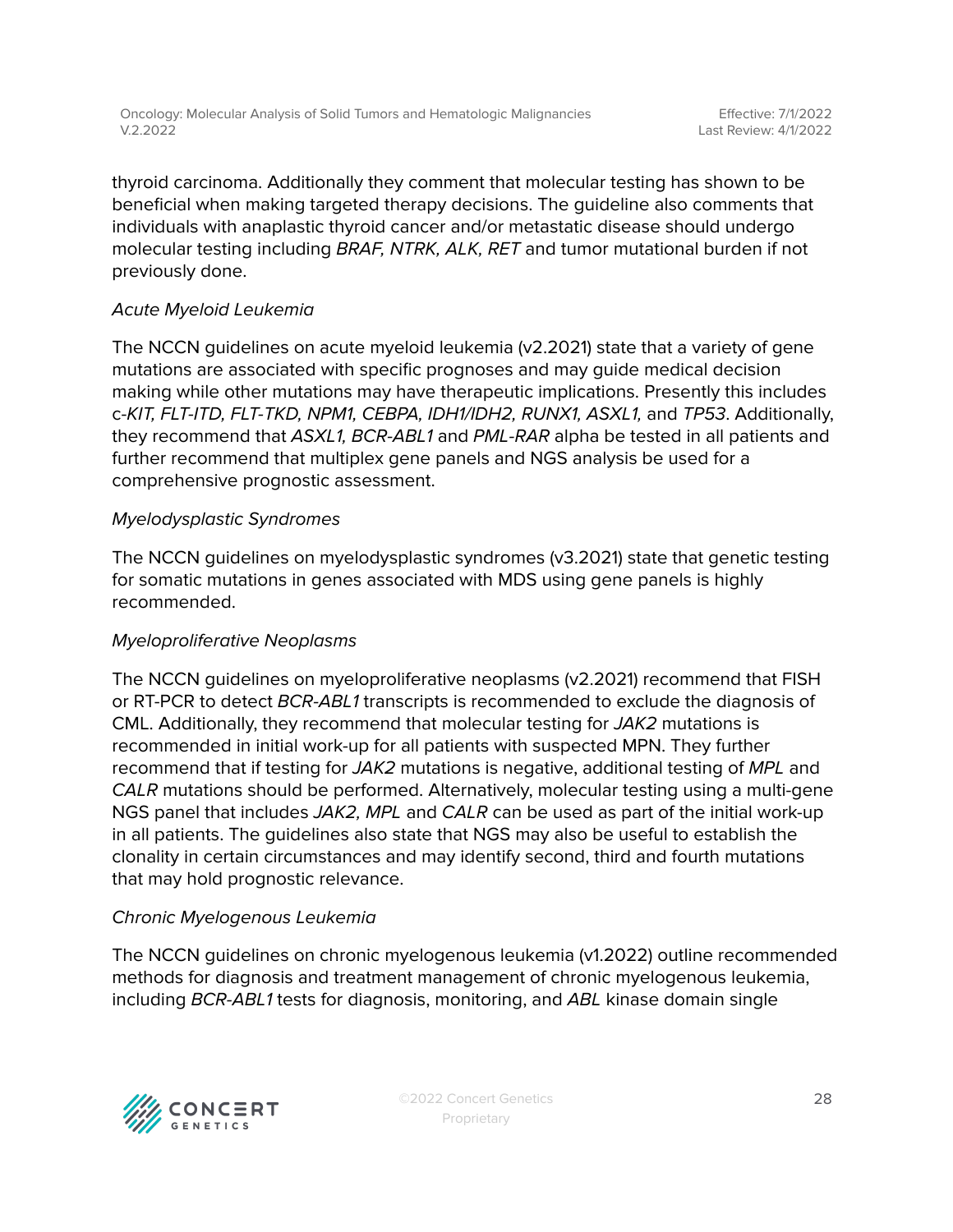nucleotide variants. Guidelines for discontinuation of tyrosine kinase inhibitor therapy are detailed.

### Pediatric Acute Lymphocytic Leukemia

The NCCN guidelines on pediatric acute lymphocytic leukemia (v2.2021) recommend that the presence of recurrent genetic abnormalities, specifically BCR-ABL1 and ETV6-RUNX1, should be evaluated using karyotyping, FISH, or RT-PCR. They further recommend that if testing for those recurrent genetic abnormalities is negative, additional testing for recurrent genetic abnormalities is encouraged in some patients and may aid in risk stratification.

### Acute Lymphocytic Leukemia

The NCCN guidelines on acute lymphocytic leukemia (v2.2021) recommend that the presence of recurrent genetic abnormalities, specifically BCR-ABL1, should be evaluated using karyotyping, FISH, or RT-PCR. They further recommend that if testing for BCR-ABL1 is negative, additional testing for recurrent genetic abnormalities associated with Ph-like ALL is essential.

### B-Cell Lymphomas

The NCCN guidelines on B-cell lymphoma (v2.2021) include molecular testing for BCR-ABL as one of the essential steps in diagnostic testing for lymphocytic leukemia.

The NCCN guidelines on B-cell lymphoma (v2.2021) recommend Tp53 mutation analysis for patients with a diagnosis of mantle cell lymphoma in order to direct treatment selection, as patients with a TP53 mutation have been associated with poor prognosis when treated with conventional therapy.

#### Hairy Cell Leukemia

The NCCN guideline on Hairy Cell Leukemia (v1.2022) recommends molecular testing for BRAF V600E as a useful part of diagnostic work-up for individuals that do not have cHCL Immunophenotype.

#### Cutaneous Melanoma

The NCCN guideline on Cutaneous Melanoma (v2.2021) recommends BRAF mutation testing in patients with stage III cutaneous melanoma at high risk for recurrence. Additionally, the panel strongly encourages testing for BRAF and KIT gene mutations in all patients with stage IV melanoma as this could impact treatment options. They further

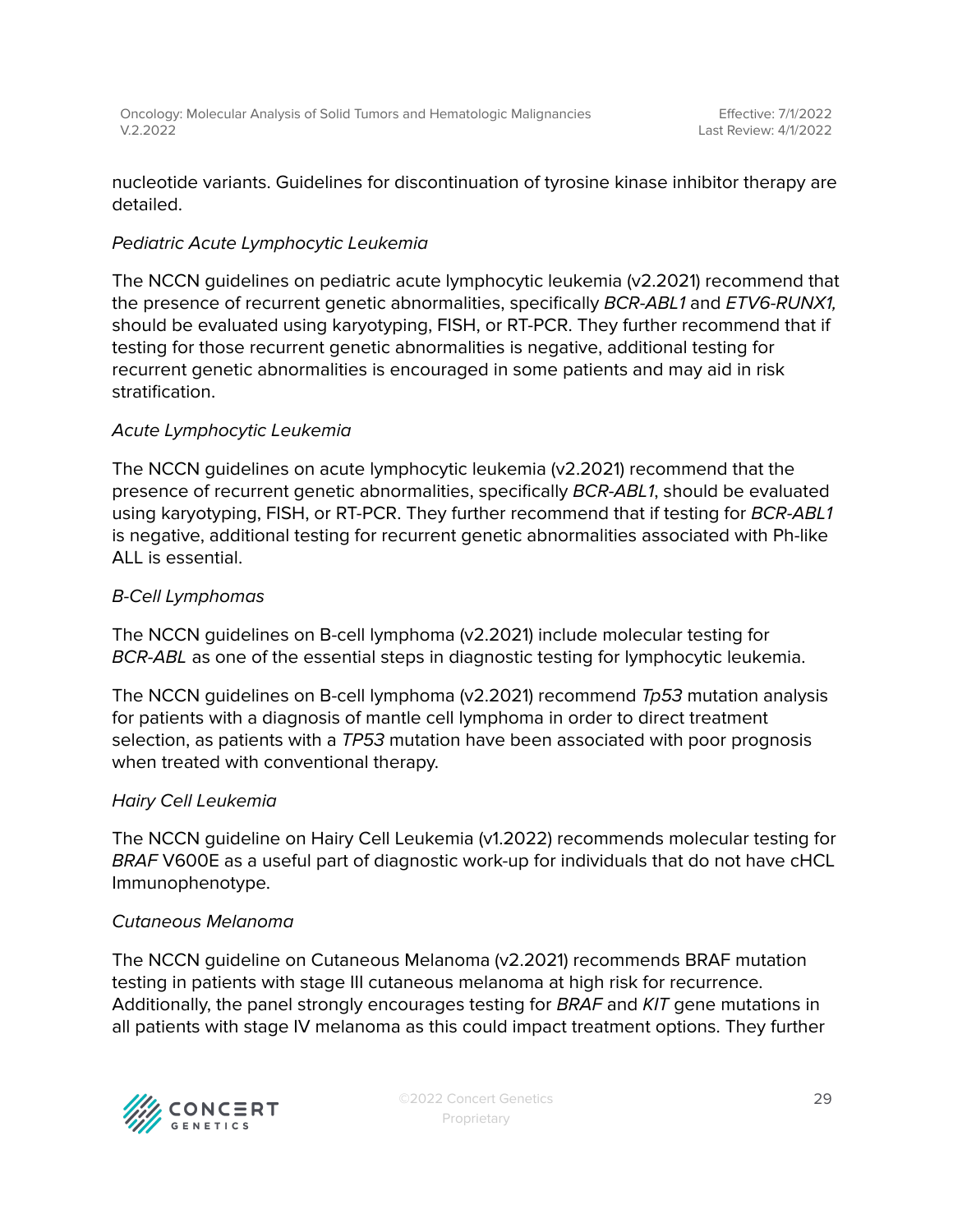recommend that if feasible, broader genomic profiling with NGS panels be performed in individuals with stage IV or recurrent melanoma especially if the test results could guide future treatment options.

### Central Nervous System Cancers

The NCCN guideline on Central Nervous System Cancers (v2.2021) states that BRAF fusion and/or mutation testing is clinically indicated in patients with low-grade glioma or pilocytic astrocytoma and that MGMT promoter methylation analysis is an essential part of work-up for all high grade gliomas (grade III and IV). The panel also recommends IDH mutation testing in patients with glioma.

### Epithelial Ovarian Cancer/Fallopian Tube Cancer/Primary Peritoneal Cancer

The NCCN guideline on epithelial ovarian cancer/fallopian tube cancer/primary peritoneal cancer (v1.2021) recommends that all patients with ovarian cancer, fallopian tube cancer or primary peritoneal cancer should have genetic risk evaluation and germline and somatic testing of BRCA1 and BRCA2 if not previously done. In addition to BRCA1/2 testing, other methods for evaluating HR deficiency status (e.g. genomic instability, loss of heterozygosity) can be considered. Additional somatic tumor testing can be considered at the physician's discretion to identify genetic alterations for which FDA-approved tumor specific or tumor-agnostic targeted therapy options exist.

### Prostate Cancer

The NCCN guideline on prostate cancer (v1.2022) recommend evaluating tumor for alterations in homologous recombination DNA repair genes such as BRCA1, BRCA2, ATM, PALB2, FANCA, RAD51D, CHEK2 and CDK12 in patients with metastatic prostate cancer and tumor testing for MSI-H and/or dMMR can be considered.

### Pancreatic Cancer

The NCCN guideline on pancreatic cancer (v2.2021) recommends MSI testing and/or MMR testing for all patients with locally advanced or metastatic pancreatic adenocarcinoma.

### Gastric Cancer

The NCCN guideline on gastric cancer (v1.2021) recommends MSI and MMR testing should be performed for all newly diagnosed gastric cancers. Additionally, the guideline recommends, PD-L1 and HER2 testing if metastatic disease is documented/suspected.

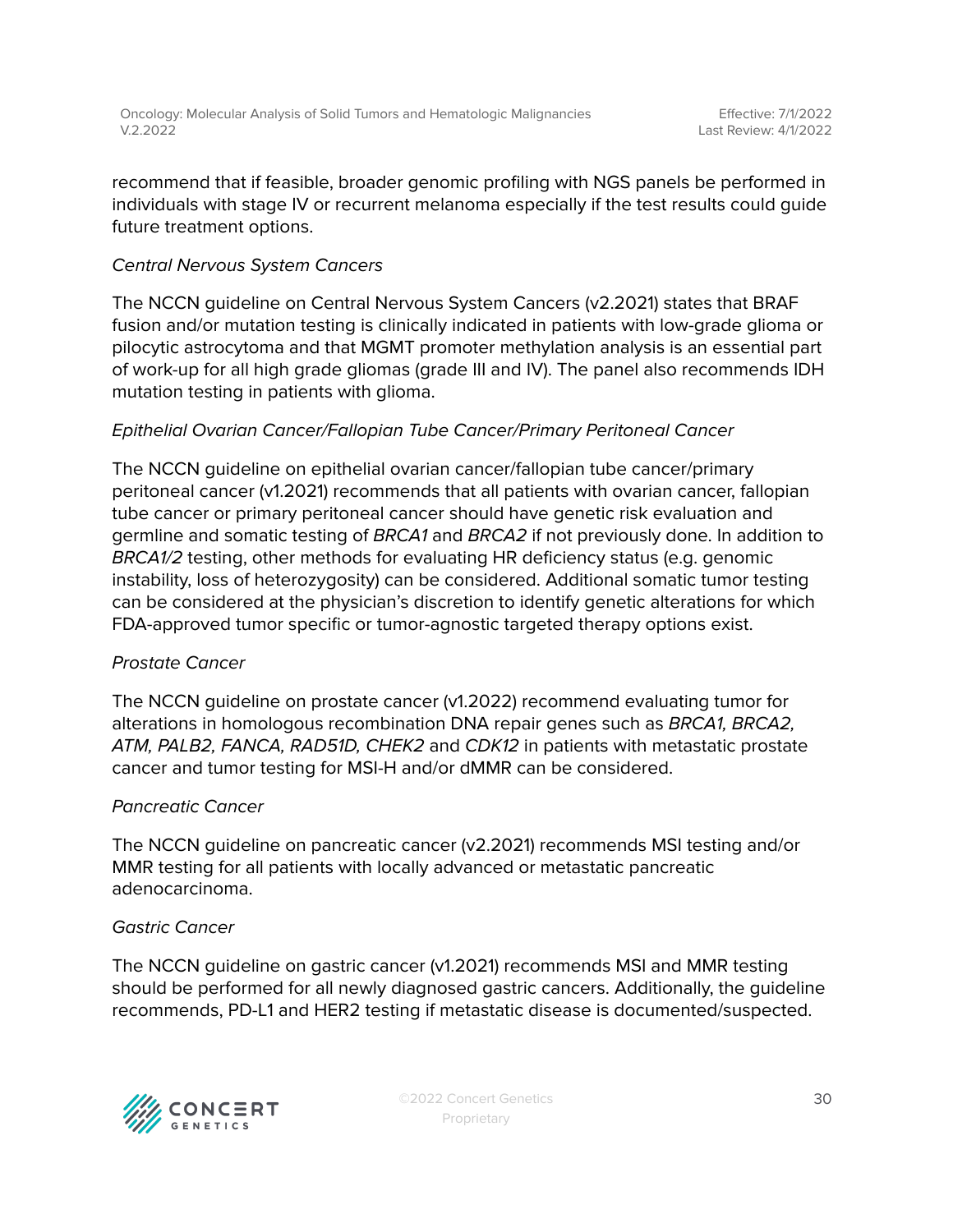### Esophageal and Esophagogastric Junction Cancer

The NCCN guideline on esophageal and esophagogastric junction cancer (v1.2021) recommends MSI by PCR, MMR by IHC, PD-L1 and HER2 testing if metastatic disease is documented/suspected.

### Occult Primary

The NCCN guideline on occult primary (v1.2022) recommends MSI and MMR testing as part of the initial work up for patients with cancer of unknown primary. The guideline further recommends consideration of NGS to identify actionable genomic aberrations in individuals with localized adenocarcinoma or carcinoma not otherwise specified.

#### Testicular Cancer

The NCCN guideline for testicular cancer (v1.2021) recommends MSI testing in individuals with testicular cancer who have had progression after high-dose chemotherapy or third line therapy.

### Chronic Lymphocytic Leukemia/Small lymphocytic Leukemia

Current NCCN guidelines for CLL/SLL (v1.2022) recommend TP53 sequencing analysis and IGHV mutation analysis to inform prognosis and therapeutic options for patients diagnosed with CLL/SLL or upon progression or recurrence. Minimal residual disease testing at the end of treatment for CLL is recommended.

#### Gastrointestinal Stromal Tumors (GISTs)

Current NCCN guidelines (v1.2021) recommend KIT mutation analysis to aid in diagnosis of and treatment selection for a gastrointestinal stromal tumor.

#### American Society of Clinical Oncology (ASCO)

#### Colorectal Cancer

ASCO (2015) endorsed the following guidelines related to MSI, BRAF, and MLH1 testing in the assessment of CRC:

● Tumor testing for DNA mismatch repair (MMR) deficiency with immunohistochemistry for MMR proteins and/or MSI should be assessed in all CRC patients. As an alternate strategy, tumor testing should be carried out in individuals with CRC younger than 70 years, or those older than 70 years who fulfill any of the revised Bethesda guidelines

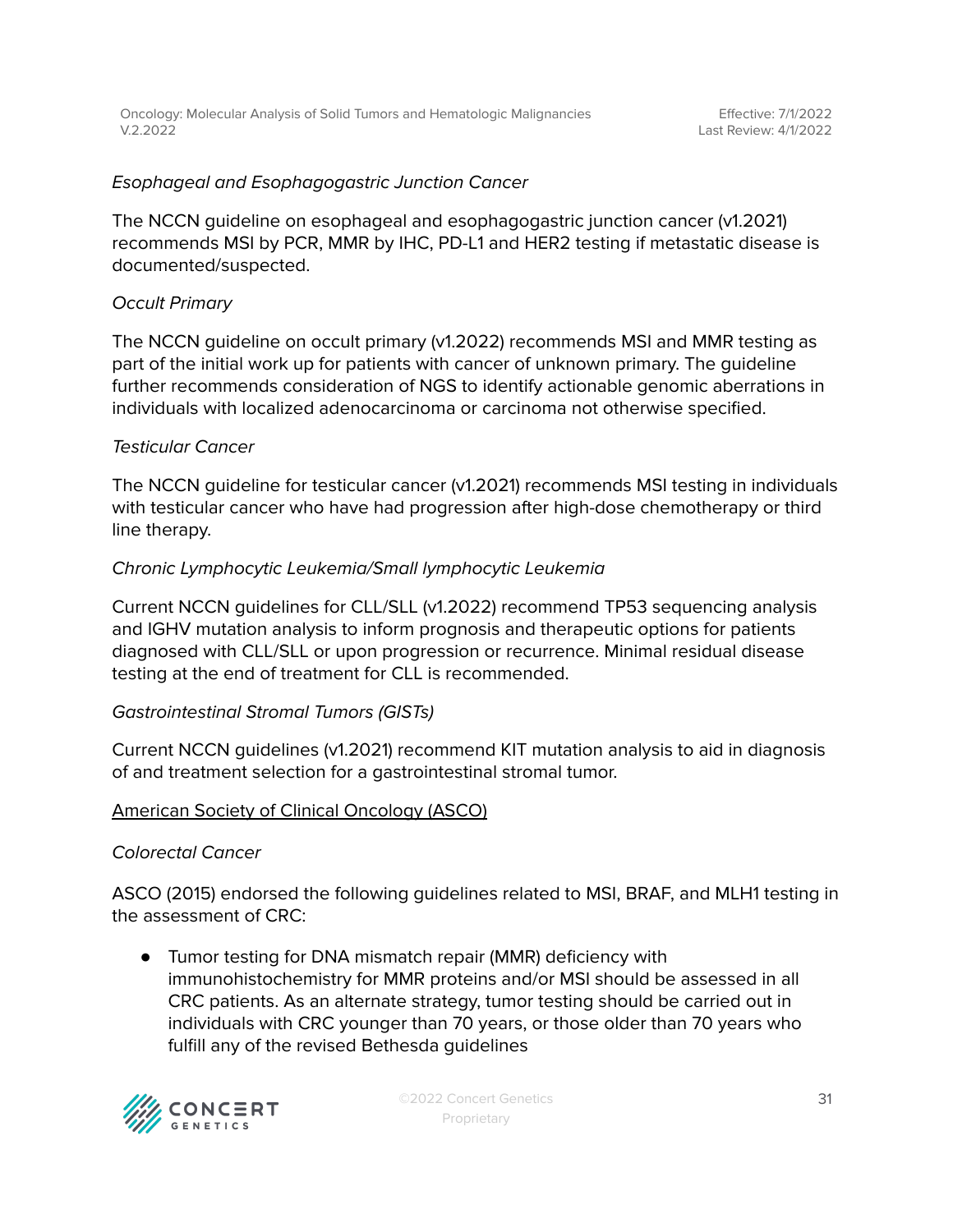● If loss of MLH1/PMS2 protein expression is observed in the tumor, analysis of BRAF V600E mutation or analysis of methylation of the MLH1 promoter should be carried out first to rule out a sporadic case. If the tumor is MMR deficient and somatic BRAF mutation is not detected or MLH1 promoter methylation is not identified, testing for germline mutations is indicated.

ASCO, College of American Pathologists, Association for Molecular Pathology, and American Society of Clinical Oncology (2017) published the following recommendations for the use of molecular biomarkers for the evaluation of colorectal cancer:

- Patients with CRC considered for anti-EGFR therapy must receive RAS mutational testing. Mutational analysis should include KRAS and NRAS codons 12 and 13 of exon 2, 59 and 61 of exon 3, and 117 and 146 of exon 4
- BRAF p.V600 (BRAF c.1799 [p.V600]) mutational analysis should be performed in CRC tissue in patients with CRC for prognostic stratification
- BRAF p.V600 mutational analysis should be performed in dMMR tumors with loss of MLH1 to evaluate for Lynch syndrome risk. Presence of a BRAF mutation strongly favors a sporadic pathogenesis. The absence of BRAF mutation does not exclude risk of Lynch syndrome
- Clinicians should order MMR status testing in patients with CRCs for the identification of patients at high risk for Lynch syndrome and/or prognostic stratification
- There is insufficient evidence to recommend BRAF c.1799 p.V600 mutational status as a predictive molecular biomarker for response to anti-EGFR inhibitors

### Lung Cancer

The American Society of Clinical Oncology (2018) endorsed the College of American Pathologists/International Association for the Study of Lung cancer/Association of Molecular Pathology Clinical Practice Guideline Update for Molecular Testing for the Selection of Patients with Lung Cancer for Treatment with Targeted Tyrosine Kinase Inhibitors which recommends that physicians should use molecular testing for the appropriate genetic targets on either primary or metastatic lung lesions to guide initial therapy selection. They further recommend that multiplexed genetic sequencing panels are preferred where available over multiple single gene tests to identify other treatment options beyond EGFR, ALK, BRAF, and ROS1.

The panel recommends that *EGFR, ALK, ROS1* and *BRAF* testing should be performed on all patients with advanced lung adenocarcinoma. They went on to state that RET, HER2,

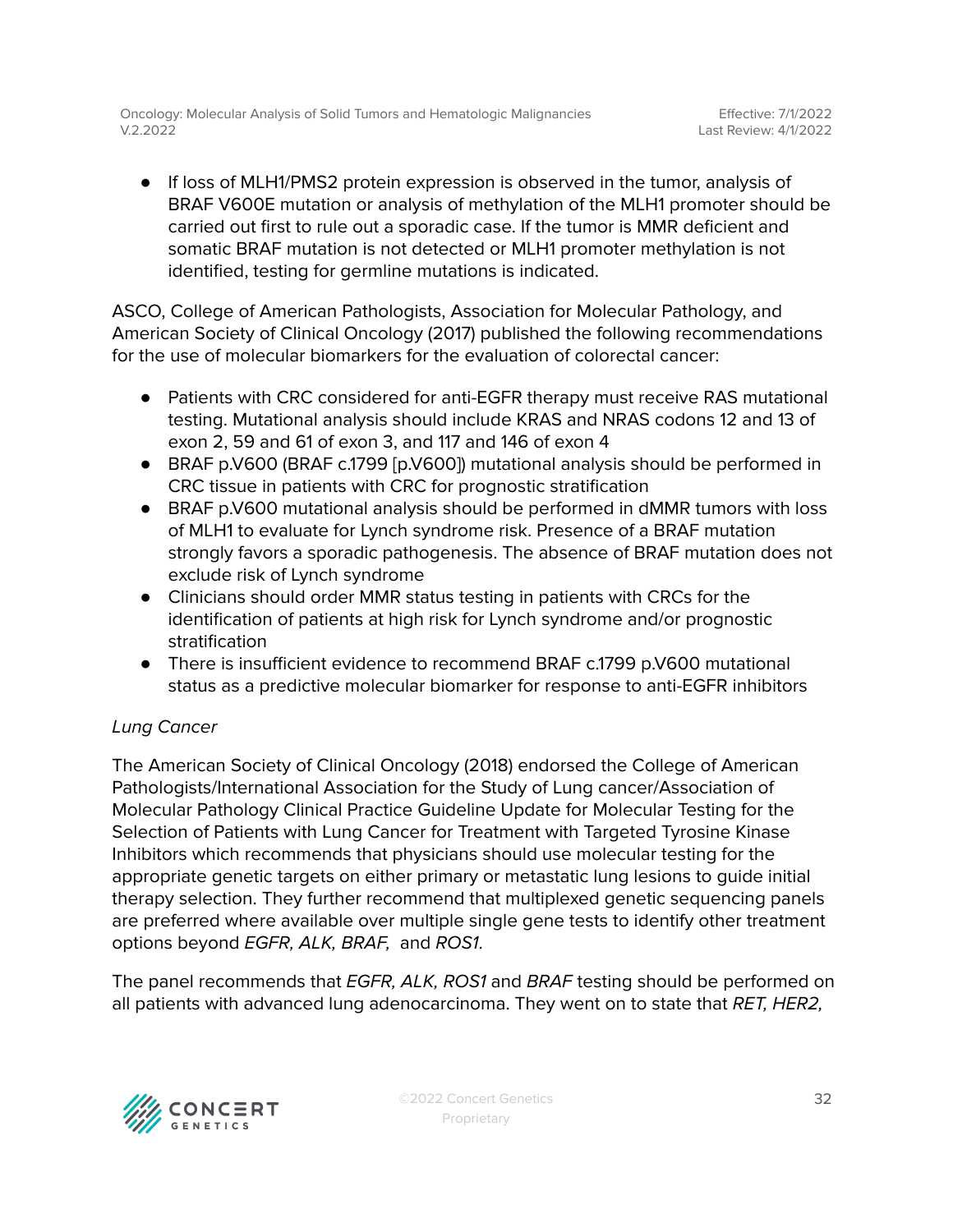KRAS, and MET molecular testing are not indicated as stand alone tests but are appropriate to include as part of a larger testing panel

### Acute Leukemia

ASCO (2018) endorsed the College of American Pathologists and American Society of Hematology Guideline with the following relevant guidelines for the initial workup for acute leukemia:

- **Recommendation 5**. In addition to performing morphologic assessment (blood and BM), the pathologist or treating clinician should obtain sufficient samples and perform conventional cytogenetic analysis (ie, karyotype), appropriate molecular genetic and/or FISH testing, and FCI. The flow cytometry panel should be sufficient to distinguish AML (including APL), including early T-ALL, B-ALL, and AL of ambiguous lineage in all patients diagnosed with AL. Molecular genetic and/or FISH testing does not, however, replace conventional cytogenetic analysis (Strong recommendation).
- **Recommendation 12**. For patients with suspected or confirmed AL, the pathologist or treating clinician should ensure that flow cytometry analysis or molecular characterization is comprehensive enough to allow subsequent detection of MRD (Strong recommendation).
- **Recommendation 13**. For pediatric patients with suspected or confirmed B-ALL, the pathologist or treating clinician should ensure that testing for t(12;21)(p13.2;q22.1); ETV6-RUNX1, t(9;22)(q34.1;q11.2); BCR-ABL1, KMT2A (MLL) translocation, iAMP21, and trisomy 4 and 10 is performed (Strong recommendation).
- **Recommendation 14**. For adult patients with suspected or confirmed B-ALL, the pathologist or treating clinician should ensure that testing for t(9;22)(q34.1;q11.2); BCR-ABL1 is performed. In addition, testing for KMT2A (MLL) translocations may be performed. (Strong recommendation for testing for t(9;22)(q34.1;q11.2) and BCR-ABL1; Recommendation for testing for KMT2A (MLL) translocations).
- **Recommendation 15**. For patients with suspected or confirmed ALL, the pathologist or treating clinician may order appropriate mutational analysis for selected genes that influence diagnosis, prognosis, and/or therapeutic management, which include, but are not limited to, PAX5, JAK1, JAK2, and/or IKZF1 for B-ALL and NOTCH1 and/or FBXW7 for T-ALL. Testing for overexpression of CRLF2 may also be performed for B-ALL (Recommendation).
- **Recommendation 16**. For pediatric and adult patients with suspected or confirmed AML of any type, the pathologist or treating clinician should ensure that testing for FLT3-ITD is performed. The pathologist or treating clinician may order

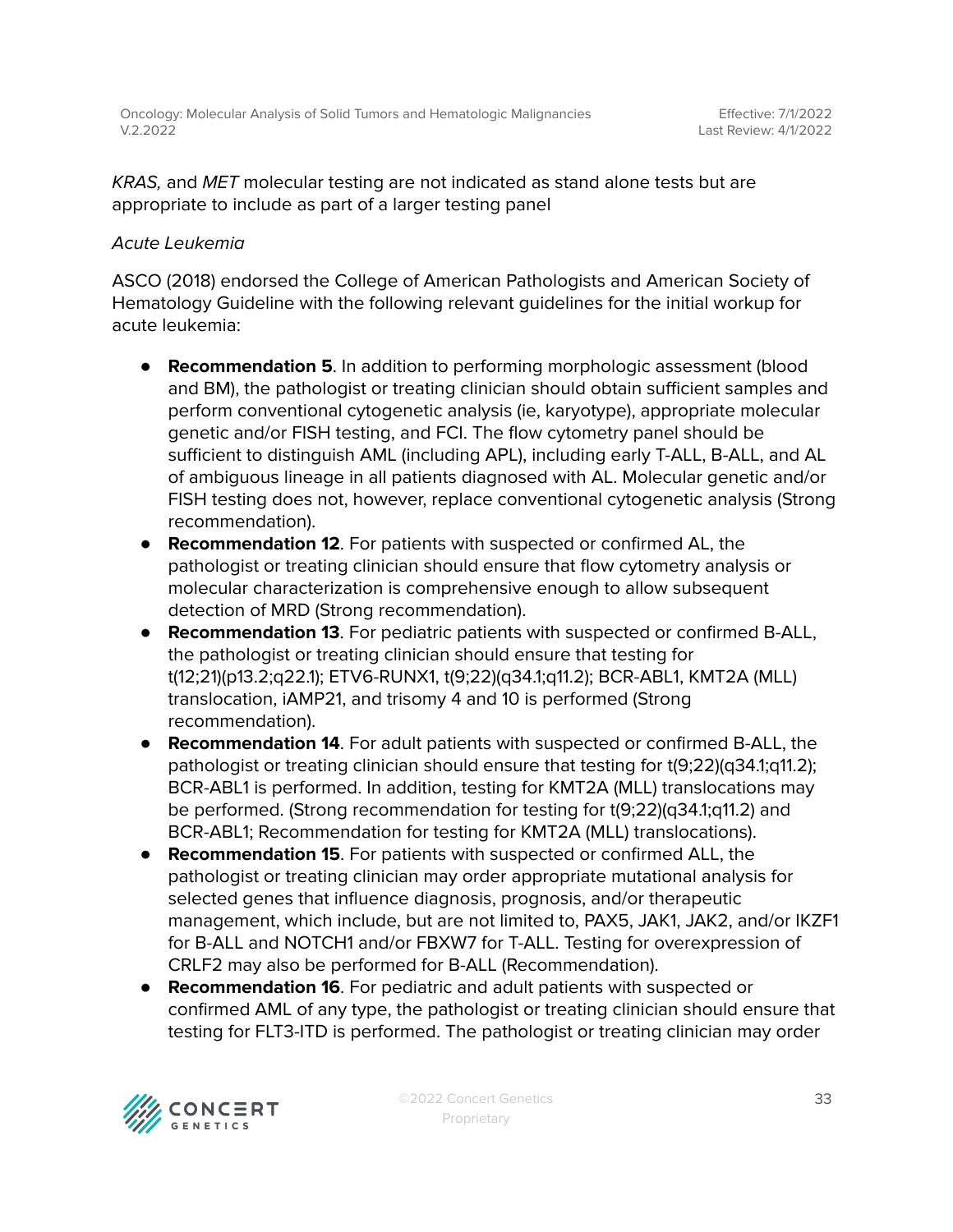mutational analysis that includes, but is not limited to, IDH1, IDH2, TET2, WT1, DNMT3A, and/or TP53 for prognostic and/or therapeutic purposes. (Strong recommendation for testing for FLT3-ITD; Recommendation for testing for other mutational analysis).

- **Recommendation 17**. For adult patients with confirmed core binding factor (CBF) AML (AML with t(8;21)(q22; q22.1); RUNX1-RUNX1T1 or inv(16)(p13.1q22)/t(16;16)(p13.1;q22); CBFB-MYH11), the pathologist or treating clinician should ensure that appropriate mutational analysis for KIT is performed. For pediatric patients with confirmed CBF AML; RUNX1-RUNX1T1 or inv(16)(p13.1q22)/t(16;16)(p13.1;q22); CBFB-MYH11, the pathologist or treating clinician may ensure that appropriate mutational analysis for KIT is performed. (Strong recommendation for testing for KIT mutation in adult patients with CBF AML; Expert consensus opinion for testing for KIT mutation in pediatric patients with CBF AML).
- **Recommendation 18**. For patients with suspected APL, the pathologist or treating physician should also ensure that rapid detection of PML-RARA is performed. The treating physician should also order appropriate coagulation studies to evaluate for disseminated intravascular coagulation (Strong recommendation).

### Germline Testing and Somatic Mutation Profiling

ASCO (2020) published the following recommendations for somatic and germline genetic testing for women diagnosed with ovarian cancer:

- All women diagnosed with epithelial ovarian cancer should have germline genetic testing for BRCA1/2 and other ovarian cancer susceptibility genes. In women who do not carry a germline pathogenic or likely pathogenic BRCA1/2 variant, somatic tumor testing for BRCA1/2 pathogenic or likely pathogenic variants should be performed. Women with identified germline or somatic pathogenic or likely pathogenic variants in BRCA1/2 genes should be offered treatments that are US Food and Drug Administration (FDA) approved in the upfront and the recurrent setting.
- Women diagnosed with clear cell, endometrioid, or mucinous ovarian cancer should be offered somatic tumor testing for mismatch repair deficiency (dMMR). Women with identified dMMR should be offered FDA-approved treatment based on these results.
- Genetic evaluations should be conducted in conjunction with health care providers familiar with the diagnosis and management of hereditary cancer.

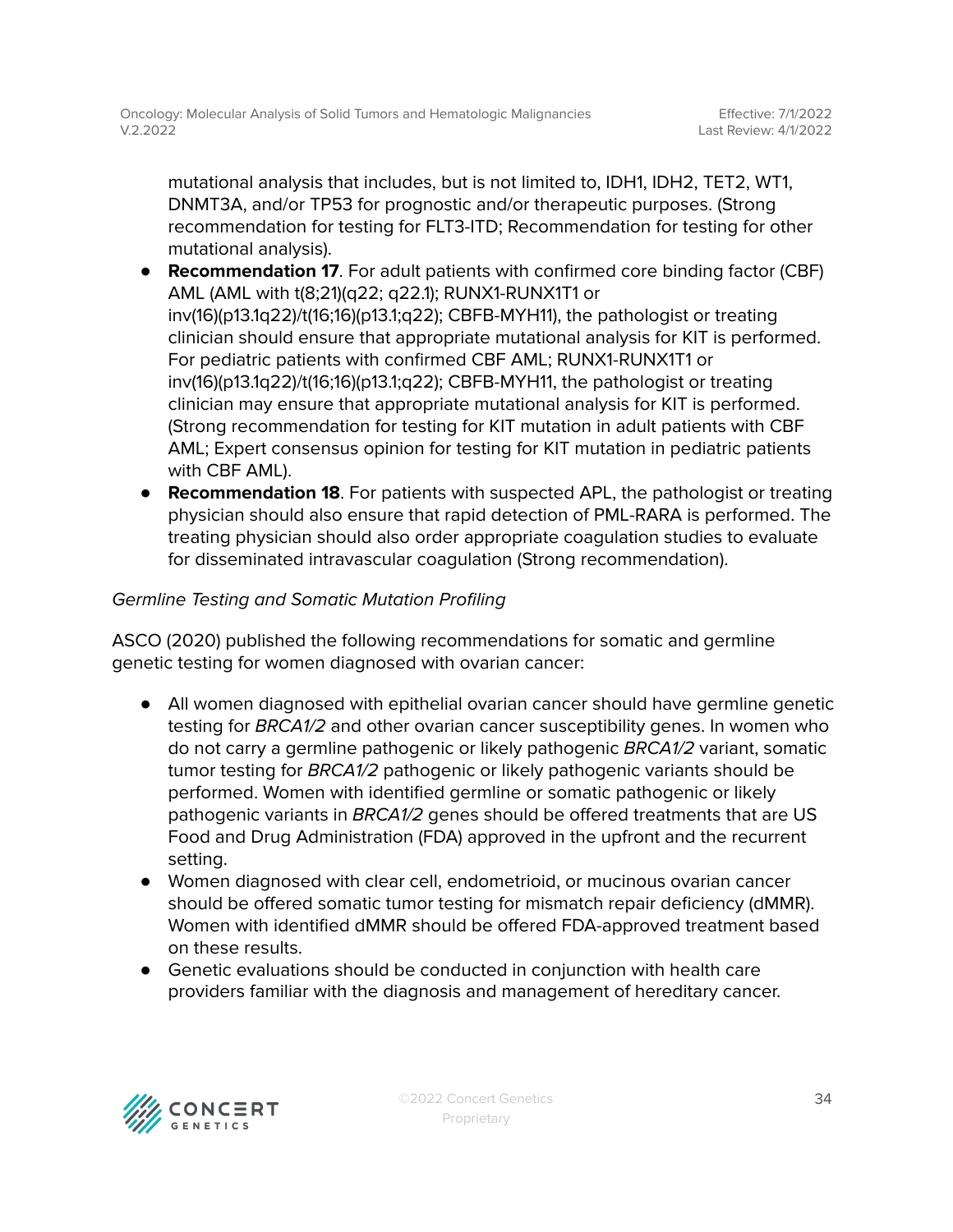- First- or second-degree blood relatives of a patient with ovarian cancer with a known germline pathogenic cancer susceptibility gene variant should be offered individualized genetic risk evaluation, counseling, and genetic testing.
- Clinical decision making should not be made based on a variant of uncertain significance.
- Women with epithelial ovarian cancer should have testing at the time of diagnosis.

### American College of Medical Genetics and Genomics:

### Germline Implications of Somatic Mutation Profiling

ACMG (2020) published the following points to consider for clinical professionals in regard to the reporting of germline variation in patients undergoing tumor testing:

- Individuals undergoing tumor testing should undergo informed consent of the possibility that a PGPV might be discovered. However, if there is a clinical indicator for germline cancer predisposition, then dedicated germline testing should be ordered.
- Patient choice and autonomy (opt-out of PGPV result return) should be respected.
- When automated methods are used for pre- and posttesting education and counseling, clinicians with experience in cancer genetics should be available to answer specific questions.
- Patients should be informed that discovery of a PGPV would prompt referral for genetic consultation and the possibility of confirmatory germline testing.
- Confirmatory germline testing should be performed in a clinical laboratory that has adequate resources and expertise in conducting germline testing and interpreting and reporting the test results.
- Positive germline test results should be returned by qualified and experienced clinicians (e.g., oncologists with genetics expertise, geneticists, and genetic counselors).

ACMG (2020) published the following points to consider for laboratory professionals in regard to the reporting of germline variation in patients undergoing tumor testing:

- There are three tumor testing strategies: tumor-only testing, tumor-normal paired testing with germline variant subtraction, or tumor-normal paired testing with full analysis of the germline data from a subset of genes associated with cancer predisposition.
- Tumor-normal paired testing is not a substitute for dedicated germline testing unless the germline application was designed, validated, and implemented as part of the tumor-normal paired testing protocol.

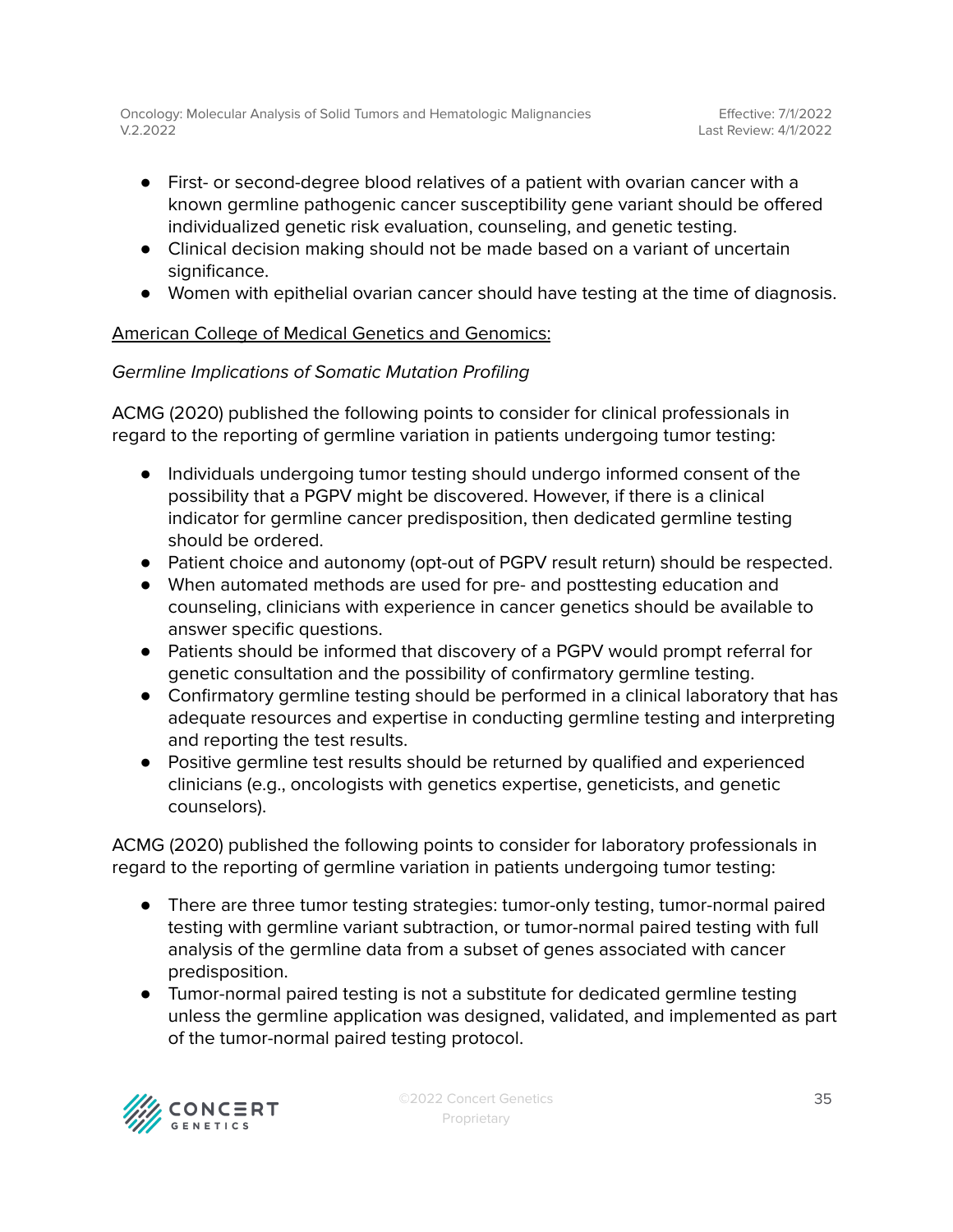- A known founder variant in a cancer predisposition gene detected on tumor-only testing is almost always germline, but still merits orthogonal confirmation.
- Copy-number variation and variant characteristics such as large indels or homopolymers may affect variant allele frequencies and may require specialized testing methods to report.
- Clinical data such as tumor type, age at cancer onset, bilateral or multiple tumors, and family history of cancer can help inform the evaluation of PGPVs.
- Using "normal" adjacent tissue in tumor-normal paired testing should be discouraged to avoid the risk of false positives/negatives due to field "cancerization" effects.
- Clonal hematopoiesis of indeterminate potential (CHIP) and aberrant clonal expansion (ACE) should be factored into genomic analyses, to minimize false-positive germline results or false-negative somatic results.

### U.S. Food and Drug Administration (FDA):

### Comprehensive Tumor Molecular Profiling Panels

On November 30, 2017, FoundationOne CDx (Foundation Medicine, Inc.) was approved by the U.S. Food and Drug Administration (FDA) through the premarket approval process as a companion diagnostic to identify patients who may benefit from treatment with a defined set of targeted therapies in accordance with the approved therapeutic product labeling. Additionally, F1CDx is intended to provide tumor mutation profiling to be used by qualified health care professionals in accordance with professional guidelines in oncology for cancer patients with solid malignant neoplasms.

On November 15, 2017, MSK-IMPACT (Memorial Sloan Kettering) was approved by the U.S Food and Drug Administration (FDA) through the premarket approval process. The MSK-IMPACT assay is a qualitative in vitro diagnostic test that uses targeted next generation sequencing of formalin-fixed paraffin-embedded tumor tissue matched with normal specimens from patients with solid malignant neoplasms to detect tumor gene alterations in a broad multi gene panel. The test is intended to provide information on somatic mutations (point mutations and small insertions and deletions) and microsatellite instability for use by qualified health care professionals in accordance with professional guidelines, and is not conclusive or prescriptive for labeled use of any specific therapeutic product. MSK-IMPACT is a single-site assay performed at Memorial Sloan Kettering Cancer Center.

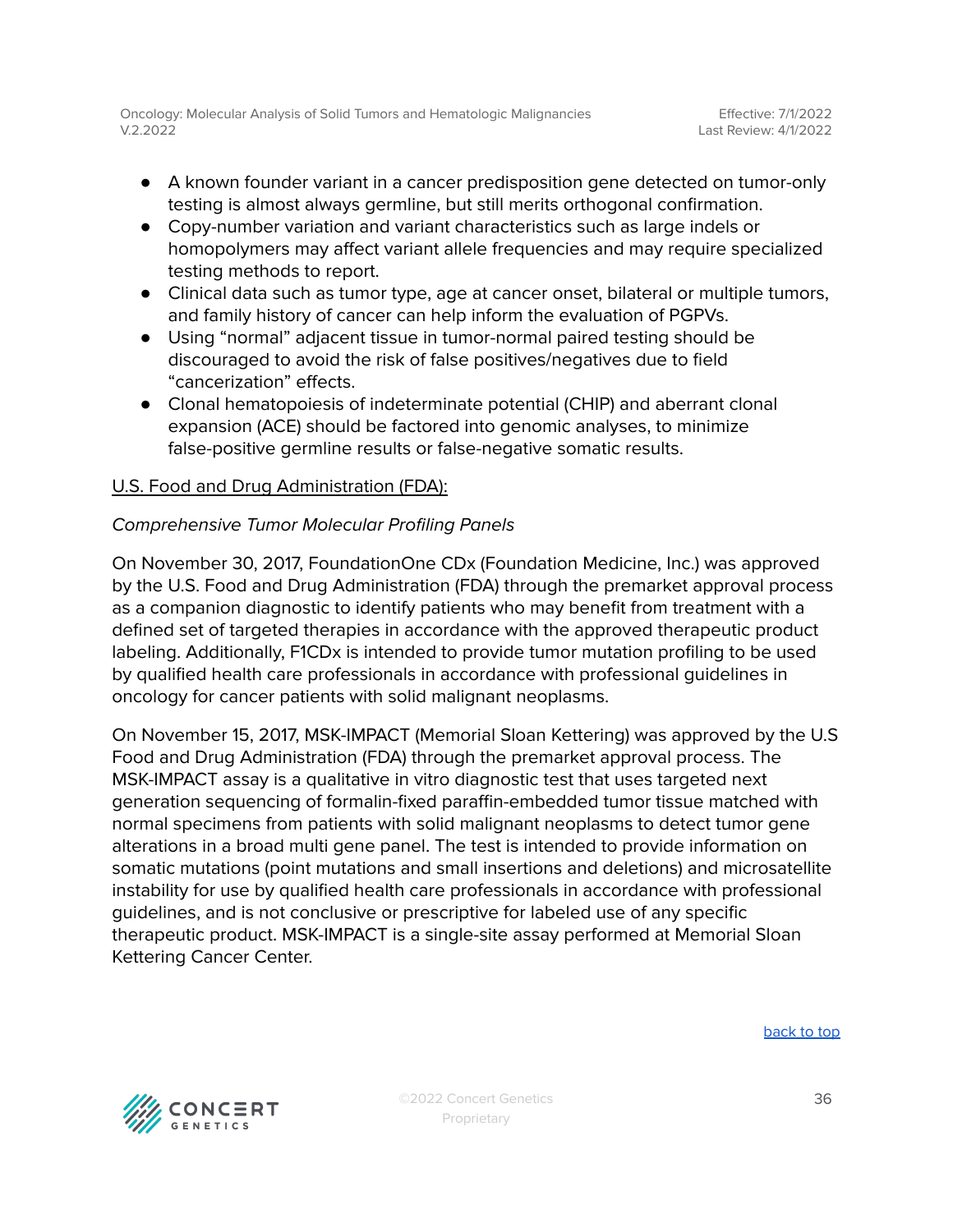## <span id="page-36-0"></span>**REFERENCES**

- 1. National Comprehensive Cancer Network (NCCN). NCCN Clinical Practice Guidelines in Oncology: Non-Small Cell Lung Cancer. Version 3.2021. [https://www.nccn.org/professionals/physician\\_gls/pdf/nscl.pdf.](https://www.nccn.org/professionals/physician_gls/pdf/nscl.pdf)
- 2. Summary of Safety and Effectiveness Data (SSED): FoundationOne CDx™. U.S. Food & Drug Administration website. Available at: [https://www.accessdata.fda.gov/cdrh\\_docs/pdf17/P170019B.pdf](https://www.accessdata.fda.gov/cdrh_docs/pdf17/P170019B.pdf).
- 3. National Comprehensive Cancer Network (NCCN). NCCN Clinical Practice Guidelines in Oncology: Colon Cancer. Version 2.2021. [http://www.nccn.org/professionals/physician\\_gls/PDF/colon.pdf](http://www.nccn.org/professionals/physician_gls/PDF/colon.pdf).
- 4. National Comprehensive Cancer Network (NCCN). NCCN Clinical Practice Guidelines in Oncology: Genetic/Familial High-Risk Assessment: Colorectal. Version 1.2021. [https://www.nccn.org/professionals/physician\\_gls/pdf/genetics\\_colon.pdf.](https://www.nccn.org/professionals/physician_gls/pdf/genetics_colon.pdf)
- 5. National Comprehensive Cancer Network (NCCN). NCCN Clinical Practice Guidelines in Oncology: Breast Cancer. Version 8.2021. [https://www.nccn.org/professionals/physician\\_gls/pdf/breast.pdf](https://www.nccn.org/professionals/physician_gls/pdf/breast.pdf)
- 6. National Comprehensive Cancer Network (NCCN). NCCN Clinical Practice Guidelines in Oncology: Genetic/Familial High-Risk Assessment: Breast, Ovarian, and Pancreatic. Version 1.2022. [https://www.nccn.org/professionals/physician\\_gls/pdf/genetics\\_bop.pdf](https://www.nccn.org/professionals/physician_gls/pdf/genetics_bop.pdf).
- 7. Kalemkerian GP, Narula N, Kennedy EB, et al. Molecular Testing Guideline for the Selection of Patients With Lung Cancer for Treatment With Targeted Tyrosine Kinase Inhibitors: American Society of Clinical Oncology Endorsement of the College of American Pathologists/International Association for the Study of Lung Cancer/Association for Molecular Pathology Clinical Practice Guideline Update. J Clin Oncol. 2018;36(9):911-919. doi:10.1200/JCO.2017.76.7293
- 8. National Comprehensive Cancer Network (NCCN). NCCN Clinical Practice Guidelines in Oncology: Ovarian Cancer, Including Fallopian Tube Cancer and Primary Peritoneal Cancer. Version 1.2021. [https://www.nccn.org/professionals/physician\\_gls/pdf/ovarian.pdf.](https://www.nccn.org/professionals/physician_gls/pdf/ovarian.pdf)
- 9. National Comprehensive Cancer Network (NCCN). NCCN Clinical Practice Guidelines in Oncology: Myelodysplastic Syndromes. Version 2.2022 [https://www.nccn.org/professionals/physician\\_gls/pdf/mds.pdf](https://www.nccn.org/professionals/physician_gls/pdf/mds.pdf)

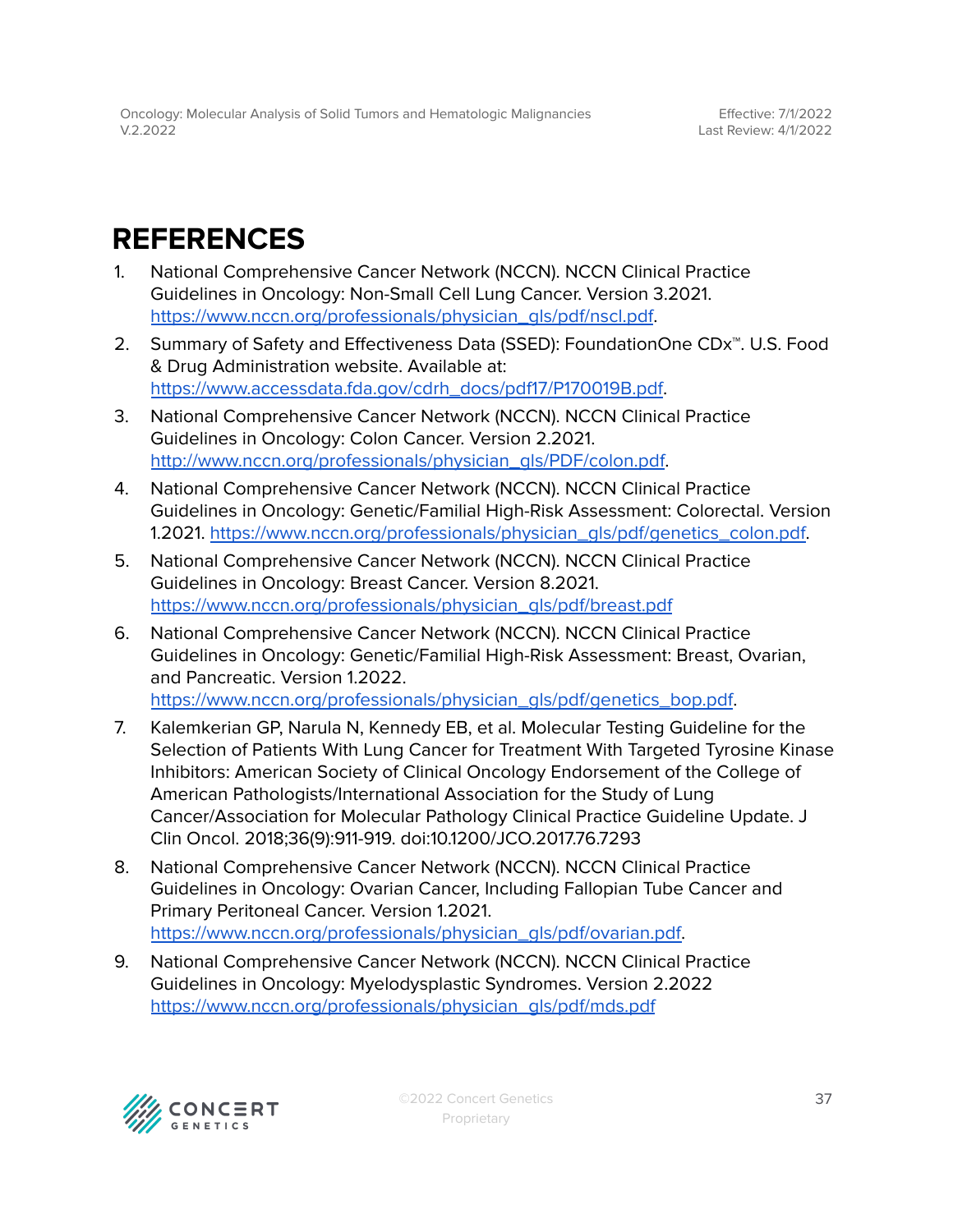- 10. National Comprehensive Cancer Network (NCCN). NCCN Clinical Practice Guidelines in Oncology: Pancreatic Cancer. Version 2.2021. [https://www.nccn.org/professionals/physician\\_gls/pdf/pancreatic.pdf](https://www.nccn.org/professionals/physician_gls/pdf/pancreatic.pdf)
- 11. National Comprehensive Cancer Network (NCCN). NCCN Clinical Practice Guidelines in Oncology: Gastrointestinal Stromal Tumors (GISTs). Version 1.2021. [https://www.nccn.org/professionals/physician\\_gls/pdf/gist.pdf](https://www.nccn.org/professionals/physician_gls/pdf/gist.pdf)
- 12. National Comprehensive Cancer Network (NCCN). NCCN Clinical Practice Guidelines in Oncology: Cutaneous Melanoma. Version 2.2021. [https://www.nccn.org/professionals/physician\\_gls/pdf/cutaneous\\_melanoma.pdf](https://www.nccn.org/professionals/physician_gls/pdf/cutaneous_melanoma.pdf)
- 13. National Comprehensive Cancer Network (NCCN). NCCN Clinical Practice Guidelines in Oncology: Acute Myeloid Leukemia. Version 1.2022. [https://www.nccn.org/professionals/physician\\_gls/pdf/aml.pdf.](https://www.nccn.org/professionals/physician_gls/pdf/aml.pdf)
- 14. National Comprehensive Cancer Network (NCCN). NCCN Clinical Practice Guidelines in Oncology: Systemic Mastocytosis. Version 3.2021. [https://www.nccn.org/professionals/physician\\_gls/pdf/mastocytosis.pdf](https://www.nccn.org/professionals/physician_gls/pdf/mastocytosis.pdf)
- 15. National Comprehensive Cancer Network (NCCN). NCCN Clinical Practice Guidelines in Oncology: Myeloproliferative Neoplasms. Version 2.2021. [https://www.nccn.org/professionals/physician\\_gls/pdf/mpn.pdf](https://www.nccn.org/professionals/physician_gls/pdf/mpn.pdf)
- 16. Spaulding, T. P., Stockton, S. S., & Savona, M. R. (2020). The evolving role of next generation sequencing in myelodysplastic syndromes. British journal of haematology, 188(2), 224–239. <https://doi.org/10.1111/bjh.16212>
- 17. National Comprehensive Cancer Network (NCCN). NCCN Clinical Practice Guidelines in Oncology: Thyroid Carcinoma. Version 2.2021. [https://www.nccn.org/professionals/physician\\_gls/pdf/thyroid.pdf](https://www.nccn.org/professionals/physician_gls/pdf/thyroid.pdf)
- 18. National Comprehensive Cancer Network (NCCN). NCCN Clinical Practice Guidelines in Uterine Neoplasms. Version 1.2021. [https://www.nccn.org/professionals/physician\\_gls/pdf/uterine.pdf](https://www.nccn.org/professionals/physician_gls/pdf/uterine.pdf)
- 19. National Comprehensive Cancer Network (NCCN). NCCN Clinical Practice Guidelines in Chronic Myeloid Leukemia. Version 1.2022. [https://www.nccn.org/professionals/physician\\_gls/pdf/cml.pdf](https://www.nccn.org/professionals/physician_gls/pdf/cml.pdf)
- 20. National Comprehensive Cancer Network (NCCN). NCCN Clinical Practice Guidelines in Pediatric Acute Lymphoblastic Leukemia. Version 2.2021. [https://www.nccn.org/professionals/physician\\_gls/pdf/ped\\_all.pdf](https://www.nccn.org/professionals/physician_gls/pdf/ped_all.pdf)
- 21. National Comprehensive Cancer Network (NCCN). NCCN Clinical Practice Guidelines in Acute Lymphoblastic Leukemia. Version 2.2021. [https://www.nccn.org/professionals/physician\\_gls/pdf/all.pdf](https://www.nccn.org/professionals/physician_gls/pdf/all.pdf)

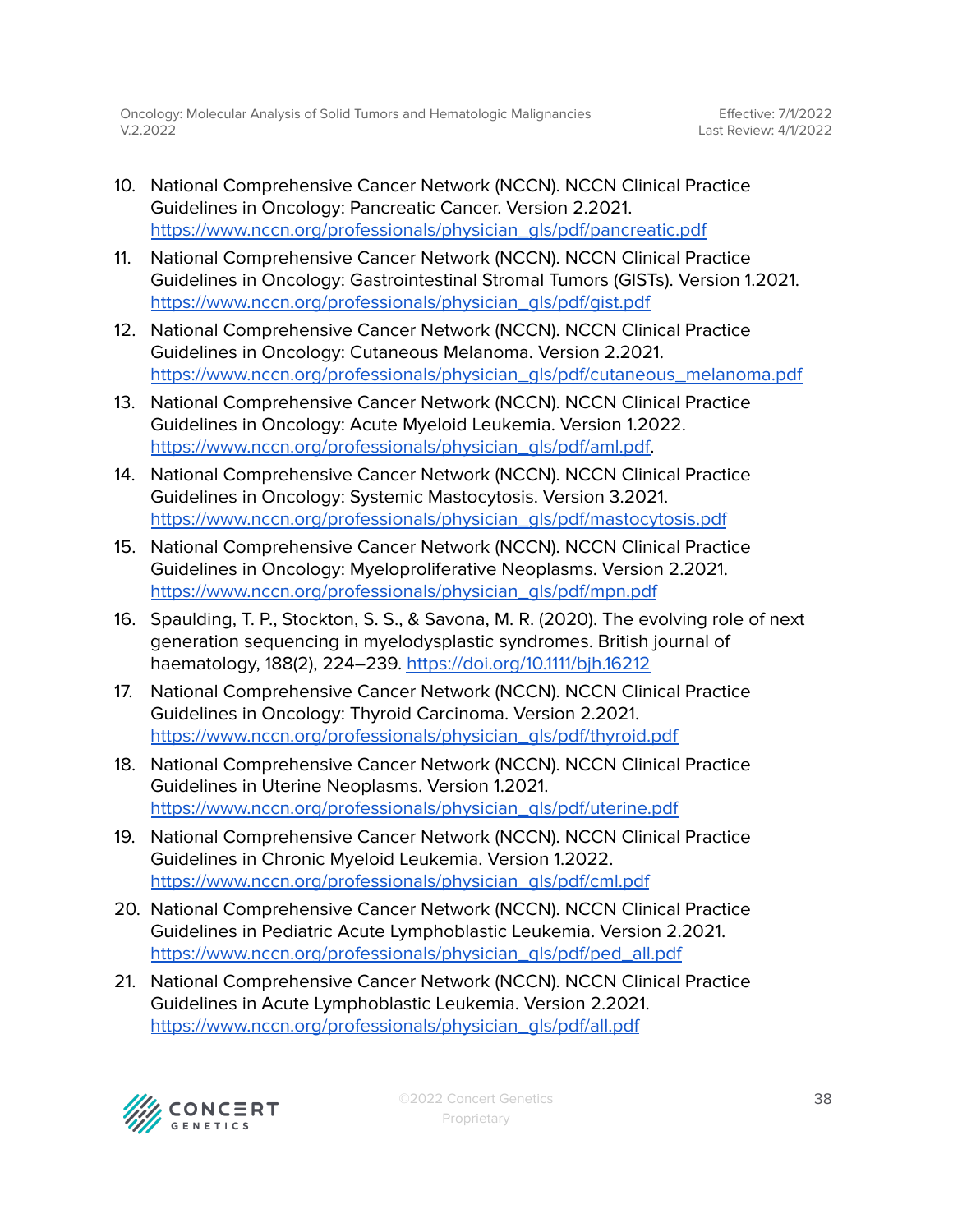- 22. National Comprehensive Cancer Network (NCCN). NCCN Clinical Practice Guidelines in B-Cell Lymphomas. Version 2.2021. [https://www.nccn.org/professionals/physician\\_gls/pdf/b-cell.pdf](https://www.nccn.org/professionals/physician_gls/pdf/b-cell.pdf)
- 23. National Comprehensive Cancer Network (NCCN). NCCN Clinical Practice Guidelines in Hairy Cell Leukemia. Version 1.2022. [https://www.nccn.org/professionals/physician\\_gls/pdf/hairy\\_cell.pdf](https://www.nccn.org/professionals/physician_gls/pdf/hairy_cell.pdf)
- 24. National Comprehensive Cancer Network (NCCN). NCCN Clinical Practice Guidelines in Central Nervous System Cancers. Version 2.2021. [https://www.nccn.org/professionals/physician\\_gls/pdf/cns.pdf](https://www.nccn.org/professionals/physician_gls/pdf/cns.pdf)
- 25. Li MM, Chao E, Esplin ED, et al. Points to consider for reporting of germline variation in patients undergoing tumor testing: a statement of the American College of Medical Genetics and Genomics (ACMG). Genet Med. 2020;22(7):1142-1148. doi:10.1038/s41436-020-0783-8
- 26. Konstantinopoulos PA, Norquist B, Lacchetti C, et al. Germline and Somatic Tumor Testing in Epithelial Ovarian Cancer: ASCO Guideline. J Clin Oncol. 2020;38(11):1222-1245. doi:10.1200/JCO.19.02960
- 27. Robson ME, Bradbury AR, Arun B, et al. American Society of Clinical Oncology Policy Statement Update: Genetic and Genomic Testing for Cancer Susceptibility. J Clin Oncol. 2015;33(31):3660-3667. doi:10.1200/JCO.2015.63.0996
- 28. Stoffel EM, Mangu PB, Gruber SB, et al. Hereditary colorectal cancer syndromes: American Society of Clinical Oncology Clinical Practice Guideline endorsement of the familial risk-colorectal cancer: European Society for Medical Oncology Clinical Practice Guidelines. J Clin Oncol. 2015;33(2):209-217. doi:10.1200/JCO.2014.58.1322
- 29. Sepulveda AR, Hamilton SR, Allegra CJ, et al. Molecular Biomarkers for the Evaluation of Colorectal Cancer: Guideline From the American Society for Clinical Pathology, College of American Pathologists, Association for Molecular Pathology, and American Society of Clinical Oncology. J Mol Diagn. 2017;19(2):187-225. doi:10.1016/j.jmoldx.2016.11.001
- 30. National Comprehensive Cancer Network (NCCN). NCCN Clinical Practice Guidelines in Oncology: Prostate Cancer. Version 1.2022. [https://www.nccn.org/professionals/physician\\_gls/pdf/prostate.pdf](https://www.nccn.org/professionals/physician_gls/pdf/prostate.pdf)
- 31. National Comprehensive Cancer Network (NCCN). NCCN Clinical Practice Guidelines in Oncology: Gastric Cancer. Version 1.2021. [https://www.nccn.org/professionals/physician\\_gls/pdf/gastric.pdf](https://www.nccn.org/professionals/physician_gls/pdf/gastric.pdf)
- 32. National Comprehensive Cancer Network (NCCN). NCCN Clinical Practice Guidelines in Oncology: Esophageal and Esophagogastric Junction Cancer. Version 1.2021. [https://www.nccn.org/professionals/physician\\_gls/pdf/esophageal.pdf](https://www.nccn.org/professionals/physician_gls/pdf/esophageal.pdf)

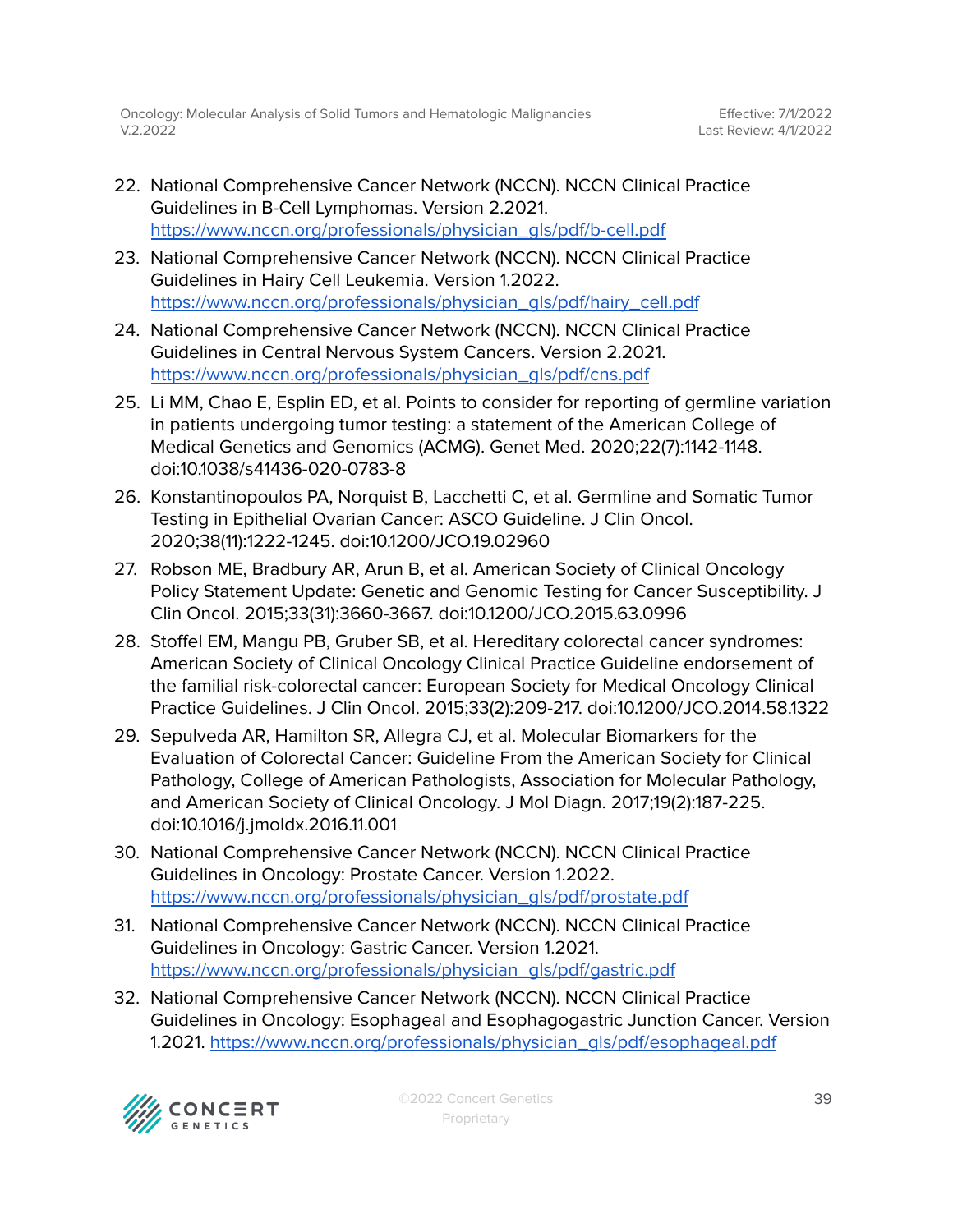33. National Comprehensive Cancer Network (NCCN). NCCN Clinical Practice Guidelines in Oncology: Chronic Lymphocytic Leukemia/Small Lymphocytic Leukemia. Version 1.2022.

[https://www.nccn.org/professionals/physician\\_gls/pdf/cll.pdf](https://www.nccn.org/professionals/physician_gls/pdf/cll.pdf)

- 34. de Haas V, Ismaila N, Advani A, et al. Initial Diagnostic Work-Up of Acute Leukemia: ASCO Clinical Practice Guideline Endorsement of the College of American Pathologists and American Society of Hematology Guideline [published correction appears in J Clin Oncol. 2019 Mar 1;37(7):612]. J Clin Oncol. 2019;37(3):239-253. doi:10.1200/JCO.18.01468
- 35. Decision Summary: EVALUATION OF AUTOMATIC CLASS III DESIGNATION FOR MSK-IMPACT (Integrated Mutation Profiling of Actionable Cancer Targets). U.S. Food & Drug Administration website. Available at: [https://www.accessdata.fda.gov/cdrh\\_docs/reviews/den170058.pdf](https://www.accessdata.fda.gov/cdrh_docs/reviews/den170058.pdf)
- 36. National Comprehensive Cancer Network (NCCN). NCCN Clinical Practice Guidelines in Oncology: Cervical Cancer. Version 1.2021. [https://www.nccn.org/professionals/physician\\_gls/pdf/cervical.pdf](https://www.nccn.org/professionals/physician_gls/pdf/cervical.pdf)
- 37. National Comprehensive Cancer Network (NCCN). NCCN Clinical Practice Guidelines in Oncology: Hepatobiliary Cancers. Version 5.2021. [https://www.nccn.org/professionals/physician\\_gls/pdf/hepatobiliary.pdf](https://www.nccn.org/professionals/physician_gls/pdf/hepatobiliary.pdf)
- 38. National Comprehensive Cancer Network (NCCN). NCCN Clinical Practice Guidelines in Oncology: Occult Primary (Cancer of Unknown Primary [CUP]). Version 1.2022. [https://www.nccn.org/professionals/physician\\_gls/pdf/occult.pdf](https://www.nccn.org/professionals/physician_gls/pdf/occult.pdf)
- 39. National Comprehensive Cancer Network (NCCN). NCCN Clinical Practice Guidelines in Oncology: Testicular Cancer. Version 1.2021. [https://www.nccn.org/professionals/physician\\_gls/pdf/testicular.pdf](https://www.nccn.org/professionals/physician_gls/pdf/testicular.pdf)
- 40. National Comprehensive Cancer Network (NCCN). NCCN Clinical Practice Guidelines in Oncology: Multiple Myeloma. Version 1.2022. [https://www.nccn.org/professionals/physician\\_gls/pdf/myeloma.pdf](https://www.nccn.org/professionals/physician_gls/pdf/myeloma.pdf)
- 41. Pfeifer JD, Liu J. Rate of occult specimen provenance complications in routine clinical practice. Am J Clin Pathol. 2013;139(1):93-100. doi:10.1309/AJCP50WEZHWIFCIV
- 42. Pfeifer JD, Zehnbauer B, Payton J. The changing spectrum of DNA-based specimen provenance testing in surgical pathology. Am J Clin Pathol. 2011;135(1):132-138. doi:10.1309/AJCPLNO4PFVZVA4P
- 43. Marberger M, McConnell JD, Fowler I, et al. Biopsy misidentification identified by DNA profiling in a large multicenter trial. J Clin Oncol. 2011;29(13):1744-1749. doi:10.1200/JCO.2010.32.1646